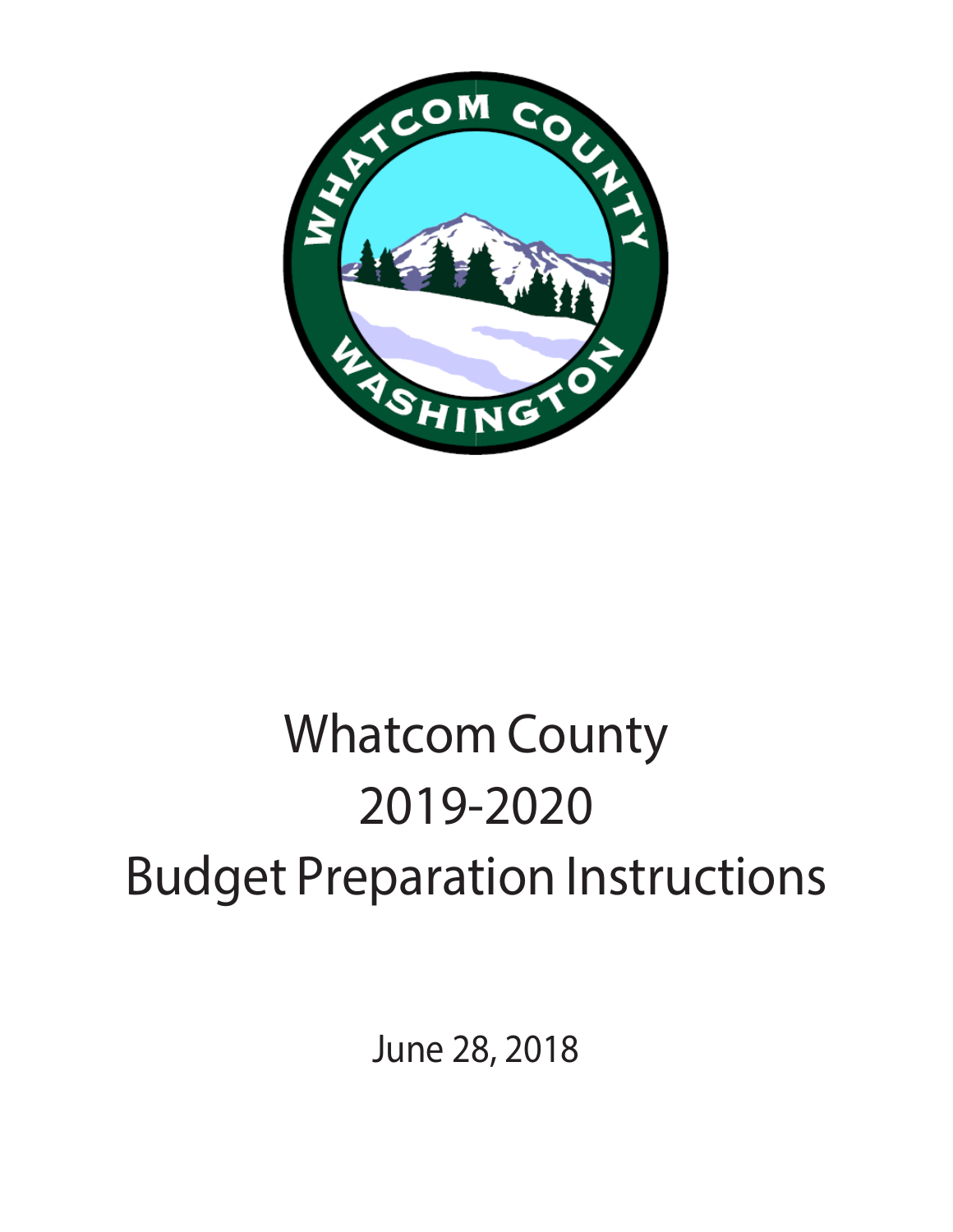### **Table of Contents**

| $\mathbf{I}$ . |                  |  |
|----------------|------------------|--|
|                |                  |  |
|                |                  |  |
|                |                  |  |
| II.            |                  |  |
|                |                  |  |
|                |                  |  |
|                |                  |  |
|                |                  |  |
|                |                  |  |
|                |                  |  |
|                |                  |  |
|                |                  |  |
|                |                  |  |
|                |                  |  |
|                |                  |  |
|                |                  |  |
|                |                  |  |
|                |                  |  |
|                |                  |  |
|                |                  |  |
|                |                  |  |
|                |                  |  |
|                |                  |  |
|                |                  |  |
|                |                  |  |
|                |                  |  |
|                |                  |  |
|                | 2.               |  |
|                | $\overline{3}$ . |  |
|                |                  |  |
|                |                  |  |

4.

5.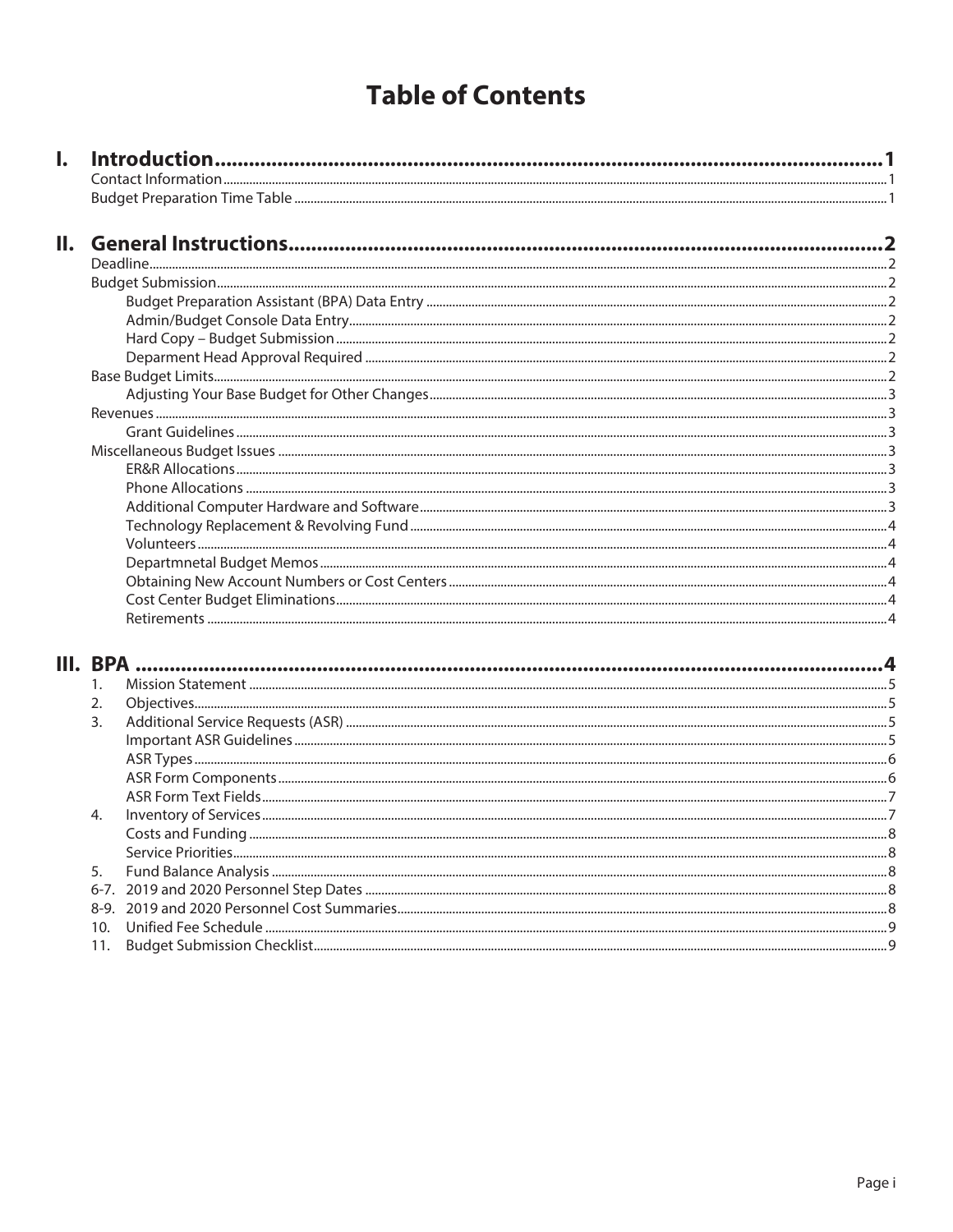## **Appendices**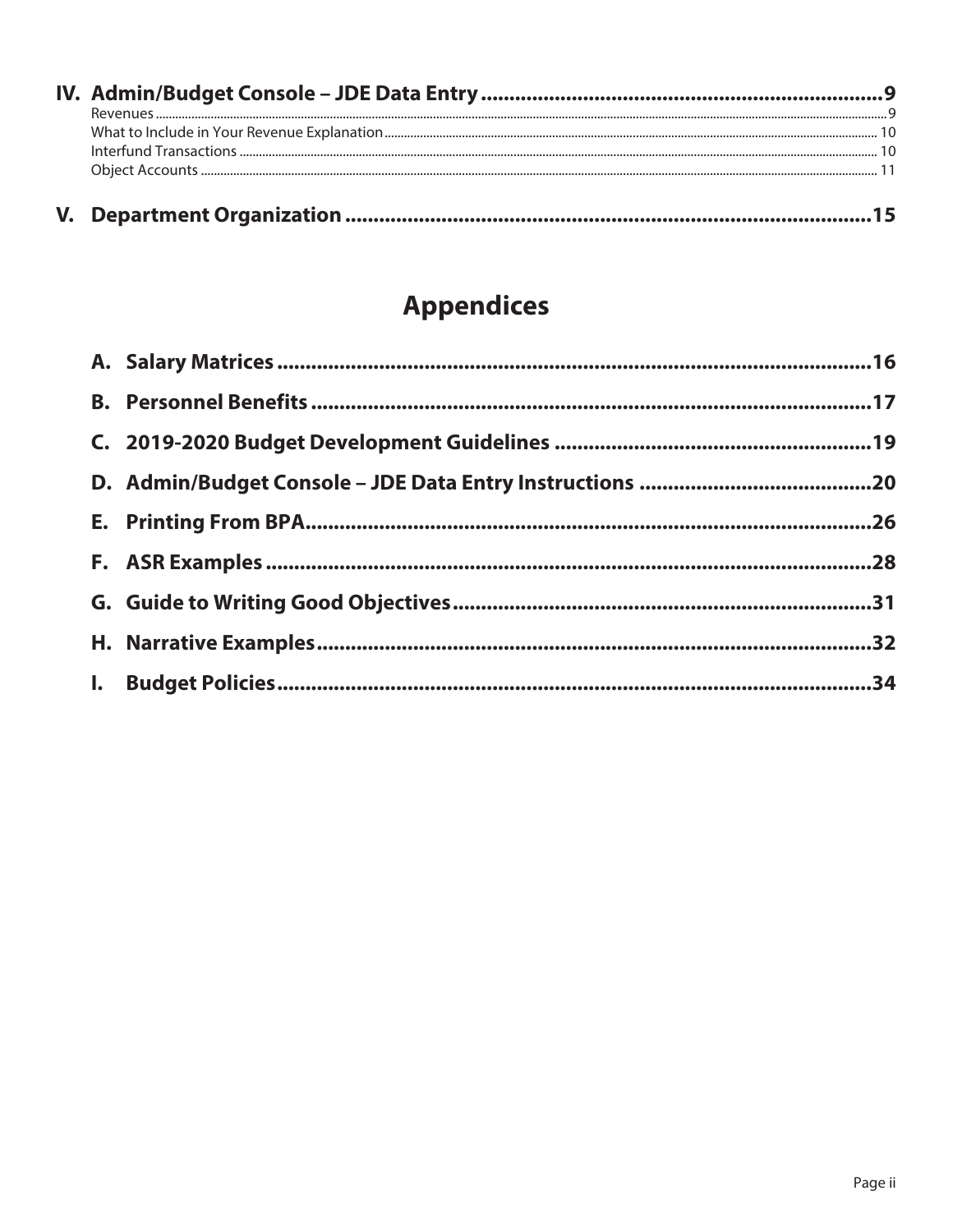## <span id="page-3-0"></span>**I. Introduction**

Whatcom County's budget document serves a number of purposes. Once adopted, the budget will be distributed to a diverse audience: our organization, other government entities, and the public. Financial summaries and budget appropriation amounts are vital components of this document, but they are only part of its overall function. Our budget document serves as a communications device, a policy document, a financial plan, and an operations guide. To be all of these things, the inclusion of clear, up-to-date information about Whatcom County government and its operations is essential. Our policies, our long term and shortterm goals, the strategies we employ, as well as basic information about the many services we provide, are all important elements of this document.

Departments write a very large portion of the information that will be presented in the budget. These instructions are provided to assist departmental personnel in assembling their contributions in a format that allows for efficient integration into the Whatcom County 2019-2020 Budget. It is our goal to provide a concise, meaningful budget document.

| <b>Contact Information</b>                                                                                                                                                |                             |
|---------------------------------------------------------------------------------------------------------------------------------------------------------------------------|-----------------------------|
| If you have any questions regarding the 2019-2020 Budget or need help preparing your submission, please call the<br>following Administrative Services (AS) Finance staff: |                             |
| General Questions, Budget Process, Revenue Projections, Grants, User Assistance  Marianne Caldwell  (5329)                                                                |                             |
|                                                                                                                                                                           | OrBrad Bennett  (5325)      |
|                                                                                                                                                                           |                             |
| <b>Budget Software (BPA)</b>                                                                                                                                              |                             |
|                                                                                                                                                                           |                             |
|                                                                                                                                                                           | OrMarianne Caldwell  (5329) |
|                                                                                                                                                                           | OrBrad Bennett  (5325)      |
| Budget Software (Admin/Budget Console)                                                                                                                                    |                             |
|                                                                                                                                                                           |                             |
|                                                                                                                                                                           |                             |
|                                                                                                                                                                           |                             |
| <b>Budget Preparation Time Table</b>                                                                                                                                      |                             |
|                                                                                                                                                                           |                             |
|                                                                                                                                                                           |                             |
| Garden Level Conference Room, Civic Center, 10 AM to 11:30 AM                                                                                                             |                             |
|                                                                                                                                                                           |                             |
| Except: Sheriff, Health, and Public Works Budget Requests, which are due at AS Finance Wednesday, August 8                                                                |                             |
|                                                                                                                                                                           |                             |
|                                                                                                                                                                           |                             |
|                                                                                                                                                                           |                             |
|                                                                                                                                                                           |                             |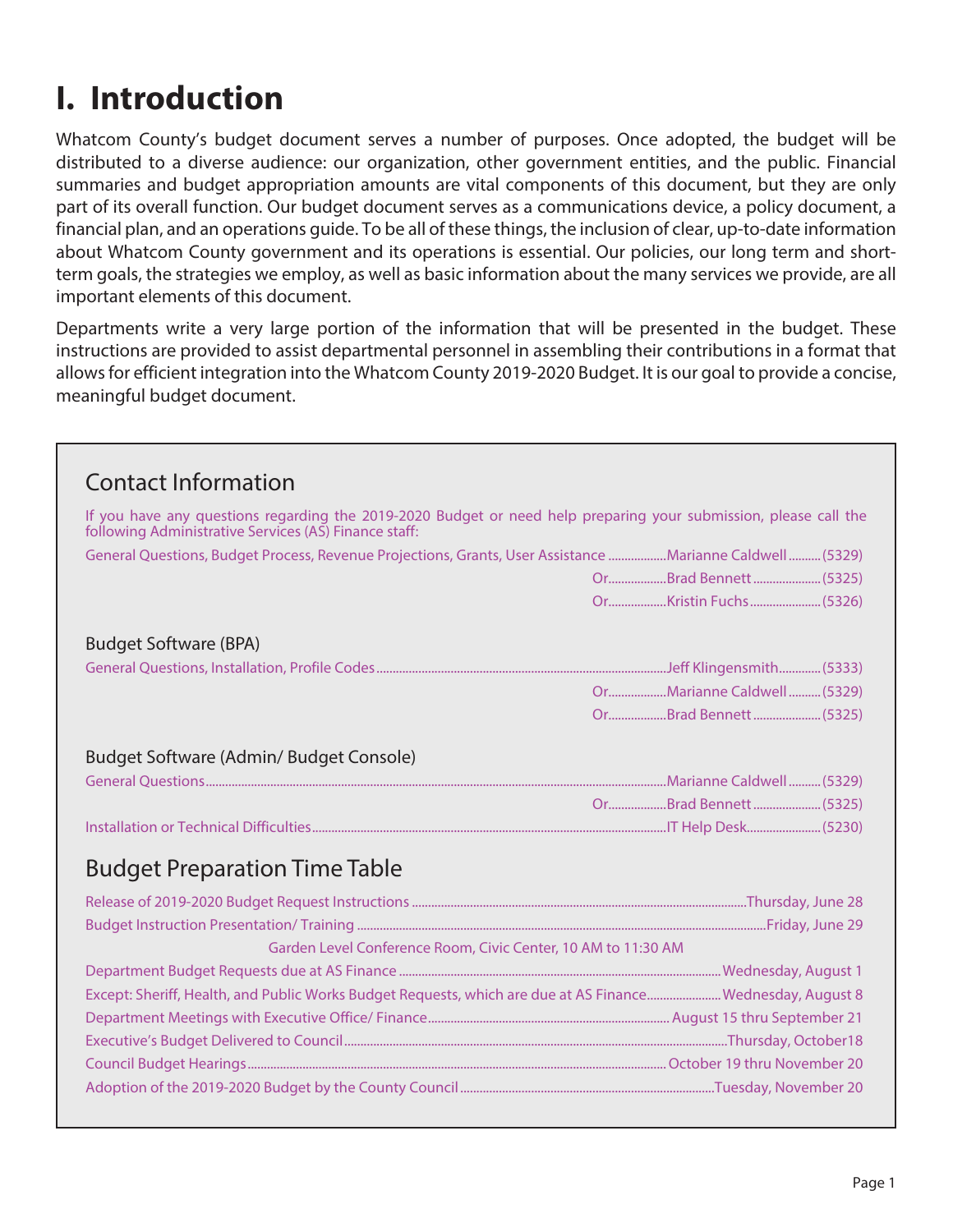# <span id="page-4-0"></span>**II. General Instructions**

### **Deadline**

Completed budget request submissions are due at the AS-Finance office by the end of the day, Wednesday, August 1, with the exception of Sheriff, Health, and Public Works, which are due on Wednesday, August 8.

### **Budget Submission**

There are three main elements to your budget submission. They are: 1) BPA data entry, 2) entry of budget amount and narratives through the Admin/ Budget Console, and 3) hard copy. All three are required to complete your budget submission.

### *1. BUDGET PREPARATION ASSISTANT (BPA) DATA ENTRY:*

BPA is a custom Access application. It provides a push button menu to access a variety of essential budget tools. BPA collects department budget data into a central database and gives you printed copies of this information for your budget hard copy submission. BPA will be available Friday, June 29, after the budget instruction presentation. A sign-up sheet for BPA training will be available at the budget instruction presentation. To install BPA on your machine, go to [http://wa-whatcomcountyintranet.civicplus.com/516/Budget](http://wa-whatcomcountyintranet.civicplus.com/516/Budget%20) and follow the instruction sunder Budget Preparation Assistant Software (BPA). New users should contact Jeff Klingensmith for password and login information.

### *2. ADMIN/ BUDGET CONSOLE DATA ENTRY:*

You use the Admin/ Budget Console to enter budget amounts and narratives into our accounting system (JDE). See Appendix D for instructions. A sign-up sheet for Admin/ Budget Console training will be available at the budget instruction presentation. Contact Marianne Caldwell if you have questions regarding using the Admin/ Budget Console.

#### *3. HARD COPY – BUDGET SUBMISSION:*

Hard copy budget submissions are required from every department. BPA printouts and the JDE budget reports combine to make up your departmental budget submission. Use the provided Budget Binder (distributed at the budget instructions presentation on June 29) for submitting your budget hard copy. Special instructions for how to print out of BPA are attached as Appendix E.

#### *DEPARTMENT HEAD APPROVAL REQUIRED*

Though staff may prepare many elements of departmental budgets, the Department Head must review, and document his or her approval by signing the department's budget submission prior to turning it in to AS-Finance.

Important Note: Document size limitations and other considerations may necessitate some administrative editing of departments' submitted materials. In cases where substantial editing is necessary, the administration will provide affected departments an opportunity to review and refine their section prior to publication.

### **Base Budget Limits**

AS-Finance has calculated your department's base budget. This information is included in your binder handed out at the budget instruction presentation on June 29. Your base budget equals your 2018 budget adopted by council less one-time ASRs (Additional Service Requests) and adjusted for changes in personnel costs. Personnel costs include step adjustments for the next biennium. The base budget DOES NOT include 2017- 2018 budget supplementals or mid-biennium adjustments other than ongoing positions added during the period. Items added by supplemental marked as ongoing will have to be re-requested by ASR. Continue to use the 2018 current expense, administrative cost, tort, ER&R, fuel, building maintenance fee, and space rental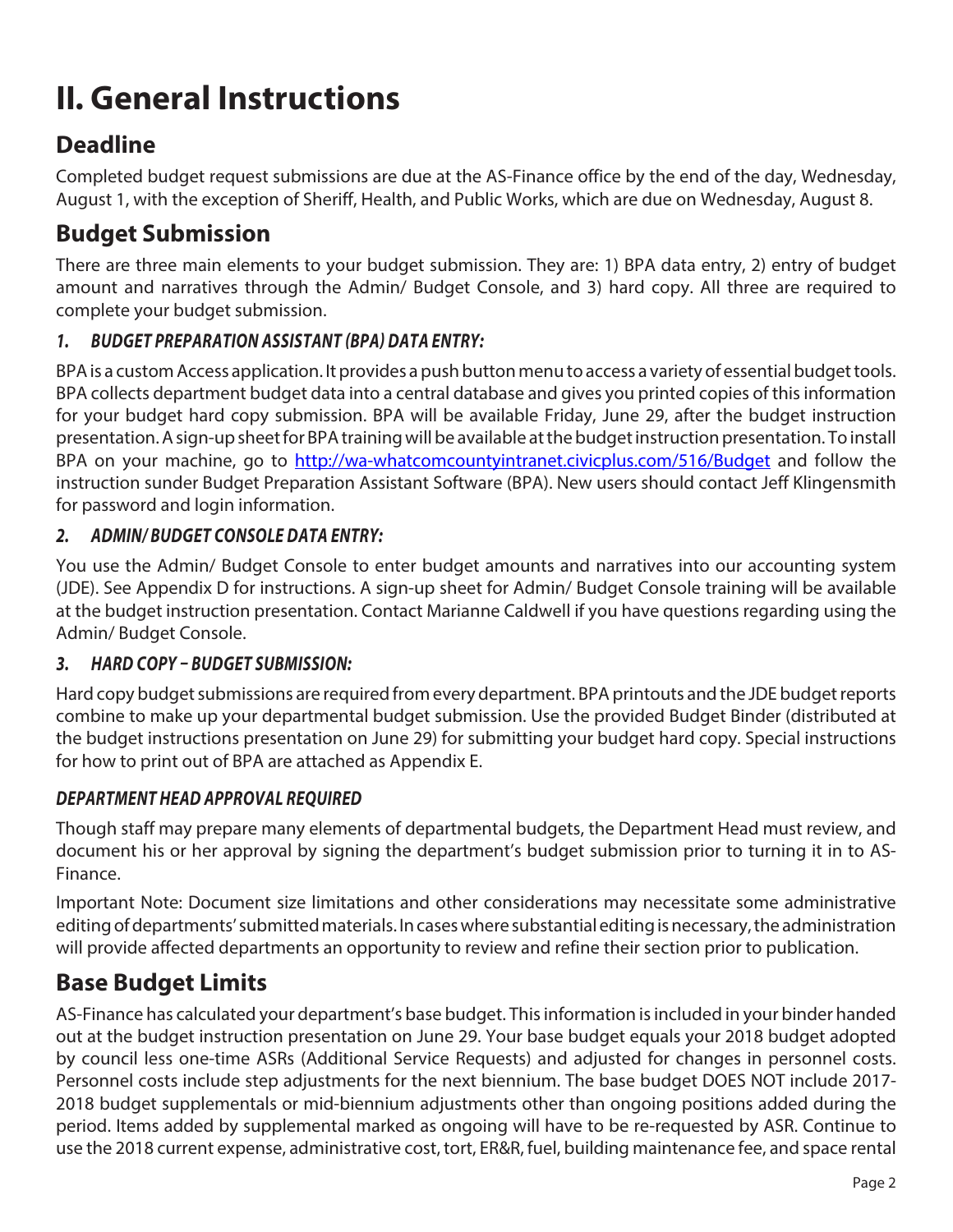<span id="page-5-0"></span>rate allocations currently in JD Edwards. Finance will adjust those figures when the Admin Services and other budgets are finalized. Approved ASRs (Additional Service Requests) will be entered by Finance.

Departments are encouraged to find creative ways to operate more efficiently. Departments may move resources between budget lines as they see fit, with the exception of no amounts should be moved from current expense, admin, tort, building maintenance fee, ER&R, fuel, or space rental allocation line items.

#### *ADJUSTING YOUR BASE BUDGET FOR OTHER CHANGES*

Do NOT include any new revenues in your base budget if the revenues are contingent on receiving additional expenditure authority. You will need to create an ASR for budgeting revenues that are contingent on obtaining additional expenditure authority.

If there will be a decrease in grant funding, you must decrease the expenditures in your base budget accordingly. In the event your department discontinues or has decreased funding in fee for service activities, you must reduce your base budget for both the service revenue and any cost of providing the service, including personnel costs.

### **Revenues**

County government policy states that departments should "Structure fees and negotiate grants to recover the total cost, including administrative overhead, of the associated service." See "Setting Fees for County Services" policy, Appendix I.

#### *GRANT GUIDELINES*

We account for grants in cost centers unique to each grant. Request a new cost center from Kristin Fuchs for those grants that need one.

Only include in your budget submission grants for which you have signed contracts. The exceptions to this rule are: flood project based grants, Consolidated Health, Consolidated Juvenile, and Support Enforcement grants. To obtain an additional exception to this rule, contact Brad Bennett or Marianne Caldwell in AS-Finance.

All other grants require ASRs. In addition, you need to submit an ASR for additional expenditure authority if you have an increase in grant funding (except for the specific grants listed above) or if a grant requires additional county matching funds. If there is a decrease in a grant's funding, you must decrease your expenditures accordingly.

For grants not meeting the criteria for biennial budget submission, use the supplemental budget process instead. In addition, review the "Accounting for Grants and Restricted Revenues" policy attached.

### **Miscellaneous Budget Issues**

### *ER&R ALLOCATIONS*

Fuel and regular monthly vehicle rental rates are charged separately. Base budgets from 2018 are carried forward to the new biennium. Fuel is charged directly based on actual usage. The interfund equipment rental account is charged for the regular monthly maintenance and replacement costs. Charges for departmental parking spaces will be eliminated in the 2019-2020 budget.

#### *PHONE ALLOCATIONS*

Common charges are allocated based on number of extensions.

#### *ADDITIONAL COMPUTER HARDWARE & SOFTWARE*

All computer hardware and software that do not replace existing systems must be requested through an ASR.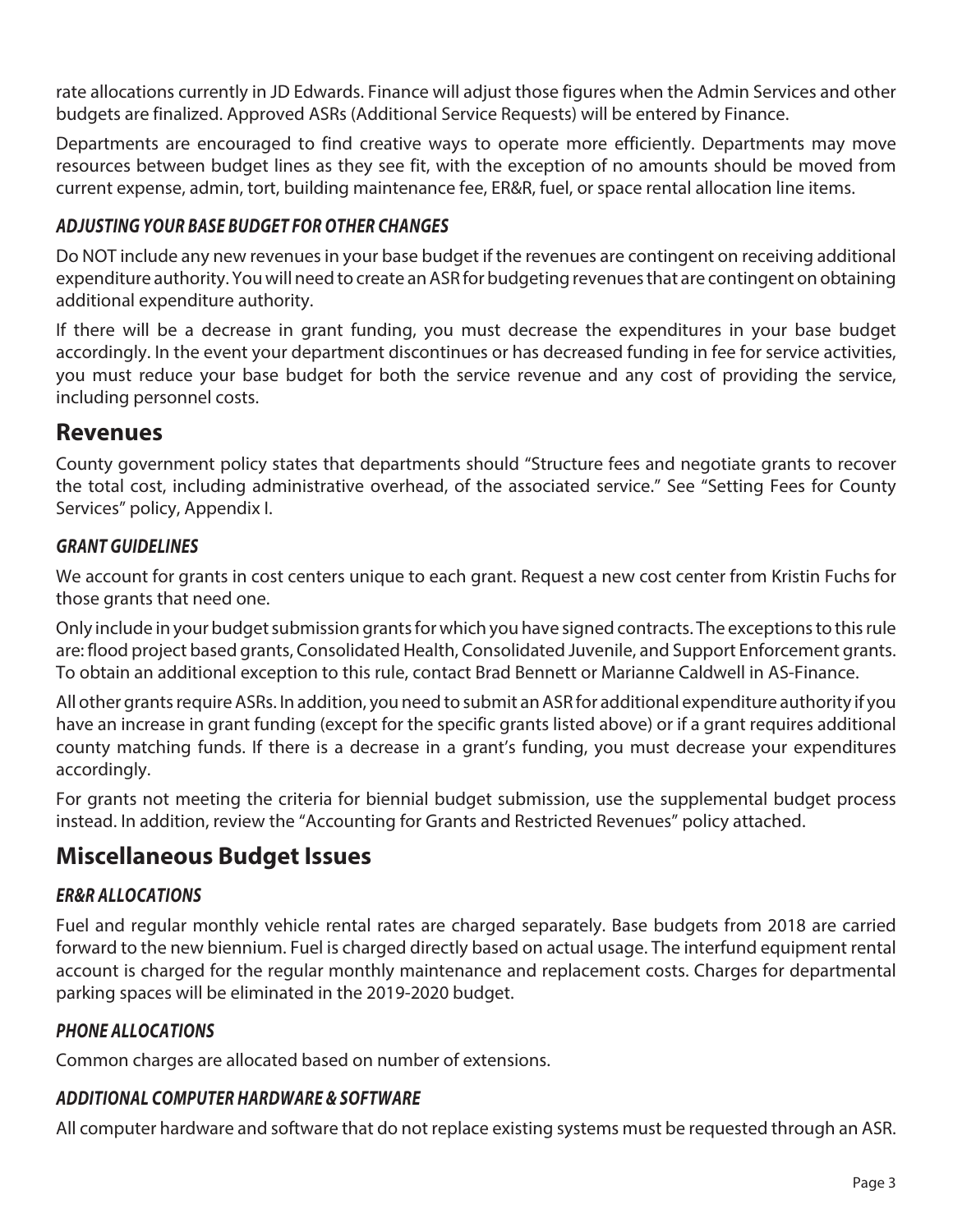#### <span id="page-6-0"></span>*TECHNOLOGY REPLACEMENT & REVOLVING FUND*

Technology Replacement & Revolving funds will only be used to replace existing hardware, software, and computer peripherals that are obsolete or failing. Do NOT submit an ASR for equipment that will be funded through TR&R. If you have failing equipment, contact Perry Rice, Information Technology Manager, with details. Perry will coordinate with Finance concerning the necessary budget for such replacements.

#### *VOLUNTEERS*

You need to add any volunteer hours provided by volunteers, times the applicable rate to the Worker's Compensation calculation provided on your personnel cost summary. The county is liable for any on-the-job accidents by volunteers. We need to continue to reserve monies for this liability expense.

#### *DEPARTMENTAL BUDGET MEMOS*

Department Heads will be requested to submit budget memos at the end of the Executive's budget process that will describe to Council and the public your budget highlights such as changes from 2018, anticipated budget increases and/or cost savings.

#### *OBTAINING NEW ACCOUNT NUMBERS OR COST CENTERS*

If you need a new cost center or account number, call Kristin Fuchs. She will set it up for you in the accounting system. There is also a cost center in BPA called "-NEW-" which you may use as a placeholder in lieu of a new cost center number for use with ASRs.

#### *COST CENTER BUDGET ELIMINATIONS*

If you have a cost center from 2018 that will not be used in 2019, it is important that you remove budget amounts from the 2019 and 2020 cost center.

#### *RETIREMENTS*

Whatcom County's policy is to provide a central budget reserve in each fund for retirement costs. The central budget reserve will be set up as a separate cost center in each fund. This reserve will fund excess compensation and sick leave payouts. Departments will cover vacation payouts from sources such as position vacancies and replacements receiving lower rates of pay.

Not all retirements for the coming year will be known when you prepare your budget, but of the retirements that you do know about, we want to collect as much information as possible. For each known 2019 retirement, complete a Retirement ASR (see page 6). The administration will use the amounts submitted on these forms to determine how much is needed to fund each central reserve for 2019-2020 retirements.

#### *SHREDDING*

For those departments that require outside shredding services, the cost must be incorporated in your 2019- 2020 budget. Facilities will continue to provide paper recycling but shredding will not be included in the Facilities recycling budget covered through the Administrative Cost Allocation. Please work with Facilities to determine a shredding service cost estimate for your department to budget appropriately in 2019 and 2020.

## **III. BPA**

Contact Jeff Klingensmith if you have questions regarding installing or signing on to BPA. The following elements are listed in BPA's menu item order. Be sure that you print out each and include in your Budget Binder.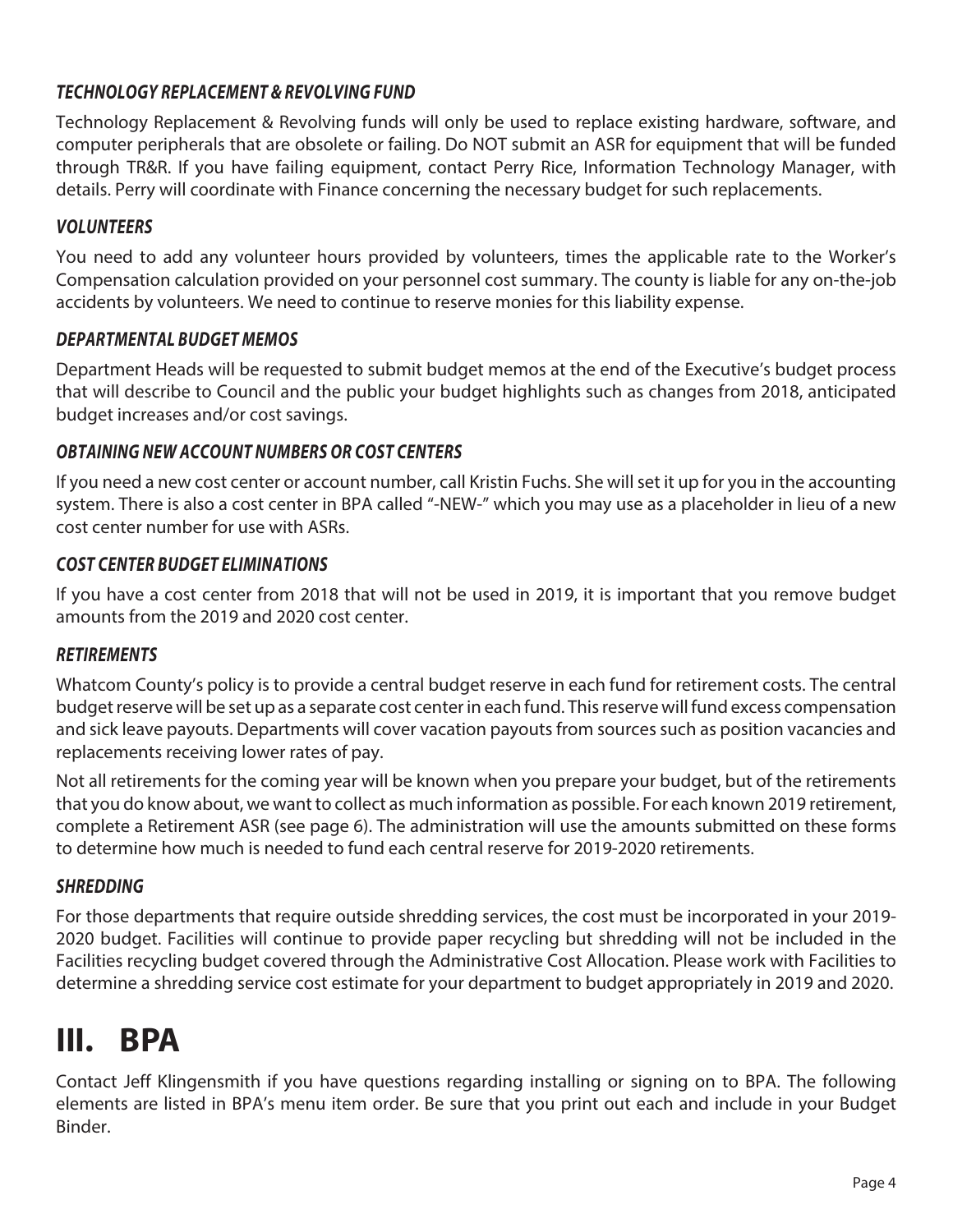### <span id="page-7-0"></span>**1. Mission Statement**

Last year's mission statement is stored in BPA. Review and amend it if necessary, so that it clearly states what your department's purpose is.

**Content:** A good mission statement should answer the question, "Who are we, what do we do, and who do we do it for?" Your mission statement should also outline how your department accomplishes its purpose. It should answer the question, "What does this department do?" Be sure that your mission statement is written in plain English.

**Space:** In general, your mission statement should be simple, direct, and no more than one line long. If your department has multiple divisions that have diverse services, it is acceptable to provide a brief mission statement for each division, or one statement that covers all divisions.

### **2. Objectives**

List the major objectives for your department for 2019-2020. Assign a priority number to each objective based on the order that you want the objective to appear when printed (list the highest priorities first). For example, if you have 13 objectives, number them from 1 to 13, listing the highest priority as #1, the second highest as #2, and so on down to #13.

Your 2017-2018 objectives are stored in BPA. Review these, delete those that were achieved in the last budget cycle, and add your new objectives for the upcoming cycle. When documenting your department objectives, consider 2019-2020 levels of funding. Remember that your objectives need to tie to your mission statement.

A guide to writing good objectives is included in Appendix G.

Important Note: Do NOT include an objective if it is contingent on approval of an ASR. After the budget is adopted, AS-Finance will bring the objectives from adopted ASRs in BPA into the final budget document.

### **3. Additional Service Requests (ASR)**

Only submit ASRs to increase levels of service that have been pre-authorized by the Executive Office. You may request ASR pre-authorization via e-mail to Tawni Helms in the Executive Office. Clearly describe your request and explain why it is necessary for the County to fund this service. You will be advised of the status of your request via e-mail.

### **Important ASR Guidelines**

- 1. **Do NOT create "placeholder" ASRs.** Only submit ASRs for services and activities that are thoroughly planned and will be ready for implementation:
	- Costs are known.
	- All county departments that will be impacted by the ASR know their respective role in the ASR, and they support the ASR.
	- The ASR includes all related costs, including temporary help and overtime.

For requests that do not meet these criteria (as in those not yet thoroughly planned or not yet ready for implementation), you will need to use the supplemental budget process.

- 2. **Do NOT overwrite existing ASRs.** When you create a new ASR, be sure you are in a new, blank ASR before you begin typing. We have had problems in the past with people overwriting existing ASRs when creating new one. If you are unsure how to do this, call Jeff Klingensmith for assistance.
- 3. **Separate ongoing from one-time costs.** If your request has both ongoing costs and one-time costs, create two ASRs (but only two). Of the two related ASR's, you may use the abbreviated Cost Maintenance ASR format on the ASR with lesser costs.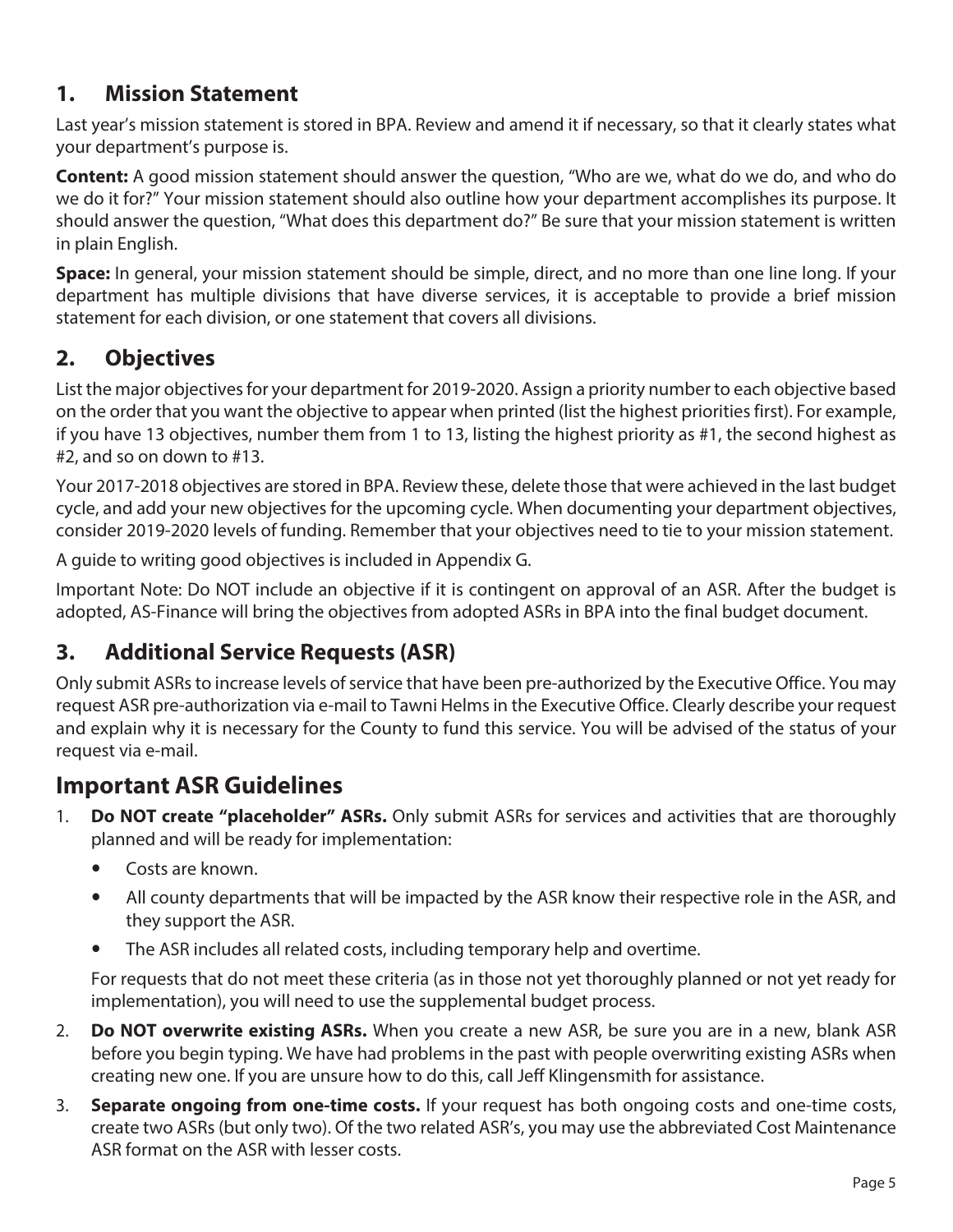<span id="page-8-0"></span>For example, for a service that includes a new position, create an ASR for ongoing payroll costs and related ongoing expenditures; then create a second ASR for all of the related the one-time costs, such as computer equipment and furniture. In the description field for both ASRs, enter the corresponding ASR numbers for the related ASR (such as, "see ASR #2019-123 for corresponding one-time costs" and "see ASR #2019-124 for corresponding ongoing costs").

- 4. **Be thorough.** Make sure all required fields in the form are completed and that they contain only data that is relevant to the field's question or focus. Do not enter duplicate text in multiple fields. Important Note: Only complete and accurate ASRs will be considered.
- 5. If you requested ongoing budget authority for anything other than a new position in the mid-biennium or monthly supplemental process, you will need to submit for an ongoing ASR to continue the budget authority in the new biennium. The supplemental budget process does not accommodate ongoing budget authority requests (other than for ongoing personnel positions).

### **ASR Types**

There are three types of ASRs: Regular, Cost Maintenance, and Retirement.

#### *REGULAR ASR*

Complete a "Regular ASR" for each proposed new or enhanced service or capability. Be sure you comply with the General ASR Guidelines above. Complete all tabs on the ASR form. See below for ASR form components.

#### *COST MAINTENANCE ASR*

Cost Maintenance ASRs are requests that total \$10,000 or less and do not involve new services or increased service levels (unless it is the lesser of two related ASR's). Cost Maintenance Requests are subject to the above restrictions. They are intended to be an easy means of requesting replacements of failing equipment or increased software maintenance contracts. Complete the first three tabs only on the ASR form.

#### *RETIREMENT ASR*

For each retirement that will occur in 2019 (we are collecting retirement data for only 2019), create a "Retirement ASR." Complete the first three tabs only on the ASR form. In "Description" field, show the employee name, date of retirement, and how you calculated the total costs for excess compensation, vacation, and sick leave payout calculations.

Contact Payroll Supervisor Emily Hull at extension 5331 if you need help calculating cash-out costs. Using object code 6135 (Leave Payout), enter the total retirement amount in the "Costs" tab.

Place your Retirement ASR printouts in the "ASR" section of your Budget Binder.

These ASRs are informational only and used for the purpose of having adequate central sick leave and excess compensation reserves available. Amounts on Retirement ASRs will NOT be added to your budget.

### **ASR Form Components**

- ASR Type (Regular, Cost Maintenance, or Retirement)
- Quick Reference Name for the Request (must be unique and preferably 6 words or less).
- Name of person (or persons) responsible for implementation.
- Expenditure Type (ongoing or one-time)
- Fund Number
- Cost Center
- **•** Originator Name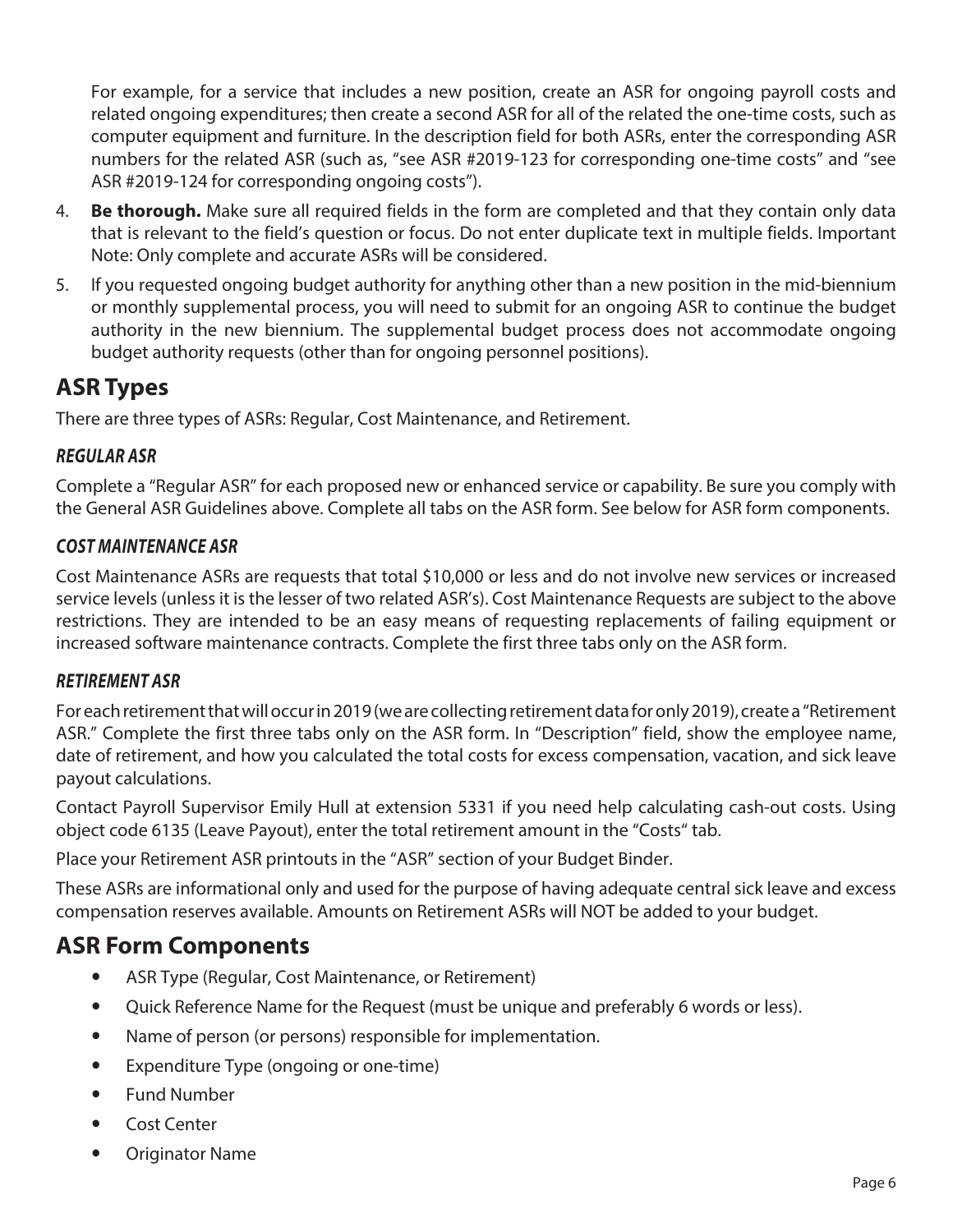- <span id="page-9-0"></span>• Does request involve additional FTEs (or portions thereof)? (For Regular ASRs only.)
- Does request involve additional facilities/ space? (For Regular ASRs only.)
- By object account number, specific costs

### **ASR Form Text Fields**

#### 1. **Description of Request**

- a. Describe the proposed activity or service. (Note: If this is for a Retirement, be sure to include the elements outlined on the previous page for Retirement ASRs. See also "Retirements" on page 4.)
- b. Who are the primary customers for this service? (For Regular ASRs only.)

#### *Everything on the form past this point is for Regular ASRs only:*

#### 2. **Problem Description**

a. Describe the problem this request addresses and why Whatcom County needs to address it.

#### 3. **Options**

- a. What other options have you considered? Why is this the best option?
- b. What are the specific cost savings? (Quantify)

#### 4. **Outcomes/ Objectives**

- a. What outcomes will be delivered and when?
- b. How will you know whether the outcomes happened? How will success be measured? (Quantify)

#### 5. **Other Departments/ Agencies**

- a. Will this impact other departments or agencies? If so, identify the departments and/or agencies impacted and explain what the impact(s) will be.
- b. If another department or agency is responsible for part of the implementation, name their person in charge of implementation and what they are responsible for.

#### 6. **Funding Sources**

a. What is the funding source?

If you have questions or would like assistance with the outcome measurement component of the ASRs, call Marianne Caldwell or Brad Bennett. An example of a correctly completed ASR is attached at Appendix F.

### **4. Inventory of Services**

Your Inventory of Services from 2017 is stored in BPA. Review it and update as needed. Do not include services that are contingent on the adoption of an ASR.

Be sure to inventory all services in your department separately. If there are services not yet documented in your inventory, create a new record for that service. Do not combine distinct services into a single record. As an example of separating services, in AS-Finance we have a record for each of the following:

| Payroll                                           | <b>District Accounting/Payroll</b>     |
|---------------------------------------------------|----------------------------------------|
| <b>Accounts Payable</b>                           | <b>District Accounting/ Disbursing</b> |
| <b>Budget Development</b>                         | <b>Quarterly Financial Reports</b>     |
| <b>General Ledger and Annual Financial Report</b> | Administrative and Other Purchasing    |
| Jail Accounting                                   | <b>Asset Management</b>                |
| <b>Public Works Accounting</b>                    | <b>Accounts Receivable</b>             |
| <b>Annual State Audit</b>                         | <b>Grants and Contracts</b>            |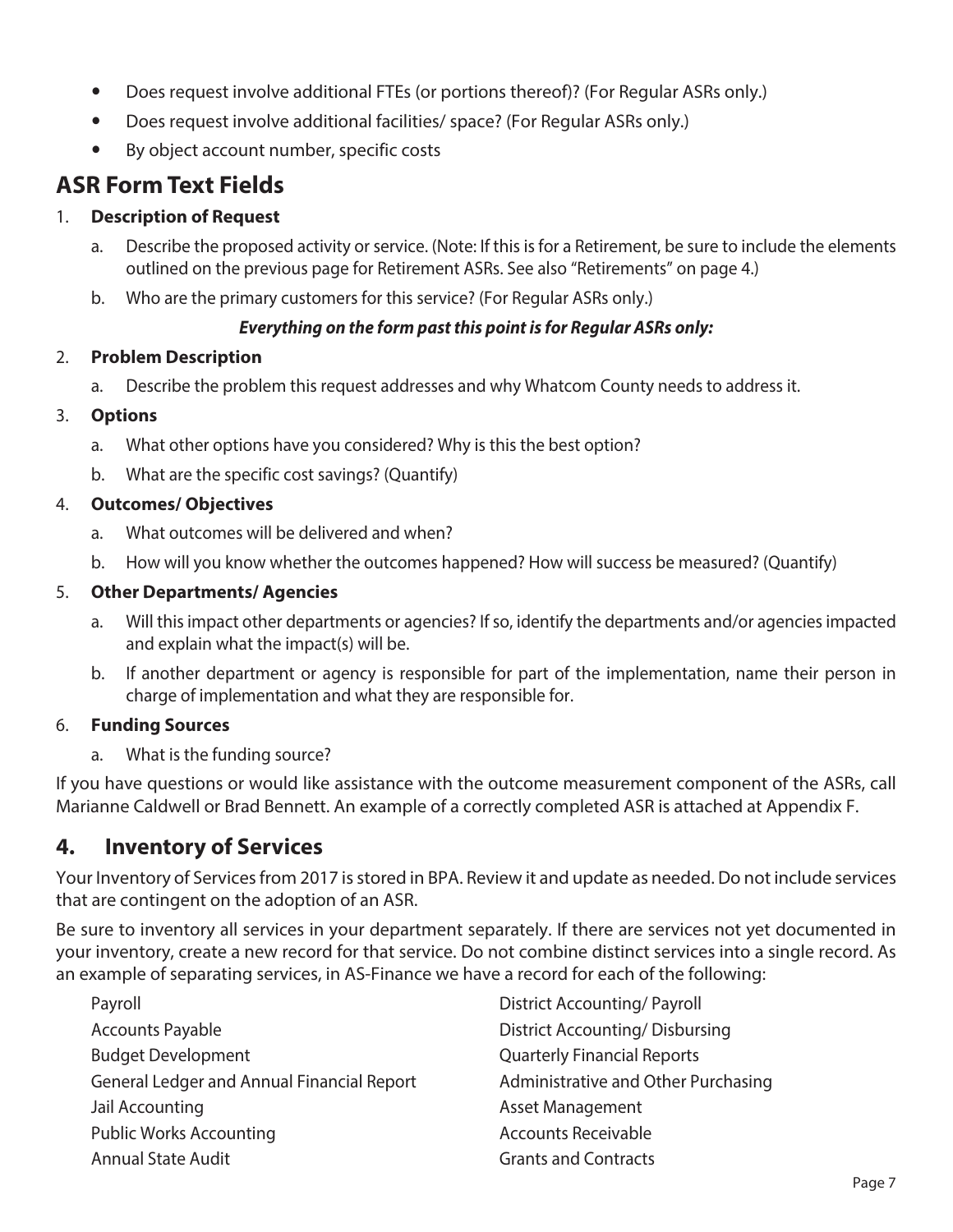#### <span id="page-10-0"></span>*COSTS AND FUNDING*

For each service, make sure you use only 2019 information, and update all cost information for the new budget year. You will need to input annual revenue, expenditures, unit of measurement, number of units provided annually, and number of staff hours. BPA will calculate the net cost (or revenue) and the per-unit cost for you.

Include all costs that are not attributable to a specific service in a separate record for "Administrative Overhead." Add up all the "Annual Net Cost (Revenue)" amounts shown in the "Costs and Funding." This total needs to match your net base budget: (total annual expenditures, less your total annual revenues). If you need help with costing, contact Marianne Caldwell.

#### *SERVICE PRIORITIES*

Review all services and rank them 1 to 3, 1 being mission critical. Service priority ratings do NOT necessarily correspond to whether a service is mandated or not.

Services numbered 1 are the activities that are most critical to the department's mission and outcomes. Rate at least one third of your department's net expenditures as 3. If you do not review and change the ranking of your services, they will retain the default value of 3. If you need help arriving at a prioritization, contact Marianne Caldwell.

### **5. Fund Balance Analysis**

If your department manages any "funds," you will need to use BPA to complete a "Fund Balance Analysis" for each fund. The 2018 beginning fund balance is stored in BPA. You will need to enter the fund's 2018 projected expenditures and revenues to arrive at a projected 2018 ending fund balance. If you have questions about this section, contact Marianne Caldwell. Note: Projected expenditures and revenues are what you actually expect will happen this year. They are probably not the same as budgeted. If your fund usually does not spend out its entire budget, please allow for a budget lapse in your calculations.

### **6-7. 2019 and 2020 Personnel Step Dates**

You do not do any data entry for menu items. These are reports that show "Personnel Step Dates" for 2019 and for 2020. Print these out (they are two separate reports) and review them to verify salary ranges, steps, and step dates that BPA uses to calculate employee salaries, and that there are no gross errors. The reports show how BPA arrived at the Gross Wage amounts in the Personnel Cost Summary reports. You do not need to recalculate salary amounts. If you find inaccuracies in positions, ranges, steps, or step dates, contact Marianne Caldwell, as described below. Changes to Personnel Cost Summaries can be made based on probable (not just possible) SKEP or career path promotions. We will not make changes to Personnel Cost Summaries based on prospective SKEP or career path promotions.

### **8-9. 2019 and 2020 Personnel Cost Summaries**

As with the Personnel Step Dates above, you do not do any BPA data entry for these items. These are reports that show your department's personnel cost information for 2019 and 2020. Print them out (they are two separate reports) and review to verify that all of your department's authorized positions are included (for both years) and that there are no gross errors. Again, you do not need to recalculate payroll costs.

For your reference, salary schedules are on Inside Whatcom in the Human Resources section. If changes to either report are needed, send a copy of the personnel cost summary (or personnel step date report), with changes marked in red ink, to Marianne Caldwell. She will update the information in BPA and then contact you when it is ready.

**Important Note:** You will use the Personnel Cost Summaries to enter expenditure amounts into JDE (using the Admin/ Budget Console). The numbers on these reports must match the numbers that you input into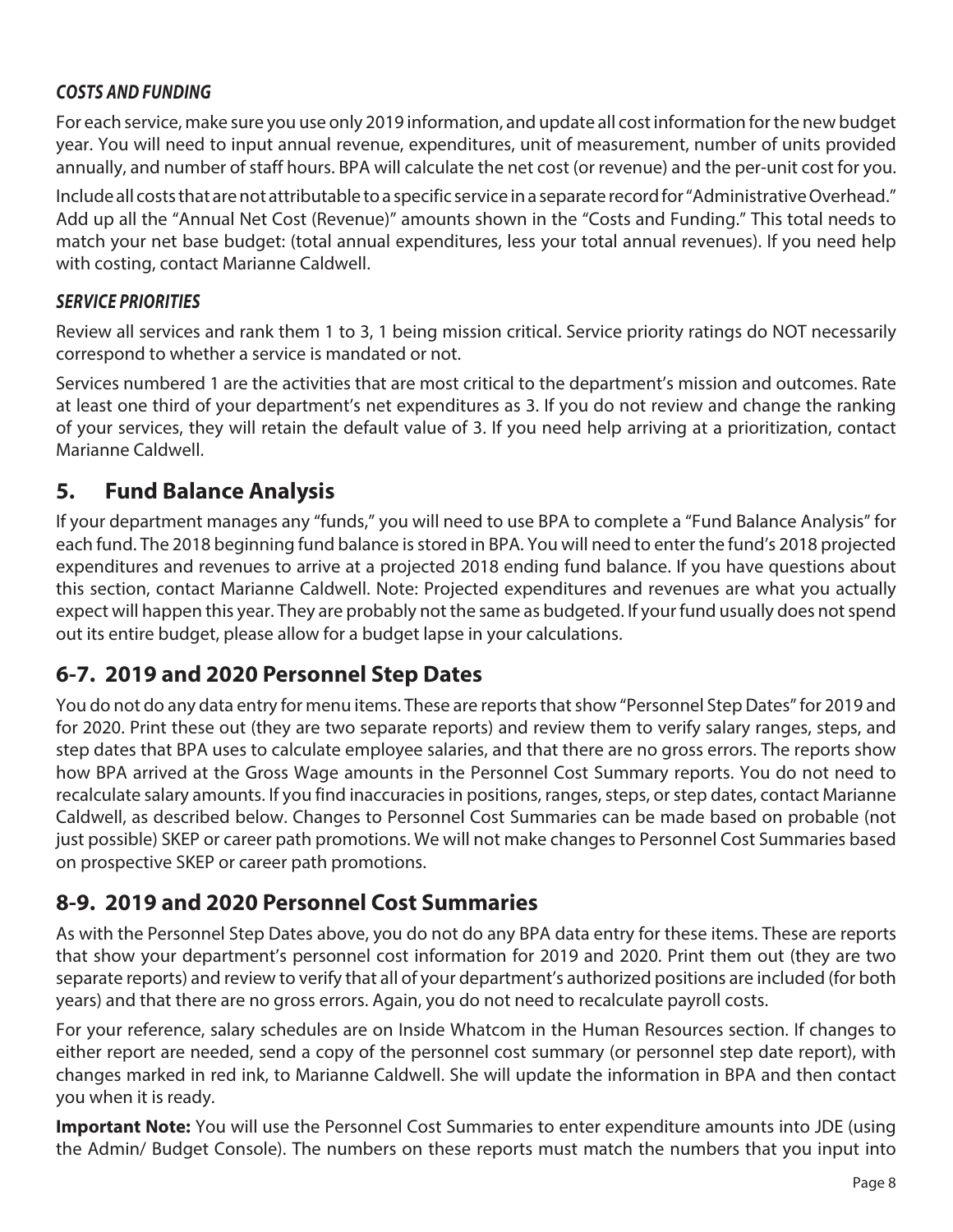<span id="page-11-0"></span>JDE. You can make changes during the budget process to assign budgets for personnel to new cost centers. However, you still need to submit payroll change forms to actually make the changes in the payroll system.

### **10. Unified Fee Schedule**

The unified fee schedule identifies most fees charged by Whatcom County. The definition of a "fee for service" charge is as follows:

*A set fee charged uniformly for services, privileges, or products provided to clients external to the organization.*

An ordinance adopting the Whatcom County Unified Fee Schedule (UFS) will be submitted to the Council with the proposed 2019-2020 Budget. The UFS will set forth specific authorization and rates for all fees listed therein. UFS submissions are due with the regular budget submission.

**Important Note:** Use BPA to review your department's rates and to create proposed additions, changes, or deletions to the 2019-2020 UFS.

Evaluate your fees and rates to ensure that they are adequate to cover both direct and indirect costs. **Departments are responsible for having supporting documentation to substantiate how you calculated the fees you are charging.** If you need help evaluating costs or determining fees, contact Marianne Caldwell or Brad Bennett for assistance.

If you have any changes, additions, or deletions to the fee schedule, use the UFS module to create a record for the proposed addition, change, or deletion. Print out the UFS rate change proposal report, review it, and submit it to AS-Finance with your budget submission.

Update your UFS as part of your budget preparation. If there are changes that are contingent on ASR approval, note this in your ASR. Finance will arrange for you to update your UFS once your ASR is approved.

### *WHAT TO EXCLUDE FROM THE UNIFIED FEE SCHEDULE*

Do not include fees and charges that are authorized and set by the Revised Code of Washington (RCW) or by the Washington Administrative Code (WAC) in the Unified Fee Schedule. If the RCW or WAC says the county "may charge" or "may charge up to" rather than "shall" or "will" charge, the fee must be adopted in the Unified Fee Schedule.

### **11. Budget Submission Checklist**

Complete a "Budget Submission Checklist" (one per department). The Department Head needs to review the department's entire budget submission and sign the checklist. The signed checklist goes at the very front of your budget submission. Make sure that each applicable item specified on the checklist is included in your budget submission.

## **IV. Admin/ Budget Console – JDE Data Entry**

In addition to the BPA data entry, you also need to enter all revenue and expenditure information into the accounting system. The system already contains the amounts for all line items from the final 2018 budget (excluding one-time ASRs). Use the Admin/ Budget Console to update these amounts and their corresponding narrative comments that detail information behind the amounts.

Contact Marianne Caldwell if you need help with data entry. Detailed instructions are in Appendix D.

### **Revenues**

Every department that budgets revenue must provide revenue projections for the next two fiscal years.

**Important Note:** Make sure you include detailed explanations of each revenue source in the explanation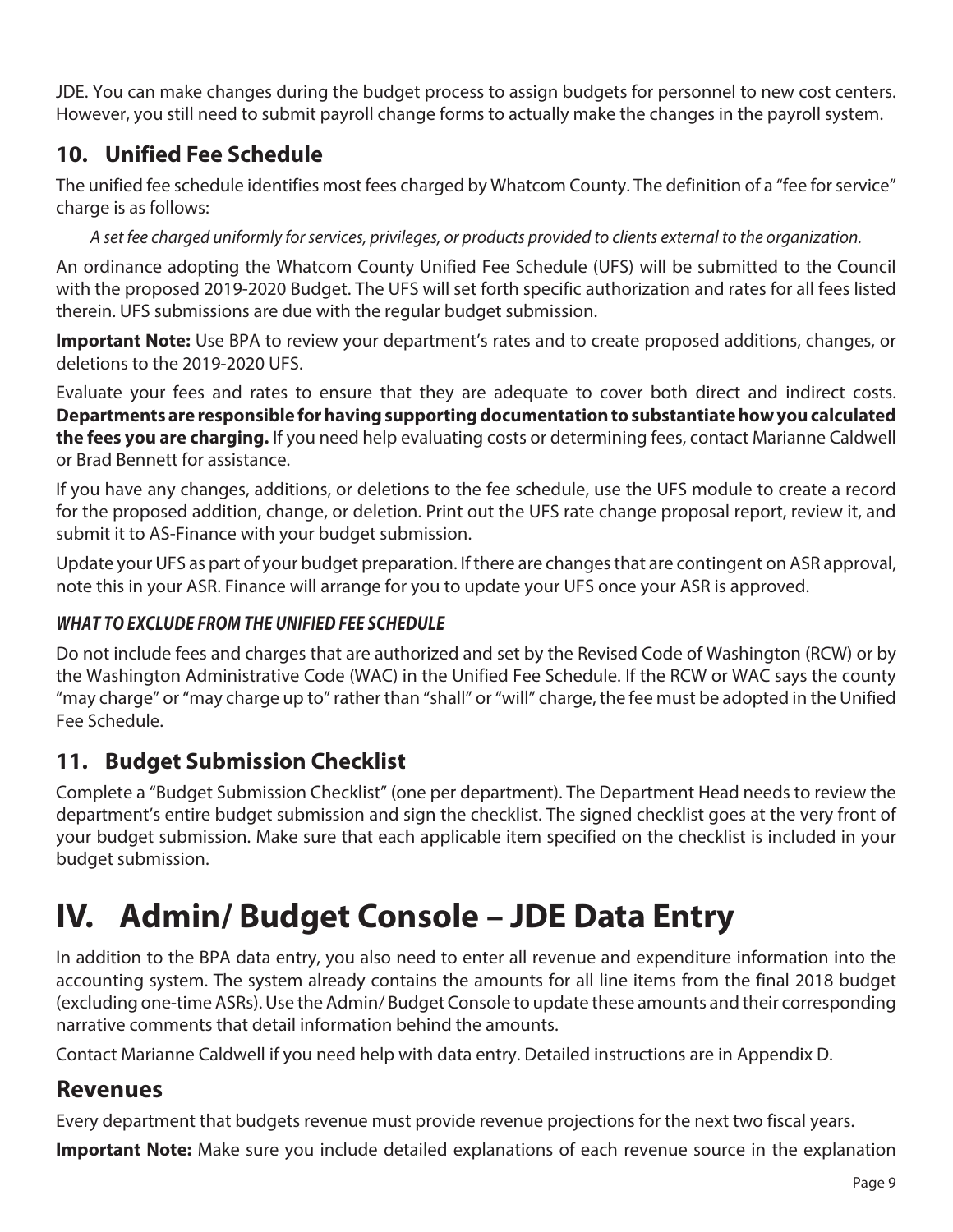<span id="page-12-0"></span>(narrative) field.

#### *WHAT TO INCLUDE IN YOUR REVENUE EXPLANATION*

- Information documenting all assumptions and sources used in developing your revenue projections for 2019-2020.
- Information on the expected timing of receipts (monthly, quarterly, and other).
- Information regarding increases or decreases in revenue projections for 2019-2020 over or below prior year projections.
- Where applicable, reference the state law that authorizes the revenue.

### **Expenditures**

Every department must provide a budget expenditure request for the next two fiscal years. Important Note: Make sure you include a detailed explanation (narrative) of each expenditure account data entry submission. See Appendix H for an example of well-written narratives.

#### *WHAT TO INCLUDE IN YOUR EXPENDITURE EXPLANATION*

An itemization within line items, such as supplies (which may have a large percentage of the total budgeted for one type of purchase, such as paper, or one type of activity, such as ballot purchases). The itemization needs to show what makes up the items total.

For contracted services (6610 – 6655), an itemization of each that includes the name of vendor, amount, and whether the contract exists or will be executed in 2019-2020, as well as any other relevant background information.

#### *USE THE PROVIDED EXPENDITURE AMOUNTS*

Provided in BPA, are the personnel costs needed for your department's expenditures. Make sure you use the figures from the Personnel Cost Summaries when entering your wage and benefit line item amounts.

Continue to use the 2018 current expense, administrative cost, tort, ER&R, fuel, building maintenance fee, and space rental rate allocations currently in JD Edwards. Finance will adjust those figures when the Admin Services and other budgets are finalized.

After entering your data into JDE, print out a "budget narrative report" for each year and place it in your Budget Binder. To print your budget narrative reports see the instructions in Appendix D on page 25.

### **Interfund Transactions**

Most interfund service allocations should be budgeted as operating transfers in and out (8301 and 8351 object codes). This will avoid overstating revenues and expenditures for financial reporting purposes since 8301 and 8351 accounts net to zero when combined countywide. Services to be accounted for in the operating transfer accounts include: the current expense allocation, Public Works and Health Department internal admin allocations, and support allocated from one fund to another. Examples of support allocations include:

- y Chemical Dependency/Mental Health funding of Probation's Behavioral Health Unit, Extension's Strengthening Families Program and Health's Nurse Family Partnership.
- Flood's funding of NPDES.

Instances of one fund actually purchasing services from another will still be accounted for in regular revenue and expense accounts (M&O services, Jail Work Crew services).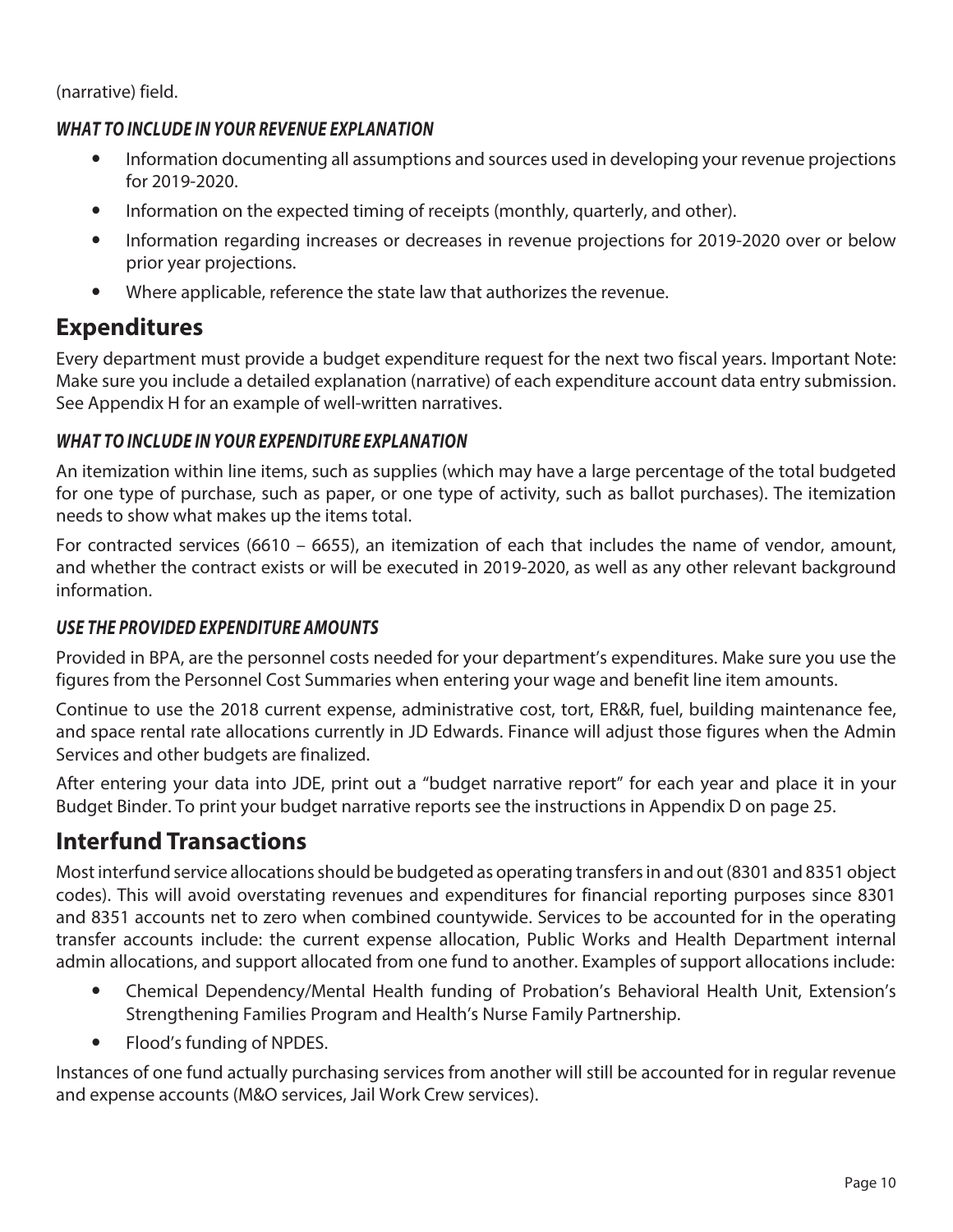### <span id="page-13-0"></span>**Object Accounts**

#### *6100 SALARIES AND WAGES*

#### *IMPORTANT NOTE: FOR OBJECT ACCOUNTS 6110 THROUGH 6290, BE SURE TO USE THE AMOUNTS PROVIDED IN THE PERSONNEL COST SUMMARIES FROM BPA.*

- 6110 Regular salaries and wages. Amounts paid for personnel services rendered by regular employees in accordance with the rates, hours, terms, and conditions authorized by law or stated in employment contracts. Include all premiums paid to employees, for example premiums for carrying a pager.
- 6120 Extra Help. Wages for temporary employees. Use account 6620 for payments to temporary employment services.
- 6130 Out of Class. Payments to employees for work performed outside of normal classification, as provided for in labor agreements.
- 6135 Leave Payout (Retirement). If you have any planned retirements in 2019, prepare an "Additional Service Request" for payout of accrued annual and sick leave. Document the name of the individual retiring and provide the calculations used to determine the total dollars requested. Call Payroll for assistance in calculating the "excess compensation" for PERS I retirement, if applicable.
- 6140 Overtime. Payment for work outside normal working hours as provided for in labor agreements.
- 6190 Direct Billing Rate. Account used to accumulate charges for employee labor for grant accounting and job costing purposes.
- 6195 Direct Billing Rate Offset. Account established in an employee's home cost center to accumulate the offset of labor charge to another cost center for grant accounting or job costing purposes.

#### *6200 BENEFITS*

*Coding* – *Include all medical insurance in account 6245. Use account 6255 for all other health and welfare benefits (dental, vision, life, EAP).*

- 6210 Retirement.
- 6230 Social Security.
- 6245 Medical Insurance.
- 6255 Other Health & Welfare Benefits.
- 6257 Disability Insurance.
- 6259 Worker's Compensation Plan.
- 6269 Unemployment Insurance.
- 6290 Applied Benefits (Job costing only).

#### *6300 SUPPLIES*

- 6320 Supplies. Office and operating supplies, for example: paper, pens, cleaning supplies, food (other than meeting refreshments – 7140), keys, signs, lumber, paint, electrical supplies.
- 6330 Printing. Printing and binding services purchased from an outside vendor. Includes printing envelopes and letterhead.
- 6340 Books, Publications, Subscriptions. Purchase of books, publications, and subscriptions for departmental use. Includes digital subscriptions/database access. Does not include cloud-based software subscriptions (see 6625).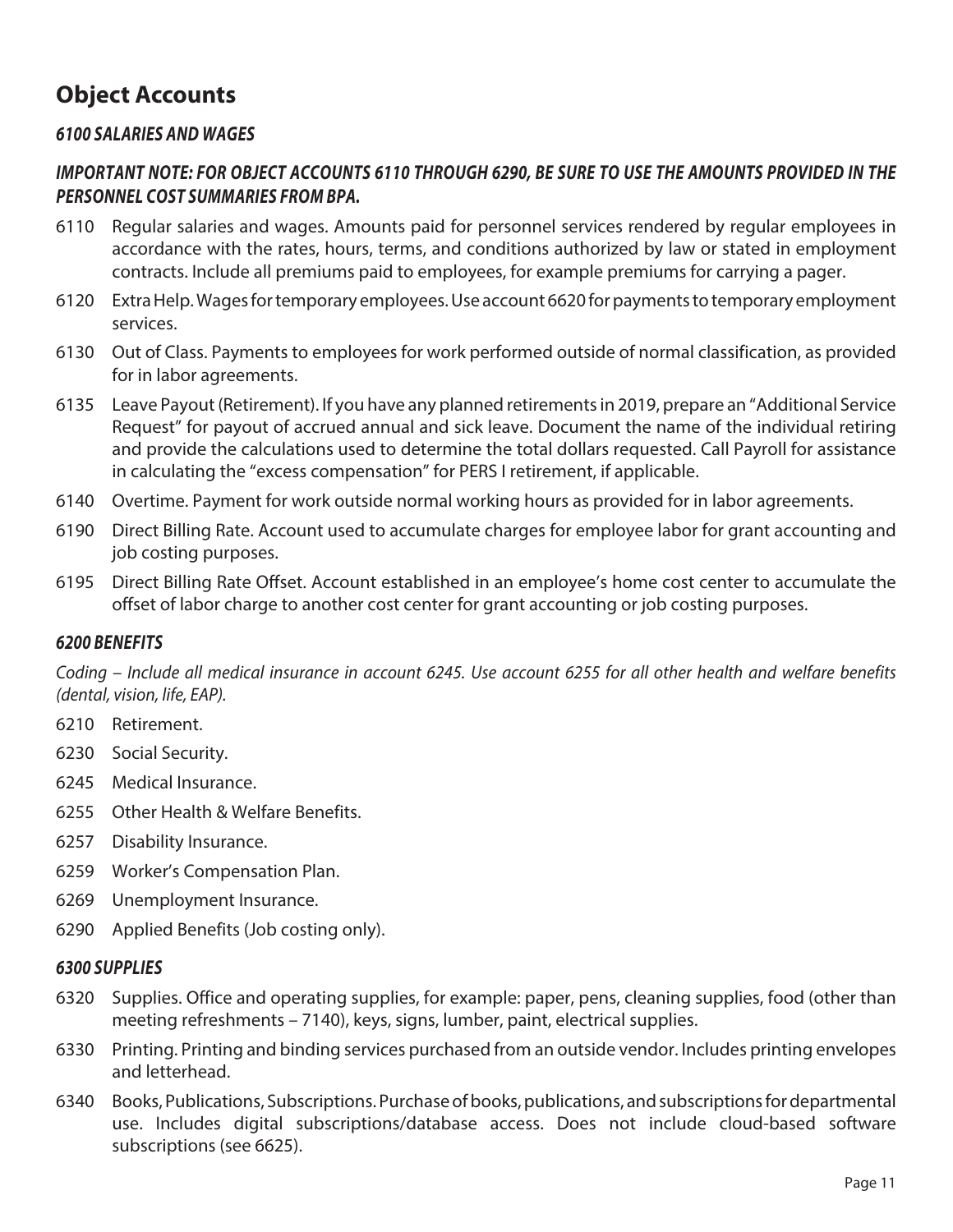- 6370 Medical Supplies. Medical supplies purchased for use in county facilities.
- 6410 Fuel. Purchases of fuel from outside vendors for use in motor vehicles and equipment.
- 6429 Fuel, Interfund. Purchases of fuel from county departments for use in motor vehicles and equipment.
- 6480 Purchases for Resale. Use for goods purchased for resale to county departments or the public. Examples: automotive repair parts (ER&R), maps, concession supplies, codebooks, fuel.

#### *6500 SMALL TOOLS & EQUIPMENT*

- 6510 Small Tools & Equipment. Small tools and equipment costing less than \$5,000 per unit, or with a useful life of less than two years, purchased from an outside vendor. For equipment over this limit, use account 7410.
- 6520 Software. For software purchased costing less than \$5,000 per unit. This account should include most PC software, original purchase, and upgrades. Also includes periodic license renewals less than the \$5,000 capitalization limit.

#### *6600 OTHER SERVICES & CHARGES*

*Contracts* – *Separate account line items are not recommended for each individual contract. Detail is required in your expenditure narrative for all contracts included in your appropriation requests.*

- 6610 Contracted Services. Services provided that are contracted to outside vendors that do not meet the professional services or repair & maintenance definitions. Examples: video production, towing, cleaning services, web hosting.
- 6620 Contract Employment. Fees paid to businesses or self-employed individuals for temporary services. Example: temporary employment services.
- 6625 Software Maintenance Contracts. Includes cloud-based software subscriptions.
- 6630 Professional Services. Services involving established professions requiring advanced knowledge or education. Services are predominantly mental or intellectual, rather than physical or manual. Examples: architects, engineers, consultants, labor negotiators, legal services, accounting and auditing, programming services. Other examples of professional services can be found on the Finance web page FAQs at [http://wa-whatcomcountyintranet.civicplus.com/DocumentCenter/View/909/Professional-](http://wa-whatcomcountyintranet.civicplus.com/DocumentCenter/View/909/Professional-Services-Defined-PDF)[Services-Defined-PDF](http://wa-whatcomcountyintranet.civicplus.com/DocumentCenter/View/909/Professional-Services-Defined-PDF).
- 6635 Professional Services, Health Care. Health care services provided to Whatcom County that are contracted or purchased. Example: medical and dental services.
- 6650 Court Investigations, Evaluations. Payments made to provide legally mandated court services. Examples: judges pro tem, arbitrators, guardian ad litem, criminal conflict services.
- 6655 Interpreter Services.
- 6659 Building Maintenance Fees. Use the amounts carried forward in JDE.
- 6680 Equipment Maintenance. Examples: office equipment, voting machine, JAVS, parking paystation maintenance agreements.
- 6699 Other Services, Interfund. For payments not classifiable to another contracted services account and paid to another county department.

#### *6700 COMMUNICATION*

6710 Postage, Shipping, Freight. Stamps, postage, and post office box rental charges; shipping costs on outbound goods.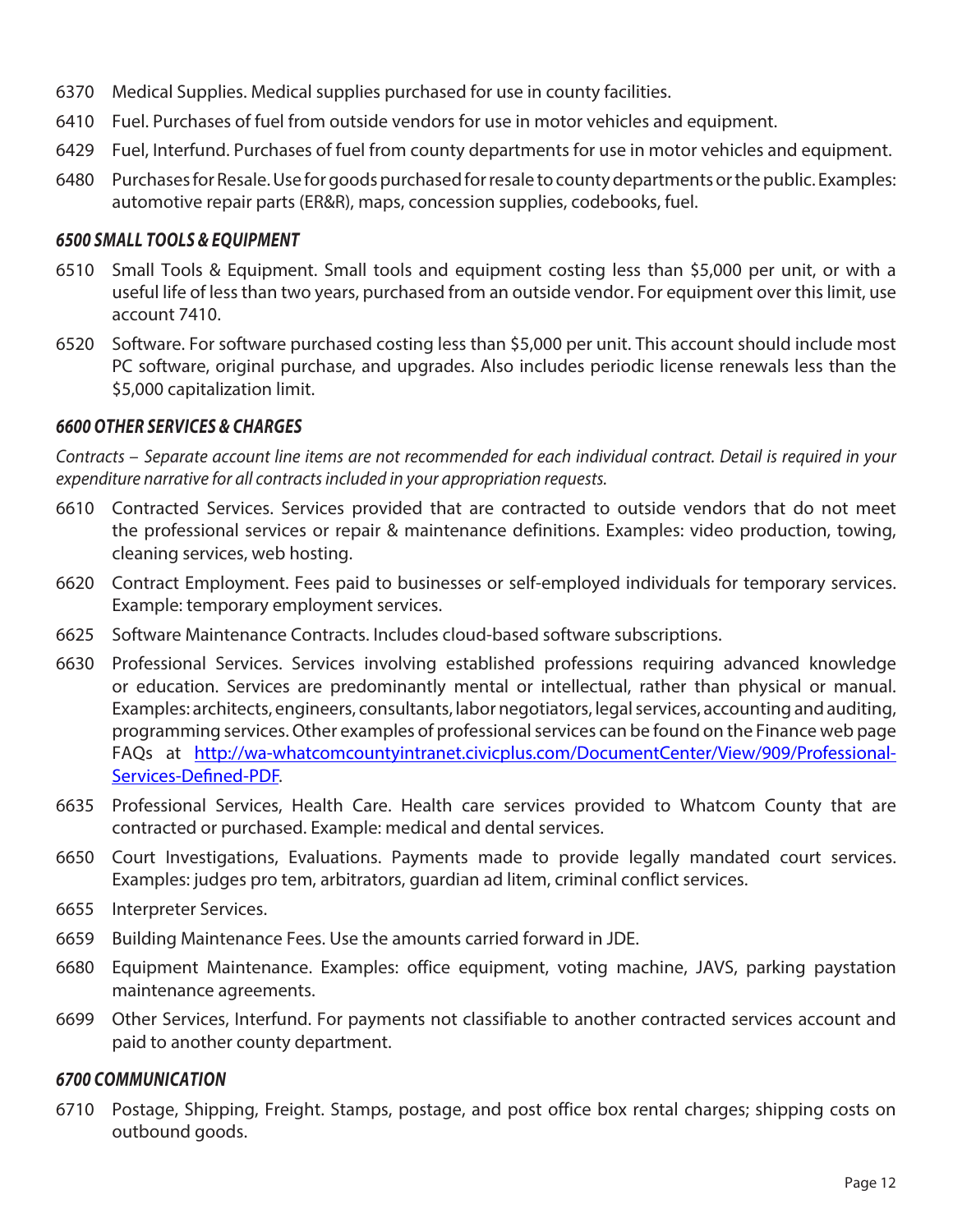- 6719 Postage, Interfund. Postage and shipping fees purchased from a county department.
- 6720 Telephone (including landlines and cell phones).
- 6760 Miscellaneous Communication. Example: messenger service.

#### *6770 EMPLOYEE TRAVEL*

- 6780 Employee Travel, Education/ Training. Travel by an employee for the purpose of attending a training class, seminar, or conference (including mileage, meals, lodging, and any incidental costs). Does not include costs for rental cars or fuel paid directly to vendors.
- 6790 Employee Travel, Other. Work related travel costs not associated with a training class. Does not include costs for rental cars or fuel paid directly to vendors.

#### *6800 ADVERTISING*

6810 Advertising. Payments for advertisements. Example: legal notices.

#### *6850 RENTALS*

- 6860 Equipment Rental. Example: copiers (including usage charges), rental cars paid directly to vendors, other vehicles, heavy equipment, office equipment, tools.
- 6869 Equipment Rental, Interfund. Equipment rental from another county department. Use subaccount .501 for ER&R vehicles and use amounts carried forward in JDE.
- 6870 Space Rental.
- 6879 Space Rental, Interfund. Payments for the rental of office or storage space from another county department.Use amounts carried forward in JDE if space is still occupied.

#### *6900 INSURANCE*

- 6910 Insurance Premiums. For insurance purchased directly from outside agent. Use benefit accounts for insurance applicable to personnel benefits.
- 6949 Insurance Premiums, Interfund. For insurance premiums paid to a county department. Insurance Assumptions: For tort fund insurance premiums. Use amounts carried forward in JDE requested budget.

#### *6950 UTILITY SERVICES*

- 6960 Water/ Sewer Services.
- 6970 Gas.
- 6980 Electric.
- 6990 Solid Waste.
- 7000 Other Utilities.

#### *7050 REPAIRS & MAINTENANCE*

- 7060 Repairs & Maintenance. Example: Contracted (external) labor and supplies furnished by the contractors for repairs and maintenance.
- 7069 Repairs & Maintenance, Interfund.
- 7070 Minor Remodeling. Use this account for improvements to existing buildings and structures that cost less than \$50,000. For remodeling costs of more than \$50,000, use account 7350 or 7380.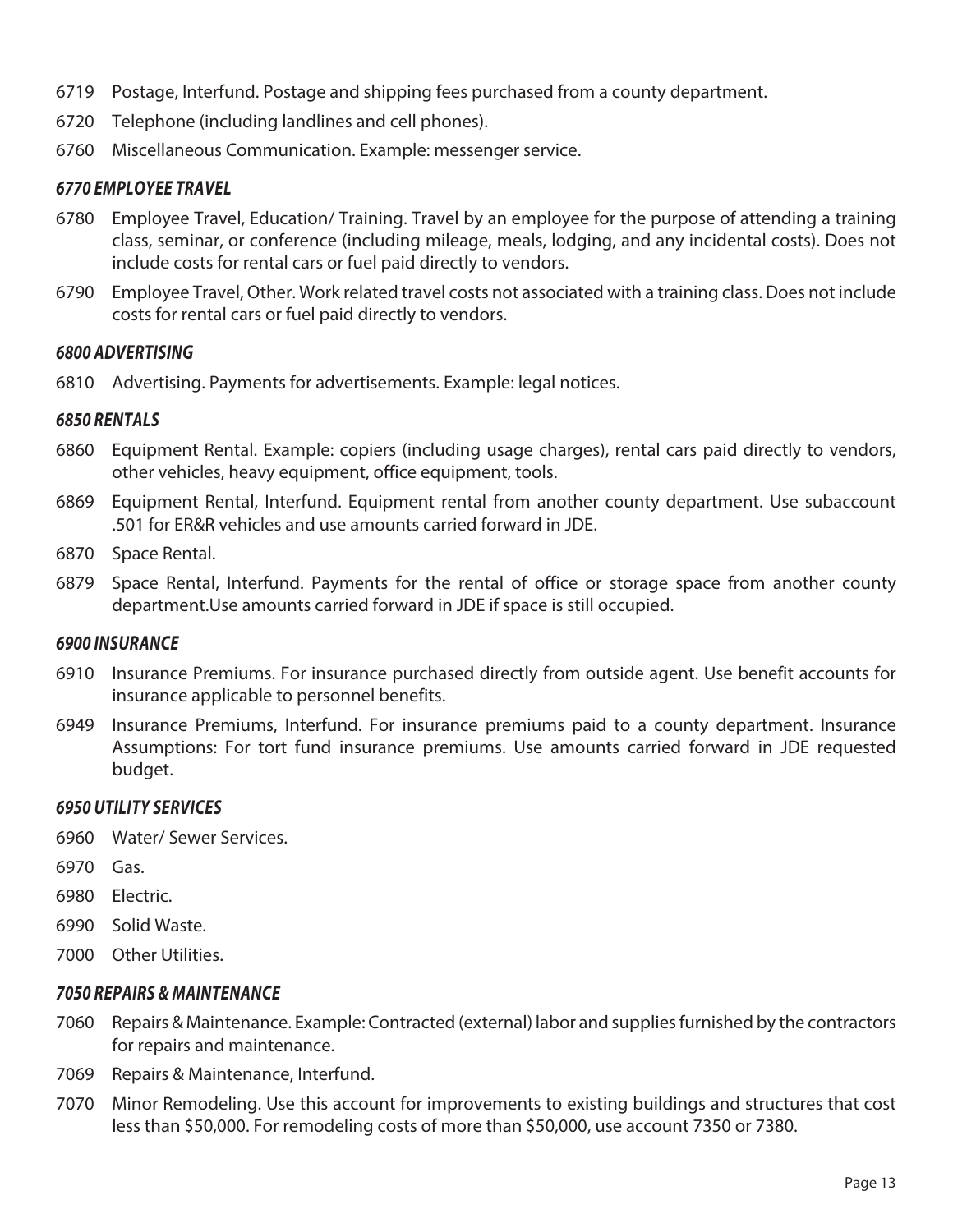#### *7100 MISCELLANEOUS*

- 7110 Registration, Fees, Tuition. Amounts paid for tuition or registration fees to attend a class, seminar, or conference, including meals provided by the course sponsor.
- 7115 Membership Fees or Association Dues.
- 7120 Judgments/ Damages/ Claims.
- 7130 Witness/ Jury Fees. Fees, meals, and supplies provided for witnesses and juries.
- 7140 Meeting Refreshments.
- 7159 Administrative Cost Allocation, Interfund. Use amounts carried forward in JDE.
- 7189 Parking, Interfund. Use amounts carried forward in JDE.
- 7190 Other Miscellaneous. Examples: filing and recording fees, information and credit services, laundry services, engraving services, non-employee bus tickets, license fees (e.g., elevator operator), service licenses, or certifications (e.g., CPA, pesticide applicator, counselor, or nurse).
- 7199 Other Miscellaneous, Interfund.

#### *7200 INTERGOVERNMENTAL/ INTERFUND SERVICES & TAXES*

*These accounts should be used only for specialized services typically performed by local governments. Do not include expenditures that happen to be paid to another government but are not governmental in nature.*

- 7210 Intergovernmental Professional Services. Expenditures made to other governmental entities for services rendered. Intergovernmental services are limited to functions normally provided by governments and not by private businesses. Do not include expenditures that happen to be paid to another government but are not governmental in nature, such as insurance, utility charges, microfilming services, rentals, repairs, and supplies. Also, do not include any interfund expenditures. Examples of intergovernmental services: Medic One services, What-Comm Dispatch services, Whatcom Conservation District services.
- 7220 Intergovernmental Subsidies. Grant payments and loan disbursals to other governments (e.g., economic development grants and loans, DEM grants).
- 7230 External Taxes and Operating Assessments. Payments to other governments based on levies against property or income owned by the county. Do not separate sales taxes from the cost of the article or service purchased. Examples: business and occupation tax, leasehold excise tax, excise tax, refuse collection tax.

#### *7310–7450 CAPITAL OUTLAYS*

*Capital outlay items are those that cost over \$5,000 and have a useful life of more than two years. This encompasses all capital outlays, including computer equipment and software. Small tools and minor equipment, and smaller software purchases (cost is equal to or less than \$5,000) should be included in accounts 6510–6520.*

*Capital expenditures result in the acquisition of, rights to, or additions to fixed assets. All related costs should be included such as legal, appraisal and brokerage fees, land preparation and building demolition, fixtures and delivery costs.*

- 7320 Land. Cost of land purchased plus all fees associated with the purchase.
- 7350 Buildings & Structures. Acquisition and major improvements of buildings and structures and all related costs. Examples: office buildings, jails, garage and shop buildings, park buildings, storerooms, warehouses, major remodels, and renovations.
- 7380 Other Improvements. Improvements to facilities. Examples: alleys, lighting systems, athletic fields, parking areas, bridges, roadways, culverts, sidewalks, water & sewer systems, storm drains, fuel depots, streets, seawalls, dikes, landfills, fencing.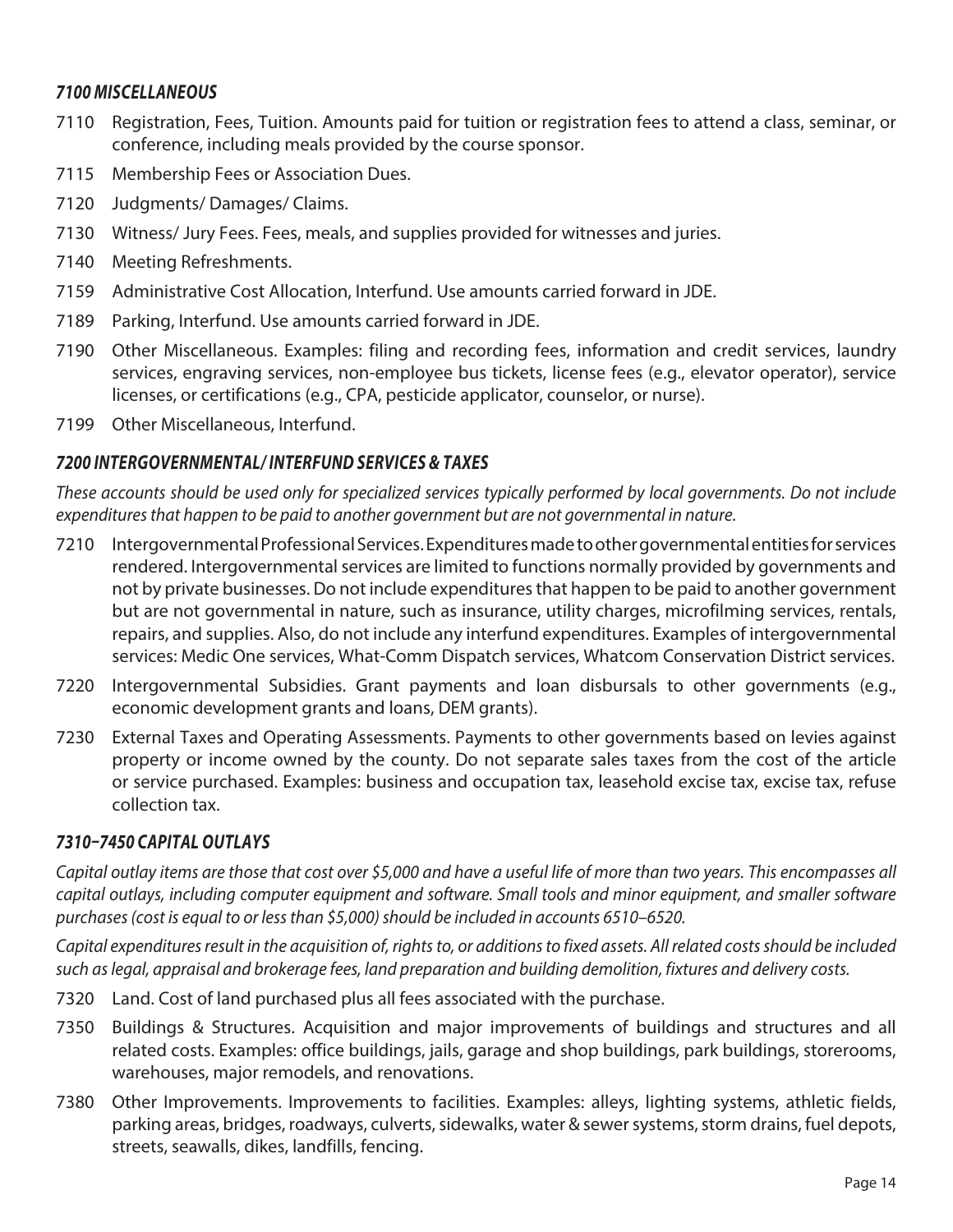#### <span id="page-17-0"></span>*7400 MACHINERY AND EQUIPMENT*

#### *See definition of "Capital Outlay" above.*

*Note* – *Use accounts 6510–6519 for machinery and equipment with a cost of less than \$5,000 or a life of less than 2 years.*

- 7410 Machinery & Equipment. Machinery and equipment with a unit cost of \$5,000 or more and a useful life of more than two years. Examples: communications, janitorial, office and laboratory equipment; office furniture, police dogs, heavy equipment, vehicles.
- 7420 Computer Equipment. Computer equipment and software with a unit cost of \$5,000 or more and a useful life of more than two years. This includes custom software developed under contract.
- 7450 Capitalized Leases. Finance uses this classification for the total cost of an asset acquired with a capital lease.

We will track a lease agreement in the fixed asset accounting system as a capital asset if the lease agreement covers the substantial portion of useful life of an asset. We will treat a capital lease as an installment purchase of property rather than the rental of property. If you suspect you have a capital lease, contact Kristin Fuchs (5326) for help with accounting.

*Payments under installment purchases and capital leases are coded to accounts 7570 and 7730 as debt service. Any rent or lease payments that do not fit in the above categories should be charged to accounts 6860–6899, Operating Rentals and Leases.*

#### *7500 DEBT SERVICE PRINCIPAL*

- 7510 General Obligation (GO) Bonds
- 7710 Interest on Interfund Debt.
- 7730 Interest on Long Term Debt.
- 7790 Other Debt Service Costs.

#### *8300 TRANSFERS*

8351 Transfers-Out. Represents transfers out of one county fund into another. While not technically expenditures, Transfers-Out are included in the expenditure budget as an offset to Transfers-In in the revenue budget. The net effect of both on the overall budget is zero. Use this account for both operating transfers and residual equity transfers. Examples of when to use: General Fund subsidy of Jail Operations, Flood Fund subsidy of Stormwater Operations, several department subsidy of Pictometry project.

**Note:** Do not use this account for fees charged by internal service funds. Budget those expenditures to 6869 Equipment Rentals or 6879 Space Rentals. For services contracted or sold to other departments, use 6699 or 7069.

## **V. Department Organization**

Provided with your packet is a copy of your department's 2017 organizational chart. Using red ink, mark up changes to your department's structure directly on this chart.

Important Note: Make sure that the job titles on the chart agree with the job titles on your Personnel Step Date Report. Check your chart carefully and mark any necessary changes. Include the reviewed chart (amended or not) in your Budget Binder. Do not add positions requested in ASRs or unapproved reclass requests.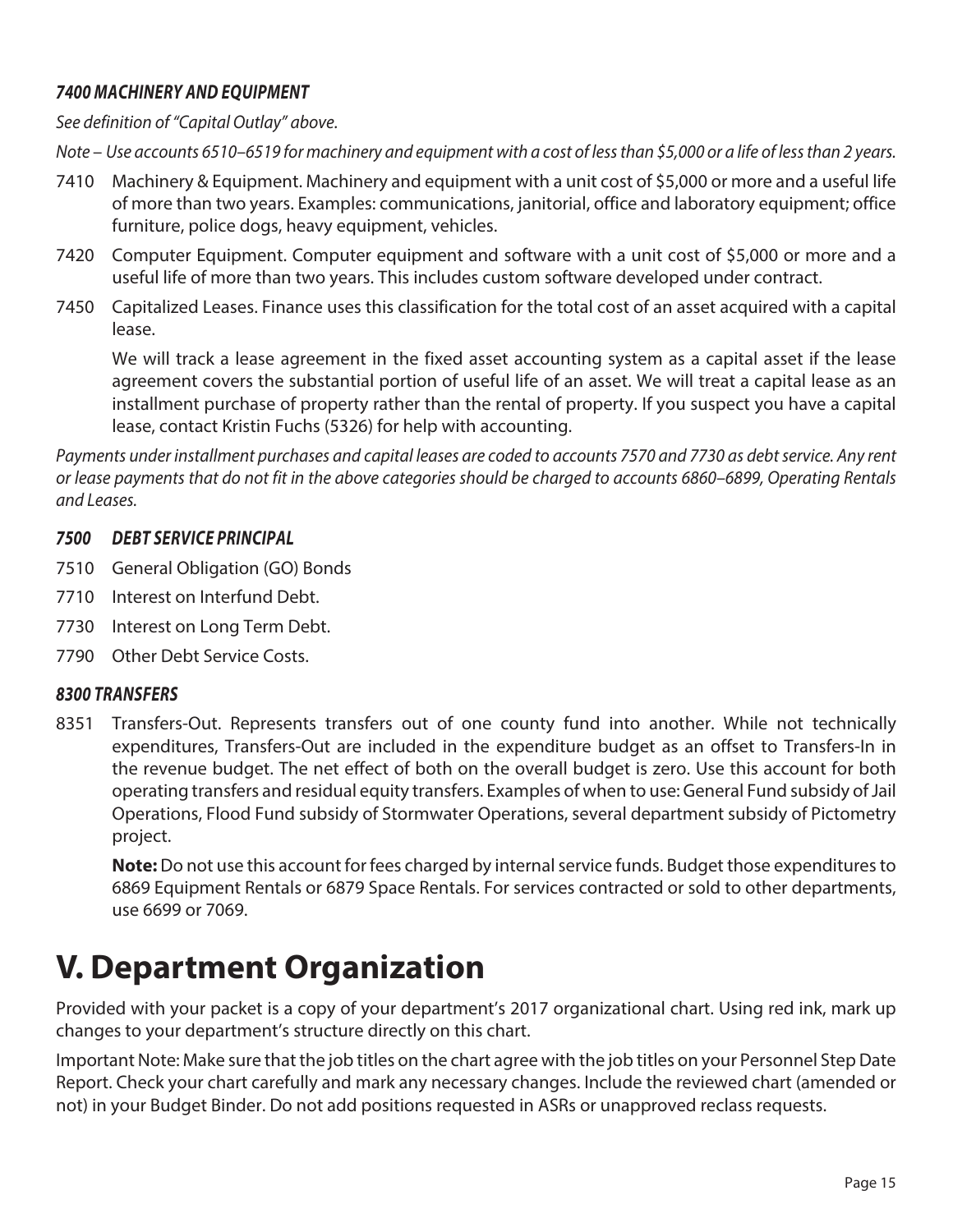### **Salary Matrices**

<span id="page-18-0"></span>Salary matrices are included in the wage tables under Quick Links on the HR page in Inside Whatcom. Pending contracts will be added when adopted. If you have questions concerning the range applicable to any given position, call your HR representative.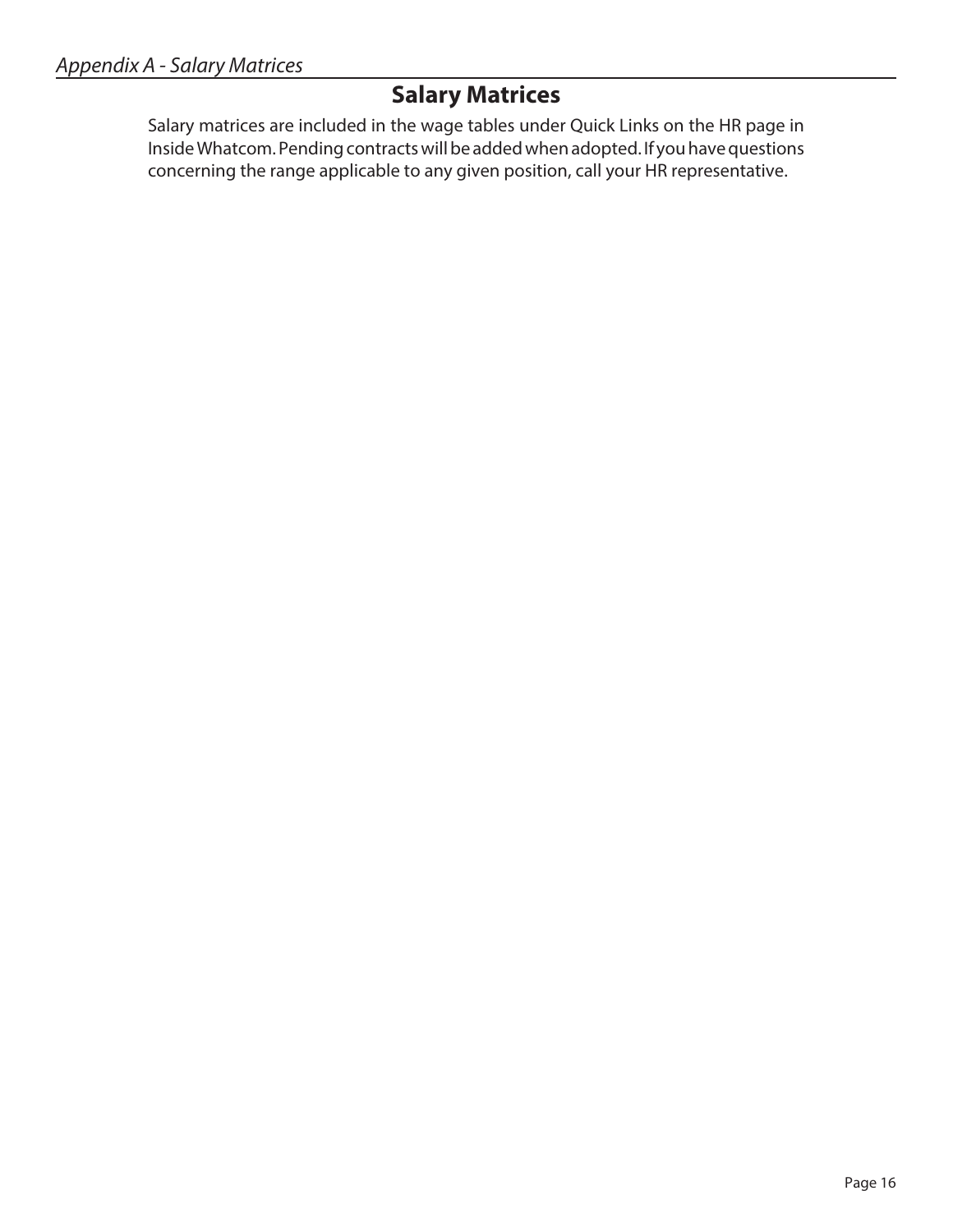### **Fringe Benefit Assumptions 2019 – Per Eligible Employee**

<span id="page-19-0"></span>

| <b>ACCT</b> | <b>FRINGE</b><br><b>BENEFIT</b> | <b>PLAN NAME</b>                                        | <b>COVERED GROUP</b>                               | <b>COVERAGE</b><br><b>FOR</b> | <b>COUNTY-PAID</b><br><b>ESTIMATED RATES</b><br>2019 | <b>TOTAL</b><br><b>ESTIMATED RATES</b><br>2019 |
|-------------|---------------------------------|---------------------------------------------------------|----------------------------------------------------|-------------------------------|------------------------------------------------------|------------------------------------------------|
| 6210        | Retirement                      | PERS I                                                  | All employees                                      | Employee                      | \$.1288 X gross wages                                |                                                |
|             |                                 | PERS II                                                 |                                                    | Employee                      | \$.1288 X gross wages                                |                                                |
|             |                                 | PERS III                                                |                                                    | Employee                      | \$.1288 X gross wages                                |                                                |
|             |                                 | <b>PSERS</b>                                            |                                                    | Employee                      | \$.1193 X gross wages                                |                                                |
|             |                                 | <b>LEOFF II</b>                                         |                                                    | Employee                      | \$.0543 X gross wages                                |                                                |
| 6230        | Soc Security                    | N/A                                                     | All employees                                      | Employee                      | 7.65%                                                | % of salary                                    |
| 6245        | Medical                         | Teamsters Plan "B" (Includes<br>TL & Disability Waiver) | Master, Corr Deputies                              | Family                        | \$1,261.40                                           | \$15,137                                       |
|             |                                 | HMA CAP Plan                                            | Unreps, SBA/CBA, WSNA,<br>Local 17, IBU, Districts | Family                        | \$1,297.00                                           | \$15,564                                       |
|             |                                 | <b>LEOFF Trust FX</b>                                   | DepSher only                                       | Family                        | Varies                                               |                                                |
|             |                                 | Masters, Mates & Pilots                                 | Ferry (3 MMP employees)                            | Family                        | \$1,424.60                                           | \$17,095                                       |
| 6255        | Dental                          | WCIF WA Dental (Option 3)                               | DepSher, WSNA, Local 17, IBU                       | Family                        | \$111.18                                             | \$1,334                                        |
|             |                                 | Dental Reimbursement                                    | Unreps, SBA/CBA & Districts                        | Family                        | \$80.00                                              | \$960                                          |
|             |                                 | Teamsters Plan "B"                                      | Master, Corr Deputies                              | Family                        | \$87.50                                              | \$1,050                                        |
| 6255        | Vision                          | <b>WCIF Standard Plan</b>                               | WSNA, Local 17, IBU                                | Family                        | \$16.42                                              | \$197                                          |
|             |                                 | <b>Teamsters Extended</b>                               | All other employees & Districts                    | Family                        | \$14.90                                              | \$179                                          |
| 6255        | Life                            | WCIF Basic + AD&D                                       | All employees including districts                  | Employee                      | \$0.15 per \$1,000<br>(1X base salary; to \$50,000)  | \$90 max                                       |
| 6255        | <b>Disability</b>               | Reliance Standard Life                                  | DepSher (LEOFF II + PERS only)                     | Employee                      | \$50.00                                              | \$600                                          |
|             |                                 | Reliance Standard Life                                  | SBA                                                | Employee                      | \$61.52                                              | \$738                                          |
|             |                                 | Sunlife (Unreps)                                        | Unreps & CBA not SBA, Districts                    | Employee                      | \$0.0038 X base salary                               | \$456 max                                      |
|             |                                 | Sunlife (Health)                                        | WSNA, Local 17                                     | Employee                      | \$0.0084 x base salary                               | \$201.60 max                                   |
| 6255        | EAP                             | <b>KEPRO</b>                                            | All employees including districts                  | Family                        | \$2.45                                               | \$29                                           |
| 6259        | <b>Workers' Comp</b>            | Self-Insured                                            | 150100 Field & Other                               | Employee                      | \$0.35                                               | \$728                                          |
|             |                                 | Self-Insured                                            | 530607 Office & Admin                              | Employee                      | \$0.25                                               | \$520                                          |
|             |                                 | Self-Insured                                            | 690101 Volunteers & Jurors                         | Employee                      | \$0.10                                               | \$208                                          |
|             |                                 | Self-Insured                                            | 690501 Law Enforcement                             | Employee                      | \$1.70                                               | \$3,536                                        |
|             |                                 | Self-Insured                                            | 150200 Laborers                                    | Employee                      | \$1.85                                               | \$3,848                                        |
|             |                                 | Self-Insured                                            | 690601 Volunteers-Law Enf                          | Employee                      | \$0.30                                               | \$624                                          |
| 6269        | Unemployment                    | Self-Insured                                            | All employees but elected officials                | Employee                      | \$0.001                                              | % of salary                                    |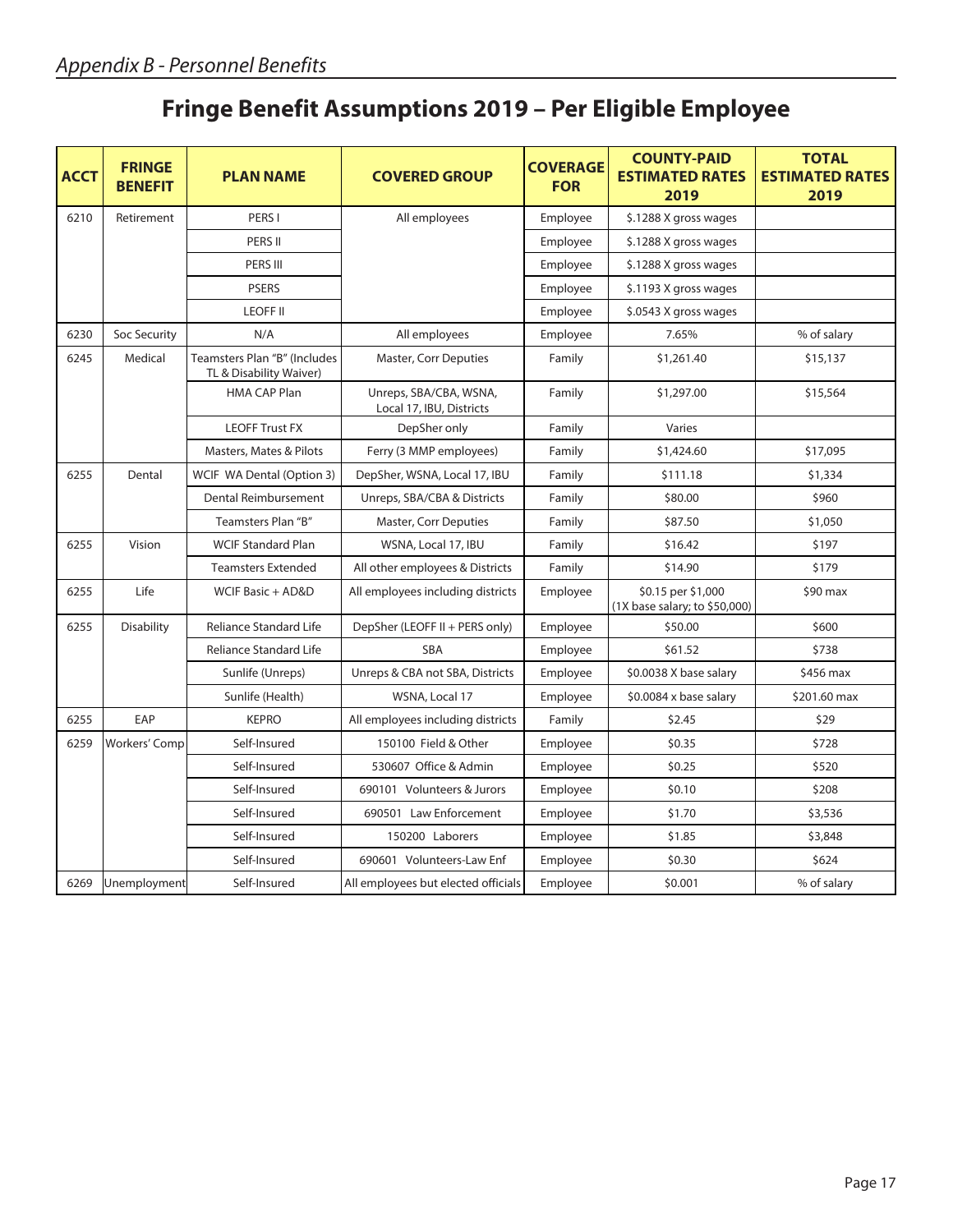### **Fringe Benefit Assumptions 2020 – Per Eligible Employee**

| <b>ACCT</b> | <b>FRINGE</b><br><b>BENEFIT</b> | <b>PLAN NAME</b>                                        | <b>COVERED GROUP</b>                               | <b>COVERAGE</b><br><b>FOR</b> | <b>COUNTY-PAID</b><br><b>ESTIMATED RATES</b><br>2020 | <b>TOTAL</b><br><b>ESTIMATED RATES</b><br>2020 |
|-------------|---------------------------------|---------------------------------------------------------|----------------------------------------------------|-------------------------------|------------------------------------------------------|------------------------------------------------|
| 6210        | Retirement                      | PERS I                                                  | All employees                                      | Employee                      | \$.1305 X gross wages                                |                                                |
|             |                                 | PERS II                                                 |                                                    | Employee                      | \$.1305 X gross wages                                |                                                |
|             |                                 | PERS III                                                |                                                    | Employee                      | \$.1305 X gross wages                                |                                                |
|             |                                 | <b>PSERS</b>                                            |                                                    | Employee                      | \$.1191 X gross wages                                |                                                |
|             |                                 | <b>LEOFF II</b>                                         |                                                    | Employee                      | \$.0543 X gross wages                                |                                                |
| 6230        | Soc Security                    | N/A                                                     | All employees                                      | Employee                      | 7.65%                                                | % of salary                                    |
| 6245        | Medical                         | Teamsters Plan "B" (Includes<br>TL & Disability Waiver) | Master, Corr Deputies                              | Family                        | \$1,261.40                                           | \$15,137                                       |
|             |                                 | HMA CAP Plan                                            | Unreps, SBA/CBA, WSNA,<br>Local 17, IBU, Districts | Family                        | \$1,297.00                                           | \$15,564                                       |
|             |                                 | <b>LEOFF Trust FX</b>                                   | DepSher only                                       | Family                        | Varies                                               |                                                |
|             |                                 | Masters, Mates & Pilots                                 | Ferry (3 MMP employees)                            | Family                        | \$1,424.60                                           | \$17,095                                       |
| 6255        | Dental                          | WCIF WA Dental (Option 3)                               | DepSher, WSNA, Local 17, IBU                       | Family                        | \$111.18                                             | \$1,334                                        |
|             |                                 | Dental Reimbursement                                    | Unreps, SBA/CBA & Districts                        | Family                        | \$80.00                                              | \$960                                          |
|             |                                 | Teamsters Plan "B"                                      | Master, Corr Deputies                              | Family                        | \$87.50                                              | \$1,050                                        |
| 6255        | Vision                          | <b>WCIF Standard Plan</b>                               | WSNA, Local 17, IBU                                | Family                        | \$16.42                                              | \$197                                          |
|             |                                 | <b>Teamsters Extended</b>                               | All other employees & Districts                    | Family                        | \$14.90                                              | \$179                                          |
| 6255        | Life                            | WCIF Basic + AD&D                                       | All employees including districts                  | Employee                      | \$0.15 per \$1,000<br>(1X base salary; to \$50,000)  | \$90 max                                       |
| 6255        | <b>Disability</b>               | Reliance Standard Life                                  | DepSher (LEOFF II + PERS only)                     | Employee                      | \$50.00                                              | \$600                                          |
|             |                                 | Reliance Standard Life                                  | SBA                                                | Employee                      | \$61.52                                              | \$738                                          |
|             |                                 | Sunlife (Unreps)                                        | Unreps & CBA not SBA, Districts                    | Employee                      | \$0.0038 X base salary                               | \$456 max                                      |
|             |                                 | Sunlife (Health)                                        | WSNA, Local 17                                     | Employee                      | \$0.0084 x base salary                               | \$201.60 max                                   |
| 6255        | EAP                             | <b>KEPRO</b>                                            | All employees including districts                  | Family                        | \$2.45                                               | \$29                                           |
| 6259        | <b>Workers' Comp</b>            | Self-Insured                                            | 150100 Field & Other                               | Employee                      | \$0.35                                               | \$728                                          |
|             |                                 | Self-Insured                                            | 530607 Office & Admin                              | Employee                      | \$0.25                                               | \$520                                          |
|             |                                 | Self-Insured                                            | 690101 Volunteers & Jurors                         | Employee                      | \$0.10                                               | \$208                                          |
|             |                                 | Self-Insured                                            | 690501 Law Enforcement                             | Employee                      | \$1.70                                               | \$3,536                                        |
|             |                                 | Self-Insured                                            | 150200 Laborers                                    | Employee                      | \$1.85                                               | \$3,848                                        |
|             |                                 | Self-Insured                                            | 690601 Volunteers-Law Enf                          | Employee                      | \$0.30                                               | \$624                                          |
| 6269        | Unemployment                    | Self-Insured                                            | All employees but elected officials                | Employee                      | \$0.001                                              | % of salary                                    |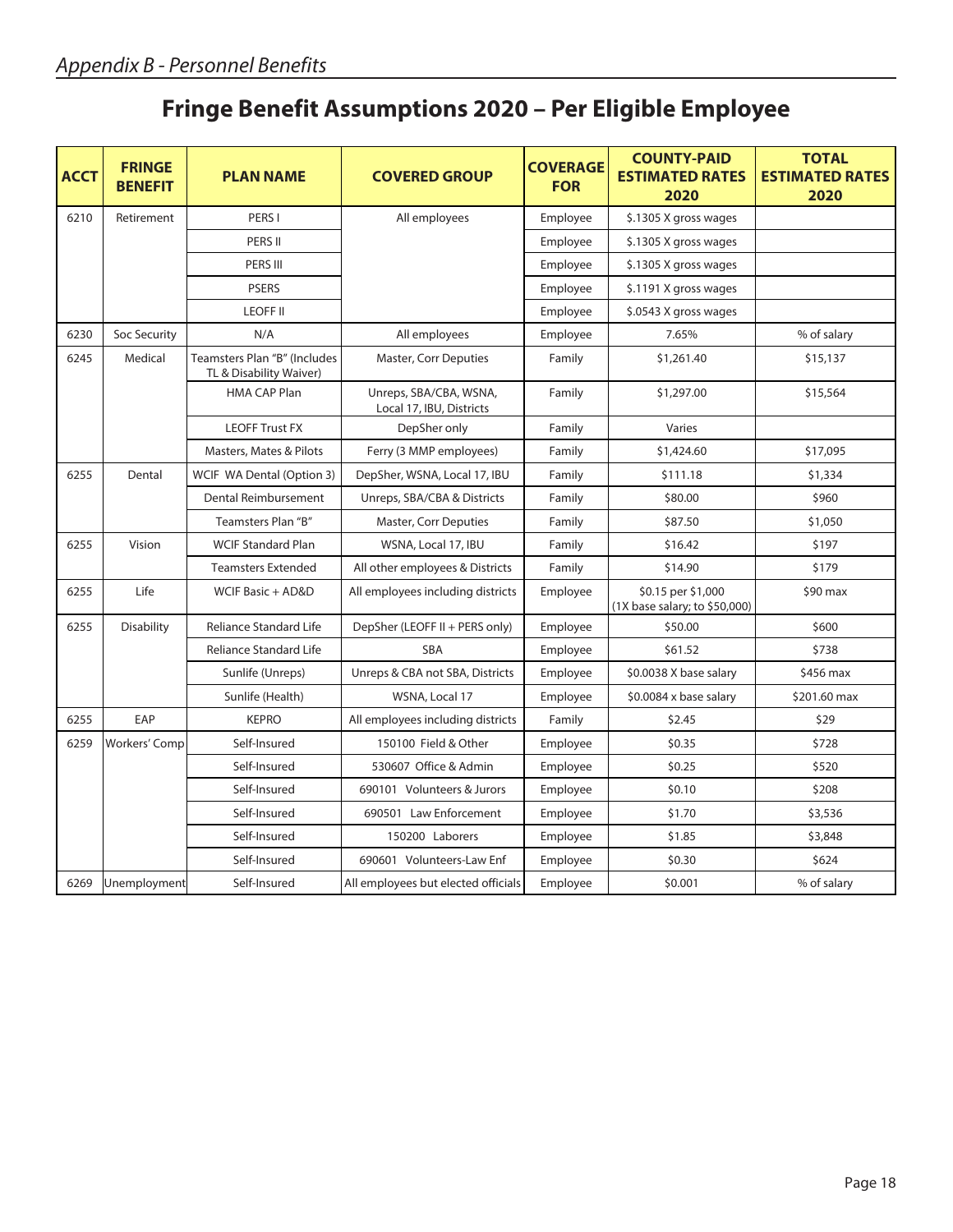### <span id="page-21-0"></span>**EXECUTIVE BUDGET GUIDELINES, as presented at Council retreat:**

The following guidelines are proposed for use in building the 2019-2020 Biennial Budget:

- 1. Develop a budget that maintains a sustainable fund balance in the General Fund.
- 2. Invest in technology to increase productivity and improve effectiveness while evaluating the ongoing costs of software maintenance and efficiencies gained.
- 3. Evaluate and adjust programs and service levels in light of current community needs.
- 4. Maintain staffing at sustainable levels and negotiate contracts with fair cost of living adjustments.
- 5. Preserve the investments in capital facilities that will meet the county's long term needs.
- 6. Determine a cost effective solution for relocating county operations from facilities that do not meet the county's long term needs.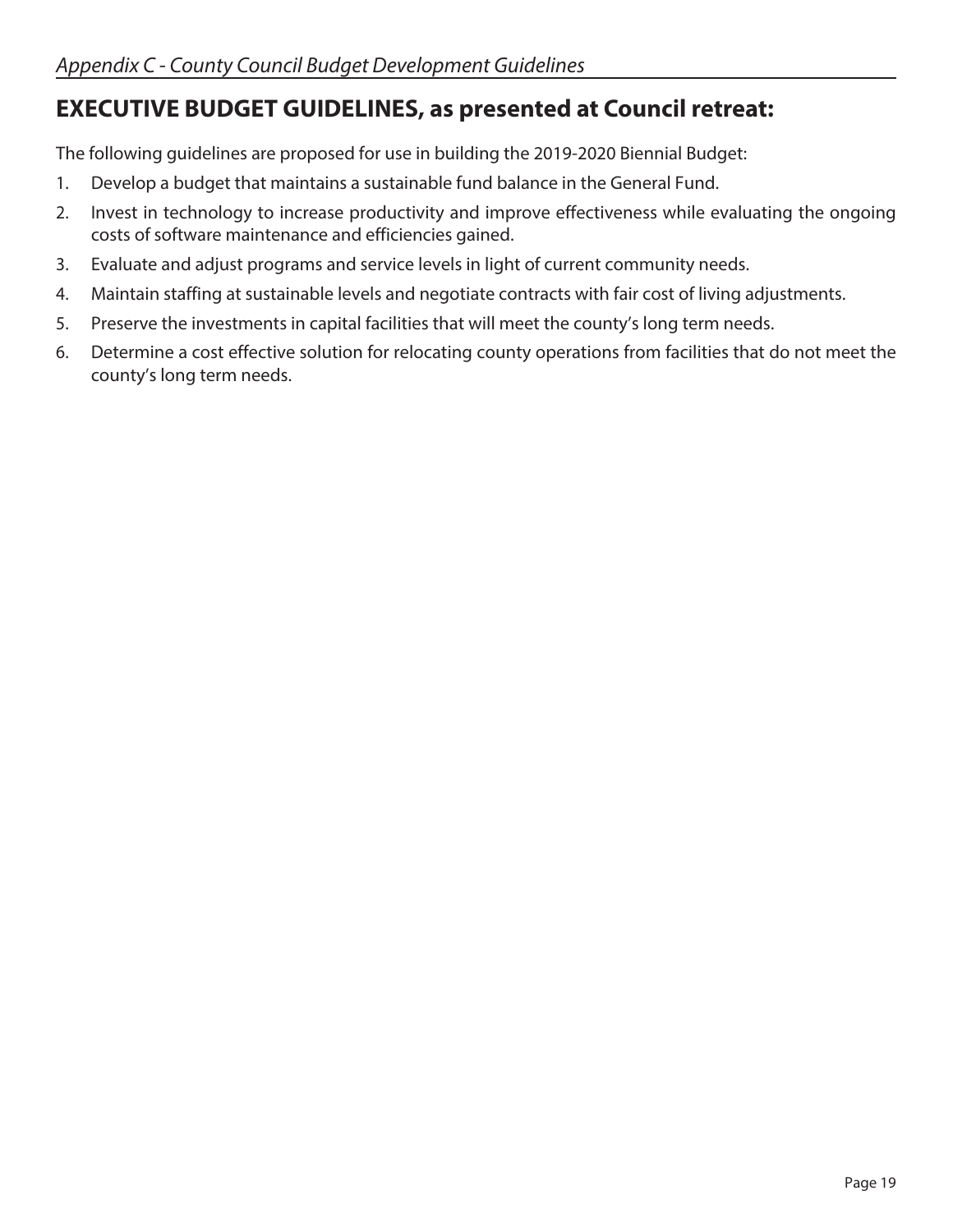### <span id="page-22-0"></span>**Instructions for JDE Entry**

#### **Start the Administrative and Budget Console by double clicking the desktop icon and then:**

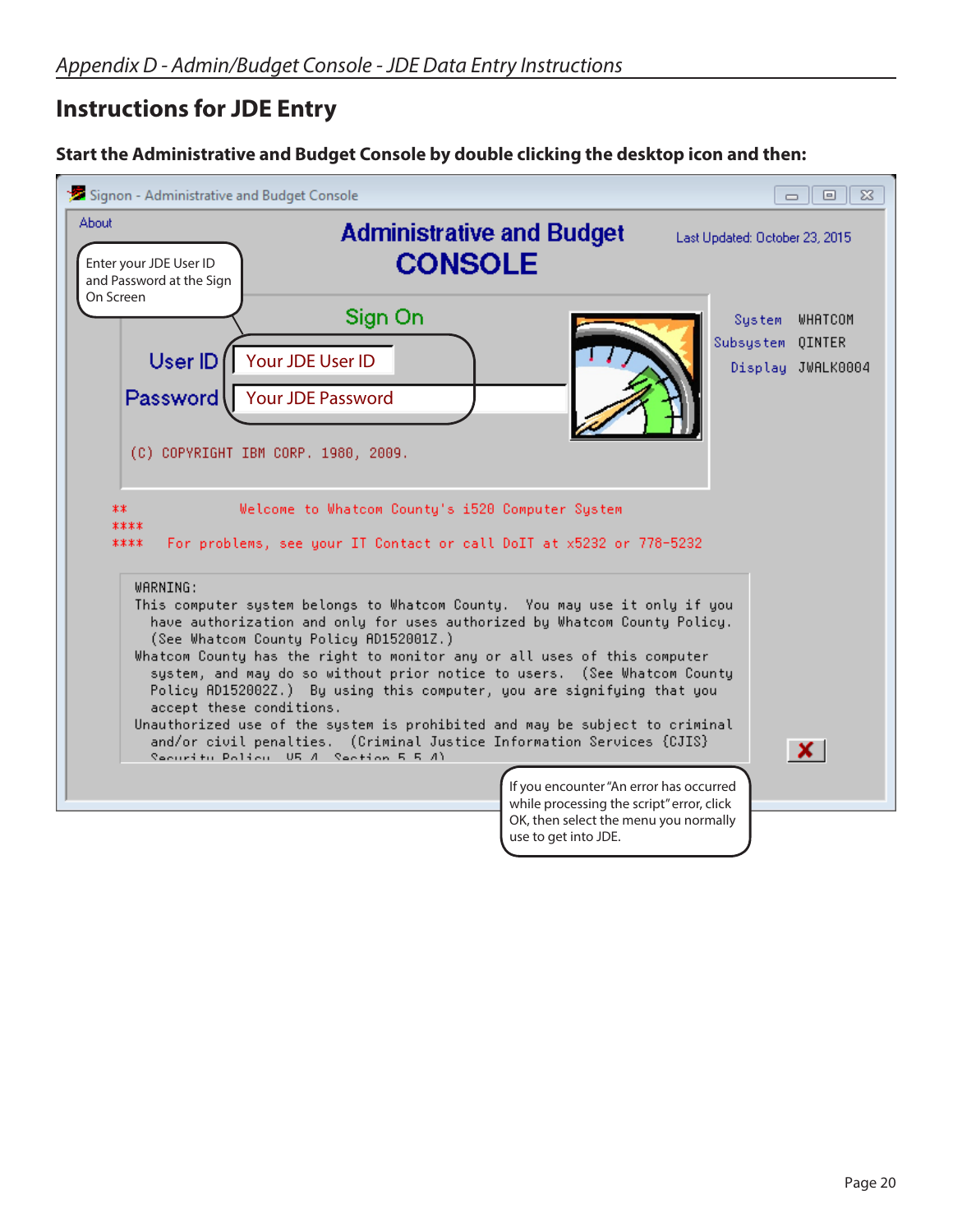#### **To enter budget:**

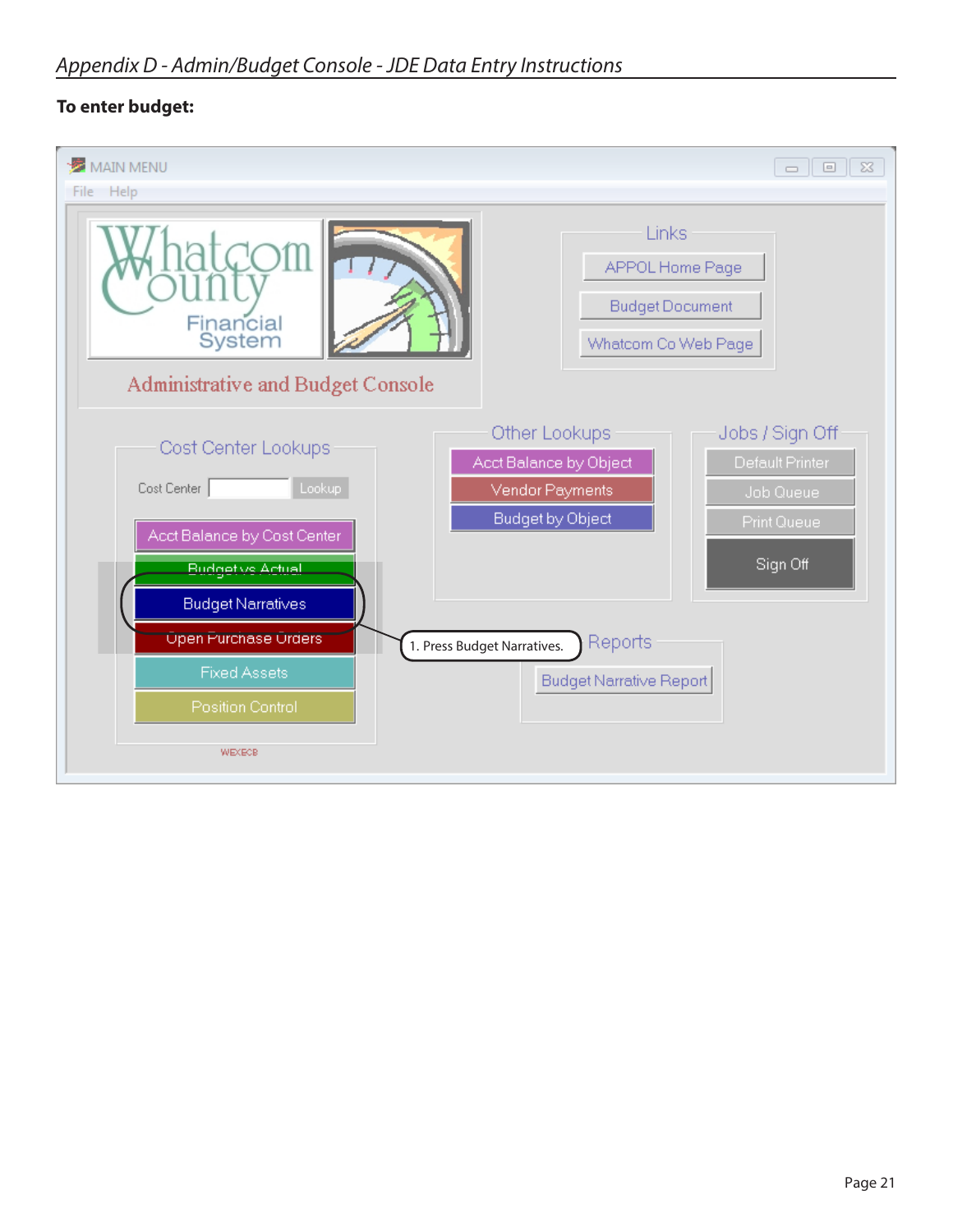### **To enter budget (continued):**

| Cost Centers                                  | 177 Requested (cycle 1) Cost Ctr (14102) | 2. Enter Cost Center number,<br>then Press Enter.<br>R٤                                             | enter)                            | $\boxed{\square}$<br>$\Sigma$<br>$\qquad \qquad \Box$ |                |
|-----------------------------------------------|------------------------------------------|-----------------------------------------------------------------------------------------------------|-----------------------------------|-------------------------------------------------------|----------------|
| <b>Rect Balance</b><br><b>Budget / Actual</b> |                                          | <b>t Nurg</b> ber (Account Number is Optional)                                                      |                                   |                                                       |                |
| <b>Bidgt filamatives</b><br>Open PO's         | Skin to Expenditures                     |                                                                                                     |                                   | Fiscal Year 17                                        |                |
| <b>Fixed Assets</b>                           |                                          |                                                                                                     |                                   |                                                       |                |
| Position Control                              | Add or Edit Memo                         | <b>Accept Changes and Redisplay</b>                                                                 |                                   | Next Page<br>Page                                     |                |
|                                               |                                          | Description                                                                                         | <b>Account Number</b>             | ごひろくNH<br>Original or Annual                          |                |
| B <del>udget Cycle</del>                      |                                          |                                                                                                     |                                   | Amount                                                |                |
| Requested<br>Approved<br>Final                |                                          | FYI - Make sure you select<br>"Requested" under Budget Cycle,<br>and enter the correct Fiscal Year. |                                   | r,                                                    |                |
|                                               |                                          |                                                                                                     |                                   | <b>HZDOO</b>                                          |                |
|                                               |                                          |                                                                                                     |                                   |                                                       |                |
|                                               |                                          |                                                                                                     |                                   |                                                       |                |
|                                               |                                          |                                                                                                     |                                   | <b>MÓ</b>                                             |                |
| Print Sorn                                    |                                          |                                                                                                     |                                   |                                                       |                |
| Error Text                                    |                                          | 177 Requested (cycle 1) Cost Ctr (14102)                                                            |                                   | $\Box$<br>$\qquad \qquad =\qquad$                     | $\Sigma\!$     |
| Main Menu                                     | Cost Centers                             |                                                                                                     | Requested Budget (by Cost Center) |                                                       |                |
| x                                             | <b>Acct Balance</b>                      |                                                                                                     |                                   |                                                       |                |
|                                               | Budget / Actual                          | Cost Center.Account Number (Account Number is Opti<br>507130.6<br>AS Finance                        |                                   | FYI: When there is not a line item selected           |                |
|                                               | Bidgt filarrative:<br>Open PO's          | Skip to Expenditures                                                                                |                                   | in the list-box, the option buttons are<br>disabled.  |                |
|                                               | <b>Fixed Assets</b>                      |                                                                                                     |                                   |                                                       |                |
|                                               | Position Control                         |                                                                                                     |                                   |                                                       |                |
|                                               |                                          | Add or Edit Memo                                                                                    | Rocept Changes and Redisplay      | Next Page<br>Prev Page                                | <b>ANCIAL</b>  |
|                                               |                                          | Description                                                                                         | <b>Account Number</b>             | Original or Annual<br><b>Amount</b>                   |                |
|                                               | <b>Budget Cycle</b><br>Requested         | Office & Op Supplies                                                                                | 507130.6320                       | 10,400.00                                             |                |
|                                               | <b>Approved</b>                          | Office & Op Supplies-                                                                               | 507130.6329                       |                                                       | É              |
|                                               | Final                                    | Printing                                                                                            | 507130.6330                       | 5,000.00                                              |                |
|                                               |                                          | Printing-Interfund                                                                                  | 507130.6339                       |                                                       | <b>COUNTY</b>  |
|                                               |                                          | Books-Publications-Su                                                                               | 507130.6340                       | 3,000.00                                              |                |
|                                               |                                          | Fuel                                                                                                | 507130.6400                       |                                                       |                |
|                                               |                                          | Fuel                                                                                                | 507130.6410                       |                                                       |                |
|                                               |                                          | Small Tools & Equipmen                                                                              | 507130.6500                       |                                                       |                |
|                                               | Print Sorn                               | Tools & Equip                                                                                       | 507130.6510                       | 3,400.00                                              |                |
|                                               | Error Text                               | Tools & Equip-Interfu                                                                               | 507130.6519                       |                                                       |                |
|                                               | Main Menu                                | Software                                                                                            | 507130.6520                       | 2,500.00                                              |                |
|                                               |                                          | Other Services & Charge                                                                             | 507130.6600                       |                                                       | <b>WHATCOM</b> |
|                                               |                                          |                                                                                                     |                                   |                                                       |                |
|                                               | $\mathbf{x}$<br>✓                        | WEXECB                                                                                              |                                   |                                                       |                |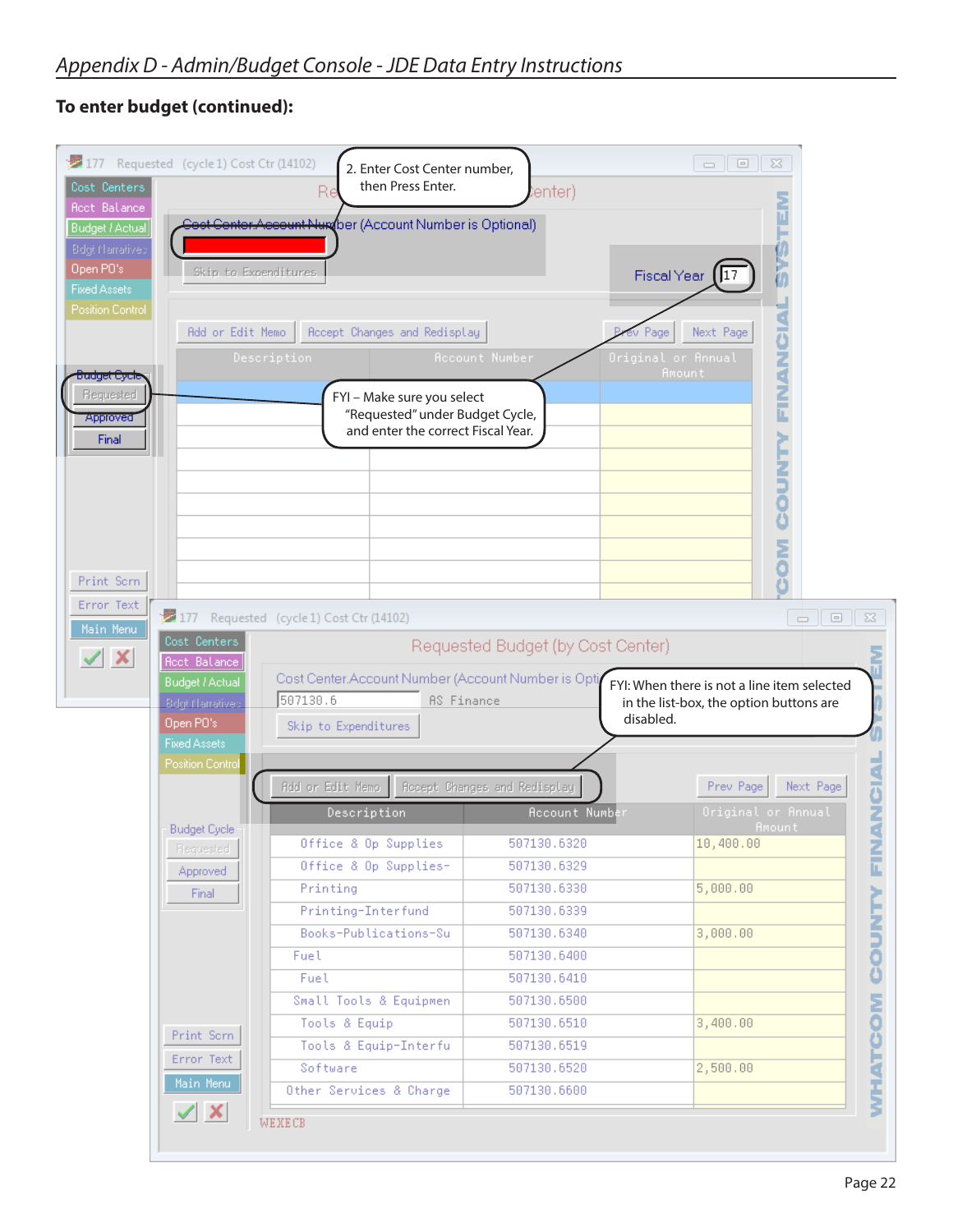### **To enter budget (continued):**

|                                         | 177 Requested (cycle 1) Cost Ctr (14102)                                 |                                                                                                              |                                     |                                                   |                    | $\begin{array}{c c c c c} \hline \multicolumn{3}{c }{\textbf{a}} & \multicolumn{3}{c }{\textbf{b}} \end{array}$<br>$\Sigma$ |                         |
|-----------------------------------------|--------------------------------------------------------------------------|--------------------------------------------------------------------------------------------------------------|-------------------------------------|---------------------------------------------------|--------------------|-----------------------------------------------------------------------------------------------------------------------------|-------------------------|
| Cost Centers<br><b>Acct Balance</b>     | Requested Budget (by Cost Center)                                        |                                                                                                              |                                     |                                                   |                    |                                                                                                                             |                         |
| Budget / Actual                         | <b>SYSTEM</b><br>Cost Center.Account Number (Account Number is Optional) |                                                                                                              |                                     |                                                   |                    |                                                                                                                             |                         |
| Bidgit Marrativec                       | 507130.6<br>AS Finance                                                   |                                                                                                              |                                     |                                                   |                    |                                                                                                                             |                         |
| Open PO's                               | Skip to Expenditures                                                     |                                                                                                              |                                     |                                                   |                    | $ 19\rangle$<br>'earl                                                                                                       |                         |
| <b>Fixed Assets</b>                     |                                                                          |                                                                                                              |                                     | 3. Edit amount (Expenditures are                  |                    |                                                                                                                             |                         |
| <b>Position Control</b>                 |                                                                          | RED items below have memos. To see memo, select item.                                                        |                                     | positive, revenues are negative)                  |                    | Edit Memo"                                                                                                                  |                         |
|                                         | Add or Edit Memo                                                         |                                                                                                              | <b>Recept Changes and Redisplay</b> |                                                   | <b>Prev Page</b>   | Next Page                                                                                                                   |                         |
|                                         |                                                                          | Description                                                                                                  |                                     | <b>Account Number</b>                             | Original or Annual | FINANCIAL                                                                                                                   |                         |
| <b>Budget Cycle</b><br><b>Requested</b> |                                                                          | Office & Op Supplies                                                                                         | 507130.6320                         |                                                   | 10,400.00          | Amount                                                                                                                      |                         |
| Approved                                |                                                                          | Office & Op Supplies-                                                                                        | 507130.6329                         |                                                   |                    |                                                                                                                             |                         |
| Final                                   | Printing                                                                 |                                                                                                              | 507130.6330                         |                                                   | 5,000.00           |                                                                                                                             |                         |
|                                         |                                                                          | Printing-Interfund                                                                                           | 507130.6339                         |                                                   |                    | È                                                                                                                           |                         |
|                                         |                                                                          | Books-Publications-Su                                                                                        | 507130.6340                         |                                                   | 3,000.00           |                                                                                                                             |                         |
|                                         | Fuel                                                                     |                                                                                                              | 507130.6400                         |                                                   |                    | 5<br>0<br>0                                                                                                                 |                         |
|                                         | Fuel                                                                     |                                                                                                              | 507130.6410                         |                                                   |                    |                                                                                                                             |                         |
|                                         |                                                                          | Small Tools & Equipmen                                                                                       | 507130.6500                         |                                                   |                    |                                                                                                                             |                         |
|                                         | Tools & Equip                                                            |                                                                                                              | 507130.6510                         |                                                   | 3,400.00           | <b>NSC</b>                                                                                                                  |                         |
|                                         |                                                                          |                                                                                                              |                                     |                                                   |                    |                                                                                                                             |                         |
|                                         |                                                                          | Tools & Equip-Interfu                                                                                        | 507130.6519                         |                                                   |                    |                                                                                                                             |                         |
|                                         |                                                                          |                                                                                                              |                                     |                                                   |                    |                                                                                                                             |                         |
|                                         |                                                                          | 177 Requested (cycle 1) Cost Ctr (14102)                                                                     |                                     |                                                   |                    |                                                                                                                             | $\qquad \qquad =\qquad$ |
| $\vert x \vert$                         | Cost Centers<br><b>Acct Balance</b>                                      |                                                                                                              |                                     | Requested Budget (by Cost Center)                 |                    |                                                                                                                             |                         |
|                                         | Budget / Actual                                                          |                                                                                                              |                                     | Cost Center.Account Number (Account Number is Opt |                    | 4. Press "Accept Changes and                                                                                                |                         |
|                                         | Bidgt Narrativec                                                         | 507130.6                                                                                                     | AS Finance                          |                                                   |                    | Redisplay" button.                                                                                                          |                         |
|                                         | Open PO's                                                                | Skip to Expenditures                                                                                         |                                     |                                                   |                    | Fiscal Year                                                                                                                 | 19                      |
|                                         | <b>Fixed Assets</b>                                                      |                                                                                                              |                                     |                                                   |                    |                                                                                                                             |                         |
|                                         | <b>Position Control</b>                                                  | RED items below have memos. To see memo, select item and double click OR select and press "Add or Edit Memo" |                                     |                                                   |                    |                                                                                                                             |                         |
|                                         |                                                                          | Add or Edit Memo                                                                                             |                                     | Recept Changes and Redisplay                      |                    | Prev Page                                                                                                                   | Next Page               |
|                                         |                                                                          | Description                                                                                                  |                                     | <b>Account Number</b>                             |                    | Original or Annual                                                                                                          |                         |
|                                         | <b>Budget Cycle</b>                                                      | Office & Op Supplies                                                                                         |                                     | 507130.6320                                       |                    | Amount,<br>10,400.00                                                                                                        |                         |
|                                         | Requested                                                                | Office & Op Supplies-                                                                                        |                                     | 507130.6329                                       |                    |                                                                                                                             |                         |
|                                         | <b>Approved</b><br>Final                                                 | Printing                                                                                                     |                                     | 507130.6330                                       |                    | ,000.00                                                                                                                     |                         |
|                                         |                                                                          | Printing-Interfund                                                                                           |                                     | 507130.6339                                       |                    |                                                                                                                             |                         |
|                                         |                                                                          | Books-Publications-Su                                                                                        |                                     | 507130.6340                                       |                    | 3,000.00                                                                                                                    |                         |
|                                         |                                                                          | Fuel                                                                                                         |                                     | 507130.6400                                       |                    |                                                                                                                             |                         |
|                                         |                                                                          | Fuel                                                                                                         |                                     | 507130.6410                                       |                    |                                                                                                                             |                         |
|                                         |                                                                          | Small Tools & Equipmen                                                                                       |                                     | 507130.6500                                       |                    |                                                                                                                             |                         |
|                                         |                                                                          | Tools & Equip                                                                                                |                                     | 507130.6510                                       |                    | 3,400.00                                                                                                                    |                         |
|                                         | Print Sorn                                                               | Tools & Equip-Interfu                                                                                        |                                     | 507130.6519                                       |                    |                                                                                                                             |                         |
| Print Sorn<br>Error Text<br>Main Menu   | Error Text<br>Main Menu                                                  | Software                                                                                                     |                                     | 507130.6520                                       |                    | 2,300.00                                                                                                                    |                         |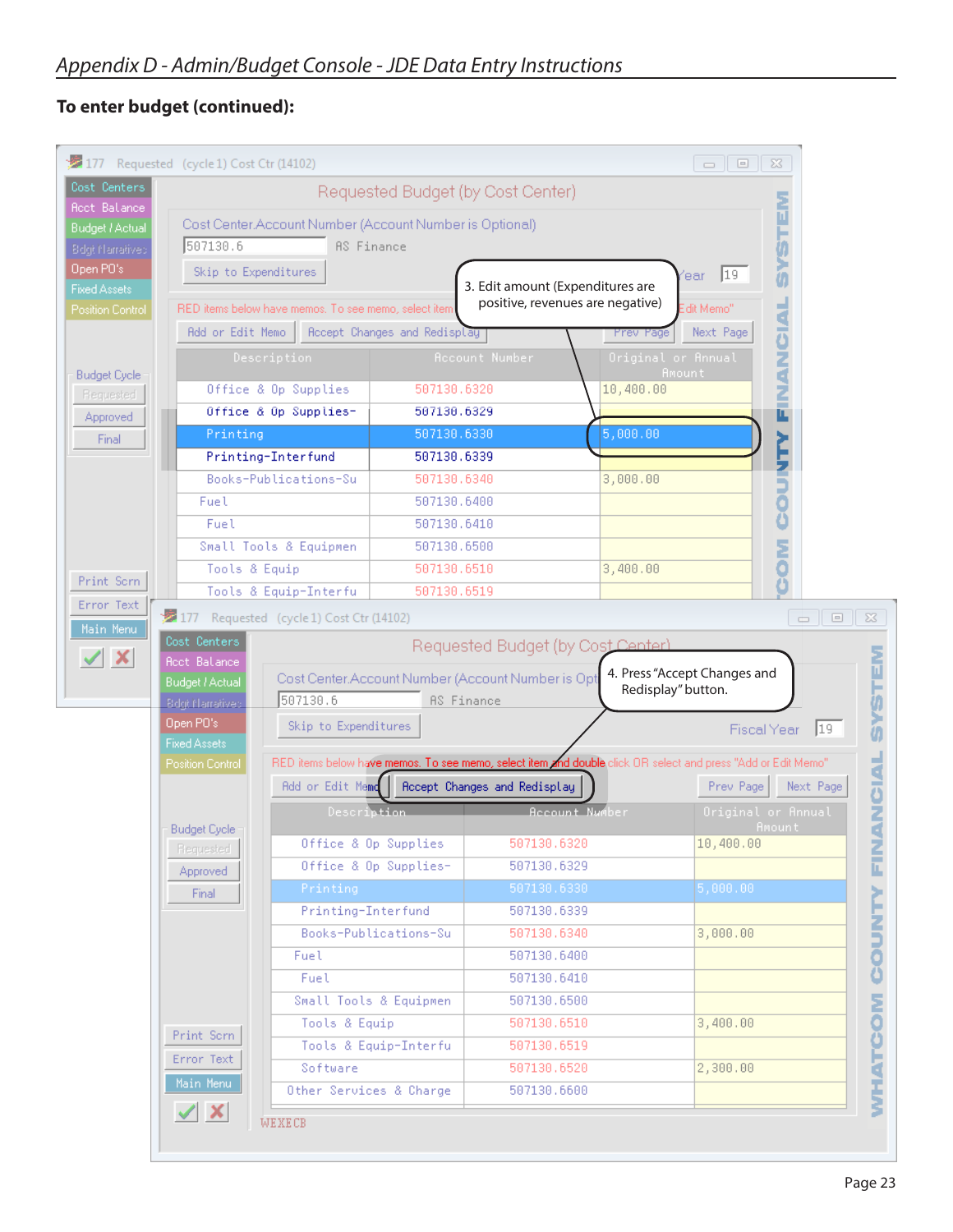#### **To add or change a narrative, use the same screen as on previous page and:**

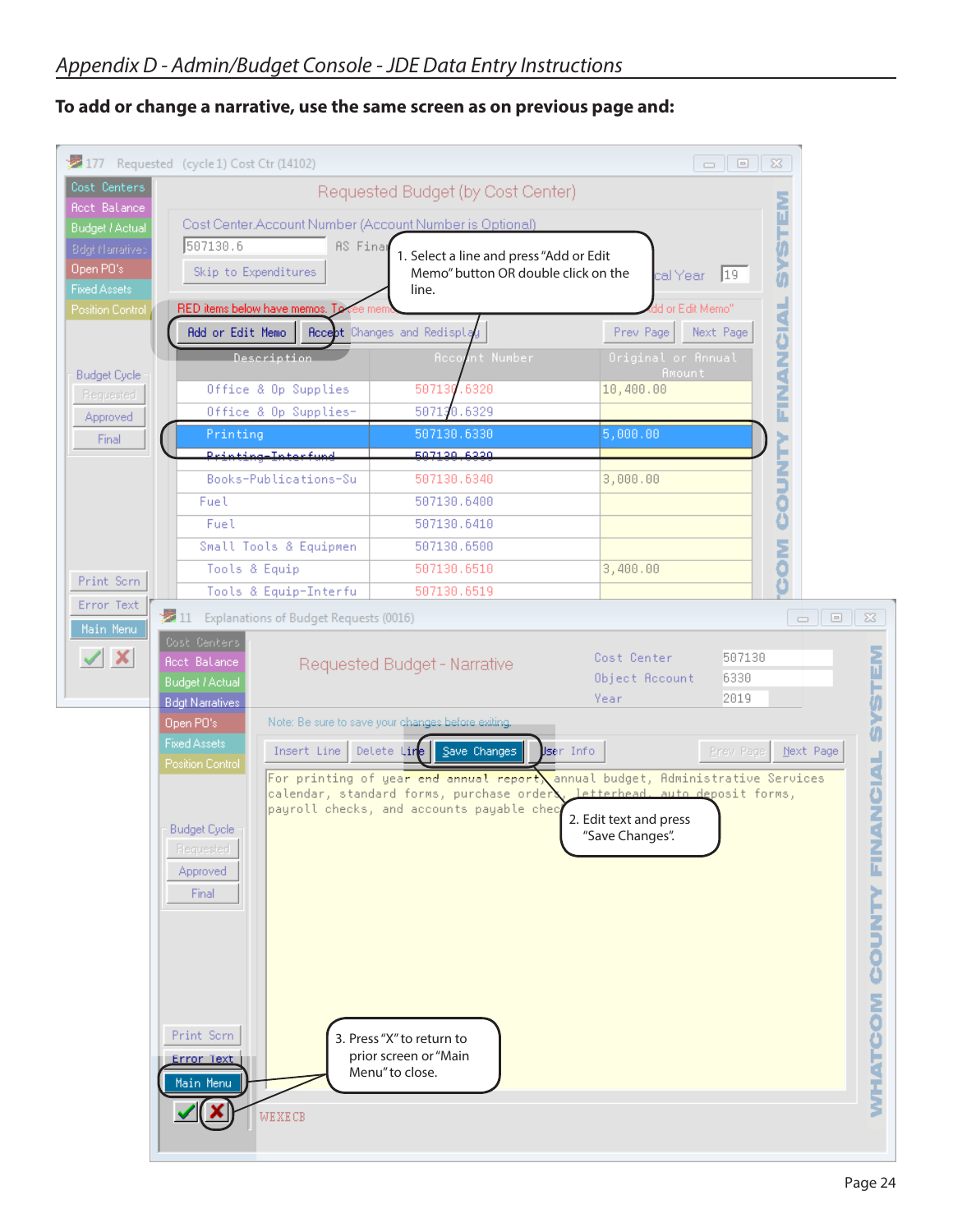#### To print budget narrative report:

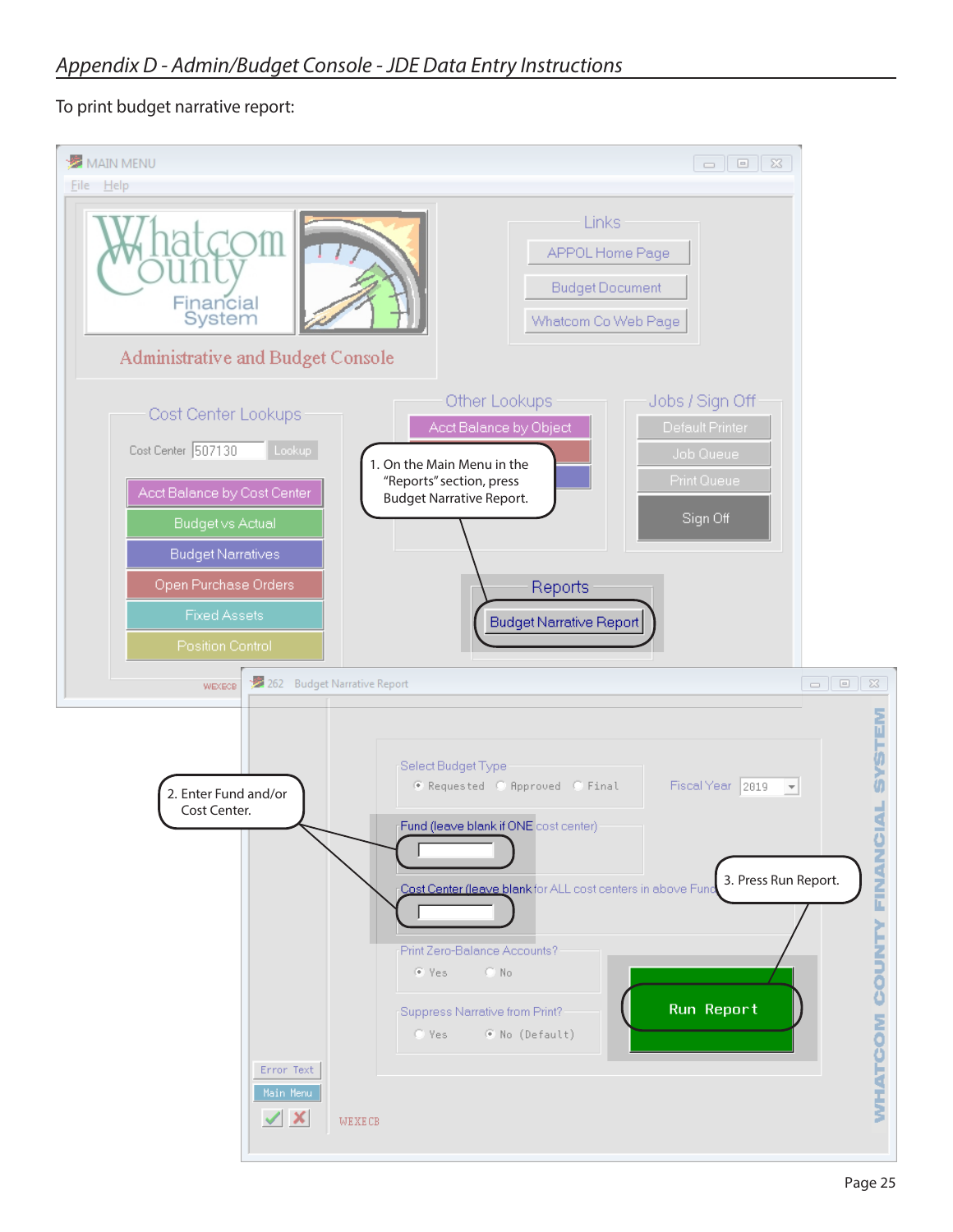<span id="page-28-0"></span>Printing from BPA Using the Microsoft XPS Document Writer:

Within BPA, with the item opened that you want to print, select PRINT OPTIONS.



Select the MICROSOFT XPS DOCUMENT WRITER as your printer and select OK.

| <b>Print</b>  |                               |                                                                |  |
|---------------|-------------------------------|----------------------------------------------------------------|--|
| Printer       |                               |                                                                |  |
| Name:         | Microsoft XPS Document Writer | −∣<br>Properties                                               |  |
| Status:       | Ready                         |                                                                |  |
| Type:         | Microsoft XPS Document Writer |                                                                |  |
| Where:        | XPSPort:                      |                                                                |  |
| Comment:      |                               | $\Box$ Print to File                                           |  |
| Print Range   |                               | Copies                                                         |  |
| $G$ All       |                               | $1 -$<br>Number of Copies:                                     |  |
| C Pages From: | To:                           |                                                                |  |
|               | C Selected Record(s)          | $1^{2^{3}}$<br>$1^{2^2}$<br>$\overline{\triangledown}$ Collate |  |
|               |                               |                                                                |  |
| Setup         |                               | Cancel<br>OK                                                   |  |

When the "Save the file as" screen is displayed, select COMPUTER in the left hand menu. (Do NOT choose DESKTOP – that will save to the BPA server Desktop, not yours.)

| Save the file as                                                                                                         |                                                                                                                                                                                                 |                                                                                                                                                                                                            | 図                        |
|--------------------------------------------------------------------------------------------------------------------------|-------------------------------------------------------------------------------------------------------------------------------------------------------------------------------------------------|------------------------------------------------------------------------------------------------------------------------------------------------------------------------------------------------------------|--------------------------|
|                                                                                                                          | DTothBan (\\co.whatcom.wa.us\root\U                                                                                                                                                             | $\blacktriangleright$ $\blacktriangleright$ Search                                                                                                                                                         | $ \Omega $               |
| Organize ▼ Will Views ▼ Thew Folder<br>剛                                                                                 |                                                                                                                                                                                                 |                                                                                                                                                                                                            |                          |
| <b>Favorite Links</b><br>Desktop<br>Computer<br>Documents<br>Pictures<br>Music<br>Recently Changed<br>Searches<br>Public | Name $\angle$ $\mathbf{r}$ Date modified $\mathbf{r}$ Type<br>Windows7<br><b>DTB</b><br>Applications<br>Backups<br>CAB<br>Call Phones<br>Certifications<br>Consultants<br>Copiers<br><b>CTS</b> | $\overline{\phantom{a}}$ Size<br>$\mathbf{I}$<br>astasini<br><b>Active Directory</b><br>Audits<br><b>Budgets</b><br>Calendars<br>Cascadia Rising<br>Cisco SCC<br>Contracts<br>County Survey<br>Data Center |                          |
| Ä<br><b>Folders</b><br>File name:   *.xps<br>Save as type:  XPS Document (*.xps)                                         | <b>Databases</b><br>Department CheckIns<br><b>Danmontstian</b>                                                                                                                                  | Dell<br><b>DIS</b><br><b>Documento</b>                                                                                                                                                                     | $\overline{\phantom{a}}$ |
| Hide Folders                                                                                                             |                                                                                                                                                                                                 | Save                                                                                                                                                                                                       | Cancel<br>h              |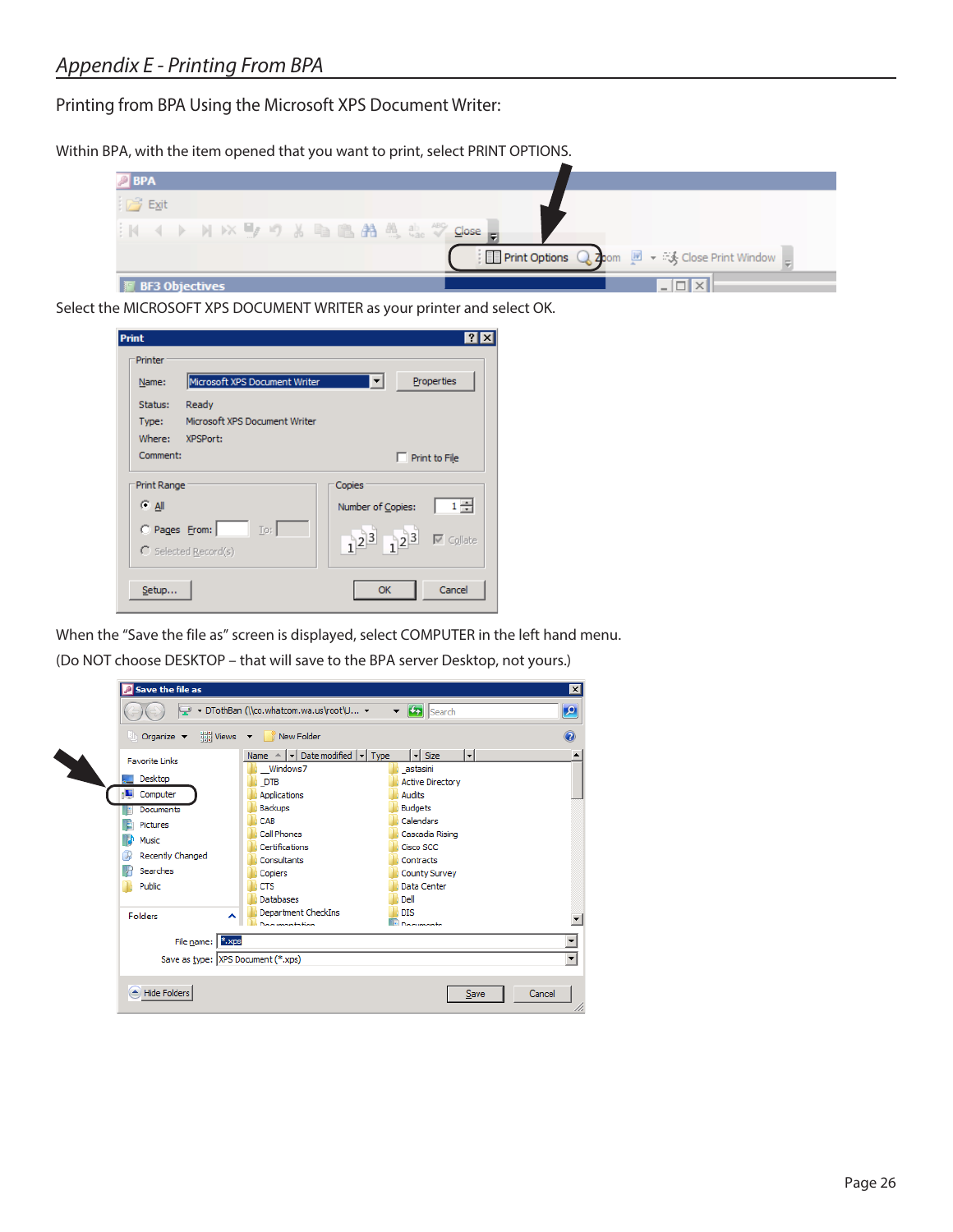Printing from BPA Using the Microsoft XPS Document Writer (continued):

When the next screen is displayed, in the right hand window, double click on the drive location you wish to save to. (Do NOT select C: – this is the BPA server drive.)

| Save the file as                                |                                                                                                                     | $\vert x \vert$          |
|-------------------------------------------------|---------------------------------------------------------------------------------------------------------------------|--------------------------|
| - Computer -                                    | $\blacktriangleright$ $\blacktriangleright$ Search                                                                  | $\mathbf{p}$             |
| <b>三 Views</b><br>Organize $\blacktriangledown$ | New Folder<br>▼                                                                                                     | $\overline{\mathbf{Q}}$  |
| <b>Favorite Links</b>                           | Total Size $\left  \cdot \right $ Free Space $\left  \cdot \right $<br>$\mathbf{F}$<br>$\mathbf{F}$<br>Type<br>Name |                          |
| Desktop                                         | <b>Hard Disk Drives (1)</b>                                                                                         | Θ                        |
| Computer                                        | Local Disk (C:)                                                                                                     |                          |
| Documents                                       | 25.7 GB free of 67.9 GB                                                                                             |                          |
| <b>Pictures</b>                                 |                                                                                                                     |                          |
| <b>Music</b>                                    | <b>Network Location (6)</b>                                                                                         | 日                        |
| Recently Changed                                | <b>DTothBan</b><br>Apps                                                                                             |                          |
| <b>Searches</b>                                 | (\\co.whatcom.wa.us\ro<br>(\\co.whatcom.wa.us\roo                                                                   |                          |
| Public                                          |                                                                                                                     |                          |
|                                                 | Multi<br>п<br>(\\co.whatcom.wa.us\roo<br>(\\co.whatcom.wa.us\ro                                                     |                          |
|                                                 |                                                                                                                     |                          |
|                                                 | root (\\co.whatcom.wa.us)<br>Maps                                                                                   |                          |
|                                                 | (\\co.whatcom.wa.us\roo<br>(W:                                                                                      |                          |
|                                                 |                                                                                                                     |                          |
|                                                 | Other (8)                                                                                                           | Θ                        |
| <b>Folders</b><br>^                             |                                                                                                                     |                          |
| *.xps<br>File name:                             |                                                                                                                     |                          |
| Save as type:  XPS Document (*.xps)             |                                                                                                                     | $\overline{\phantom{0}}$ |
|                                                 |                                                                                                                     |                          |
|                                                 |                                                                                                                     |                          |
| <b>Hide Folders</b>                             | Save                                                                                                                | Cancel                   |

In the example below, "Multi" was selected.

| Save the file as                                                                                                                                |                                                                                                                                                                                                                                                              | $\mathbf{z}$                |
|-------------------------------------------------------------------------------------------------------------------------------------------------|--------------------------------------------------------------------------------------------------------------------------------------------------------------------------------------------------------------------------------------------------------------|-----------------------------|
|                                                                                                                                                 | $\blacktriangleright$ $\binom{C}{2}$ Search<br>Computer - Multi (\\co.whatcom.wa.us\root) (J:) -                                                                                                                                                             | $\left  \mathbf{e} \right $ |
| $\Box$ Organize                                                                                                                                 | <b>William</b> Views ▼ <b>T</b> New Folder                                                                                                                                                                                                                   |                             |
| <b>Favorite Links</b><br>Desktop<br>Computer<br>Documents<br>Pictures<br>Music<br>Recently Changed<br>Searches<br>Public<br><b>Folders</b><br>ㅅ | Name $\angle$ $\mathbf{r}$ Date modified $\mathbf{r}$ Type<br>$\mathbf{F}$ Size<br>$\vert$<br>Budget<br>Admin<br><b>Bulletin Board</b><br>County GPT EIS Hours<br>NWAShared<br>$\overline{B}$ GIS<br>Projects_Technology<br>PDR 2009-028<br>Reference Center |                             |
| $*$ , xps<br>File name:                                                                                                                         |                                                                                                                                                                                                                                                              |                             |
| Save as type:  XPS Document (*.xps)                                                                                                             |                                                                                                                                                                                                                                                              | $\overline{\phantom{0}}$    |
| Hide Folders                                                                                                                                    | Save                                                                                                                                                                                                                                                         | Cancel<br>h                 |

- Browse to the folder location where you want to save your file to.
- Type in a FILENAME.
- Select SAVE.

Your XPS document will be saved to that location, and you can now open it and print to any printer you would normally have access to.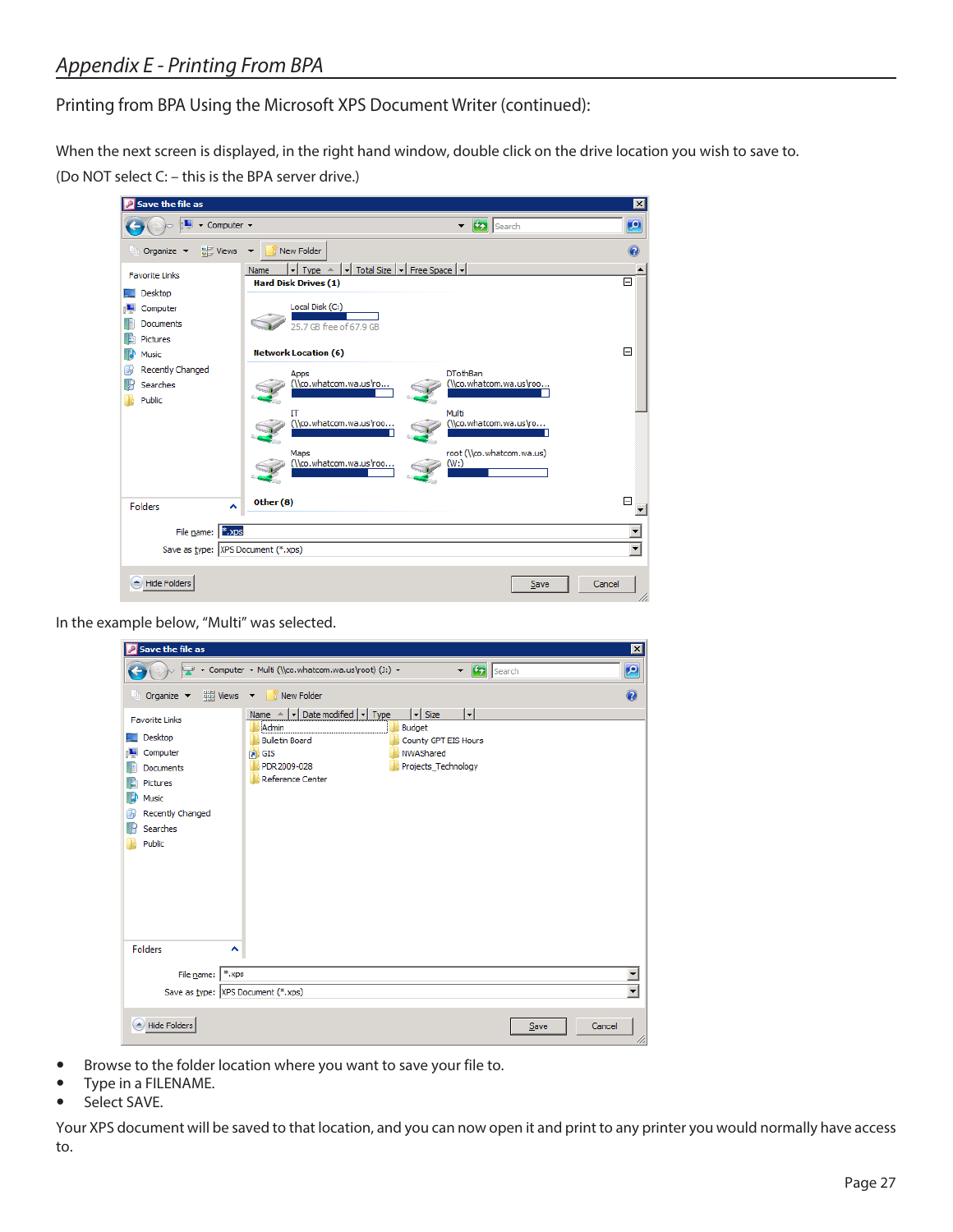#### <span id="page-30-0"></span>ASR Examples:

#### **2017-2018 Budget Preparation - Regular Additional Service Request**

#### **Health Human Services**

*ASR # 2017- 5428 Fund 124 Cost Center 124111 Originator: Patty Proctor*

**Expenditure Type:** Ongoing **Add'l FTE**  $\textbf{✓}$ Add'l Space **■** Priority 1

*Name of Request: Mental Health Court Specialist*

| Costs: | <b>Object</b> | <b>Object Description</b> | 2017 Requested | 2017 Approved | 2018 Requested | 2018 Approved |
|--------|---------------|---------------------------|----------------|---------------|----------------|---------------|
|        | 6110          | Regular Salaries & Wages  | \$57.283       | \$57.283      | \$57.283       | \$57,283      |
|        | 6210          | Retirement                | \$6,885        | \$6,885       | \$7.361        | \$7,361       |
|        | 6230          | Social Security           | \$4,382        | \$4,382       | \$4,382        | \$4,382       |
|        | 6245          | Medical Insurance         | \$13.211       | \$13.211      | \$13.211       | \$13.211      |
|        | 6255          | Other H&W Benefits        | \$1.980        | \$1.980       | \$1.981        | \$1,981       |
|        | 6259          | Worker's Comp-Interfund   | \$728          | \$728         | \$728          | \$728         |
|        | 6269          | Unemployment-Interfund    | \$74           | \$74          | \$74           | \$74          |
|        | 6780          | Travel-Educ/Training      | \$500          | \$500         | \$500          | \$500         |
|        | 8351          | Operating Transfer Out    | \$7.722        | \$7.722       | \$7.765        | \$7.765       |
|        | <b>Totals</b> |                           | \$92,765       | \$92.765      | \$93.285       | \$93.285      |

#### *1. Description of Request:*

 *a) Describe the proposed activity or service, and indicate whether it is a higher or lower priority than existing services in your department budget.*

This position will provide necessary case management to members of the Mental Health Court in order to ensure connection and engagement with community treatment providers, and to provide cognitive behavioral programs that will reduce criminogenic risk factors. This is a high priority.

#### *b) Who are the primary customers for this service?*

Mental Health Court members, community treatment providers, Mental Health Court professional team, and the community.

#### Mental Health Court members have significant challenges that pose a barrier to consistent engagement *2. Describe the problem this request addresses and why Whatcom County needs to address it.*

with necessary community treatment services. Ongoing engagement with treatment and recovery support services is essential to stabilize serious symptoms of mental illness. Cognitive behavioral programs that address criminogenic risk factors are essential in reducing involvement with the criminal justice system.

#### *3. Options*

#### *a) What other options have you considered? Why is this the best option?*

During the first two years of Mental Health Court community service providers were utilized for some of these activities. It has become apparent that the consistency in necessary services and the direct connection to the Mental Health Court program has been compromised because the activities were not provided in-house. A county staff position that provides these services will optimize the connection and coordination of all community services and court services, thereby improving success for the Mental Health Court members.

#### *b) What are the specific cost savings? (Quantify)*

Cost-savings are realized over the long-term. The Washington State Institute for Public Policy calculates that \$6.17 is realized from every dollar invested.

#### *4. Outcomes / Objectives*

 *a) What outcomes will be delivered and when?*

Mental Health Court members will decrease their interface with the criminal justice system, including jail.

#### *b) How will you know whether the outcomes happened?*

Mental Health court maintains a computerized case management program that tracks outcomes and is updated no less than weekly.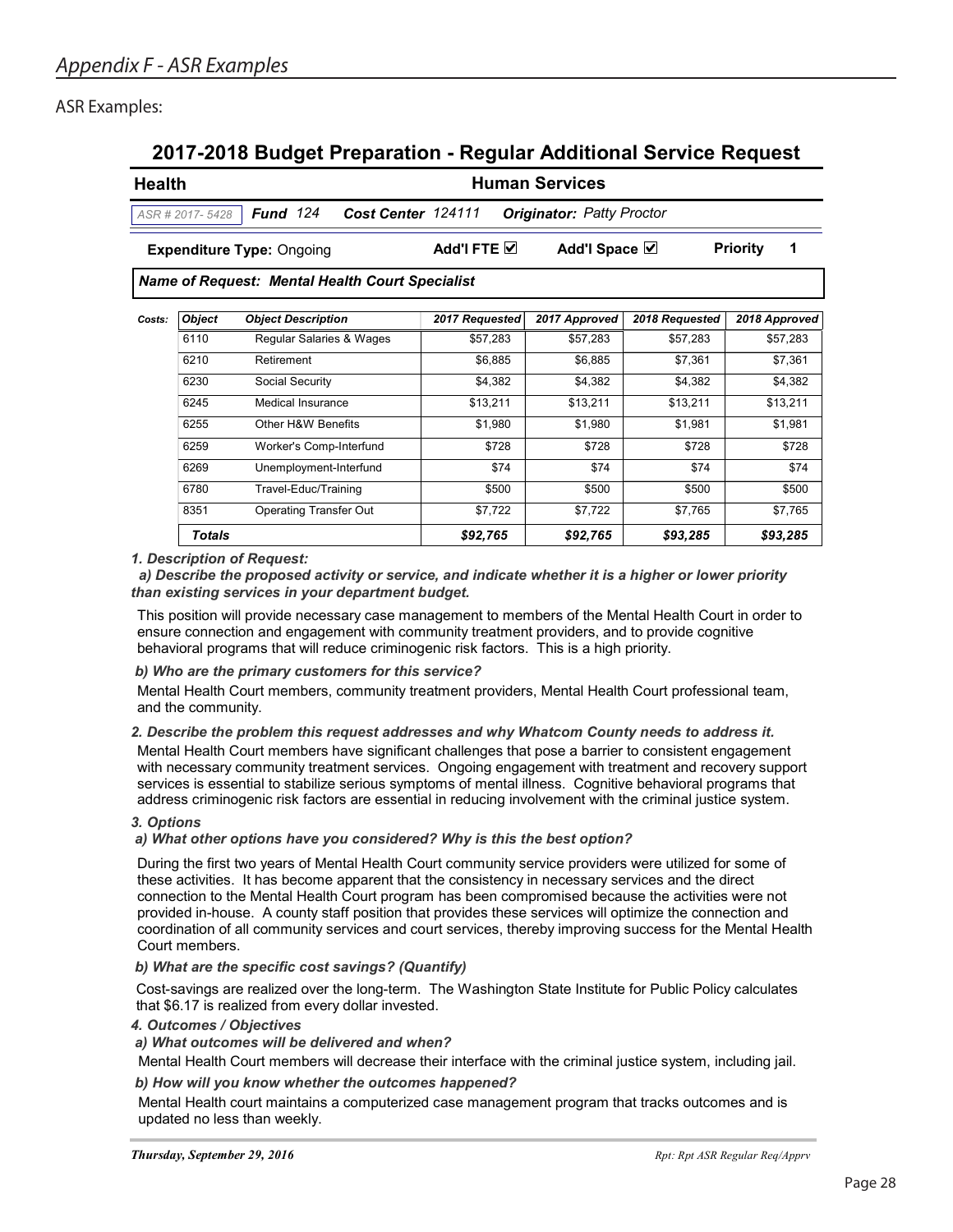#### **ASR Examples (continued):**

#### **2017-2018 Budget Preparation - Regular Additional Service Request**

| Health | <b>Human Services</b> |  |                                                                              |  |
|--------|-----------------------|--|------------------------------------------------------------------------------|--|
|        |                       |  | $ $ ASR # 2017- 5428   Fund 124 Cost Center 124111 Originator: Patty Proctor |  |

*5. Other Departments/Agencies*

 *a) Will this ASR impact other departments or agencies? If so, please identify the departments and/or agencies impacted and explain what the impact(s) will be.*

No

 *b) If another department or agency is responsible for part of the implementation, name the person in charge of implementation and what they are responsible for.*

*6. What is the funding source for this request?*

Fund 124 – the Chemical Dependency Mental Health Sales Tax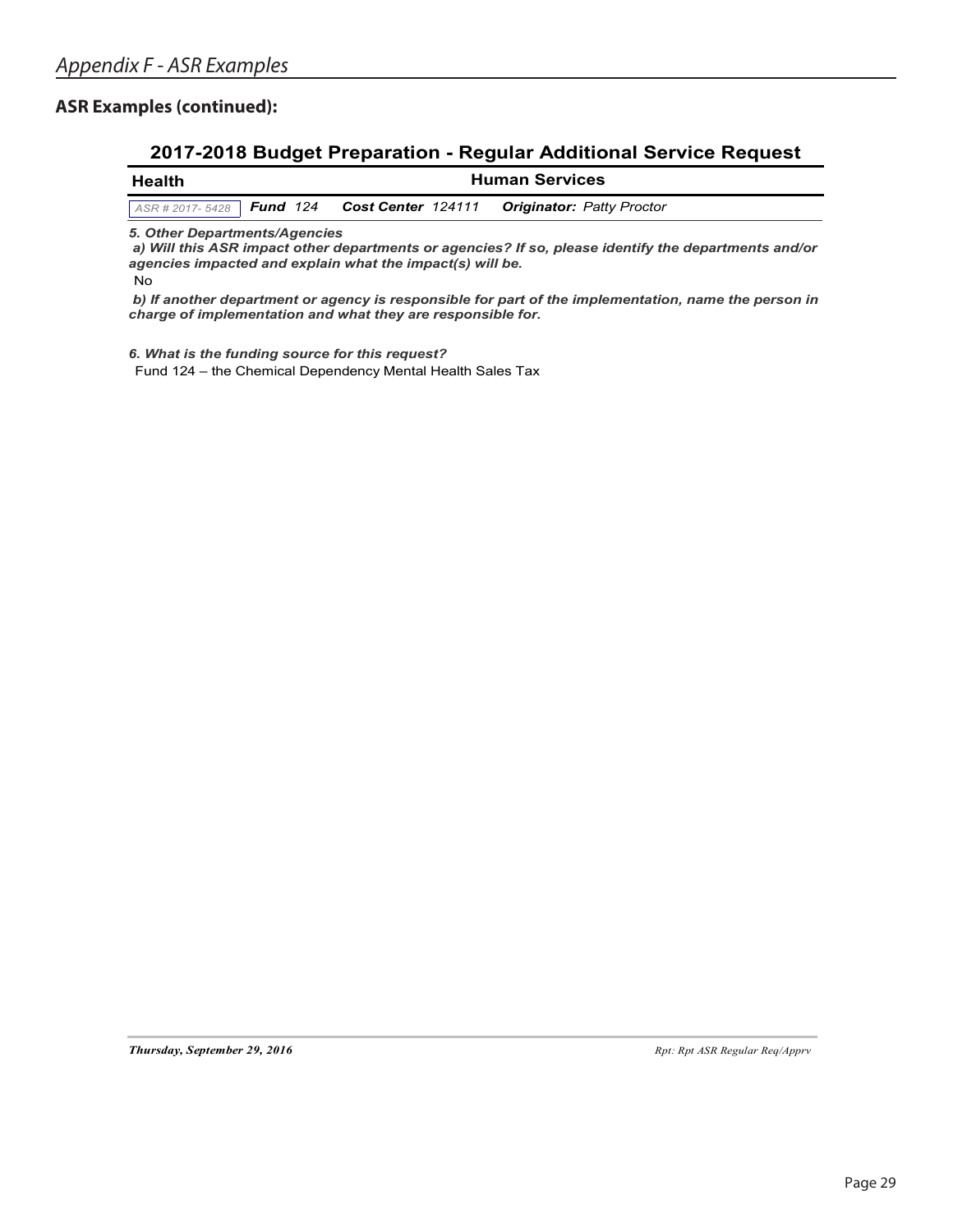#### **ASR Examples (continued):**

### **2017-2018 Budget Preparation - Cost Maintenance Request**

#### **Health Human Services**

*ASR # 2017- 5472 Fund 124 Cost Center 124111 Originator: Patty Proctor*

**Expenditure Type:** One-Time **Relative Priority 8** 

*Name of Request: Start up Costs for Mental Health Court Specialist*

*Purchase of computer, furniture, and startup equipment for new Mental Health Court Specialist position Description:*

| Costs: | <b>Obiect</b> | <b>Object Description</b> | 2017 Requested | 2017 Approved | 2018 Requested | 2018 Approved |
|--------|---------------|---------------------------|----------------|---------------|----------------|---------------|
|        | 6510          | Tools & Equip             | \$6.500        | \$6.500       | \$0            | \$0           |
|        | 8351          | Operating Transfer Out    | \$590          | \$590         | \$0            | \$0           |
|        | <b>Totals</b> |                           | \$7.090        | \$7.090       | \$0            | \$0           |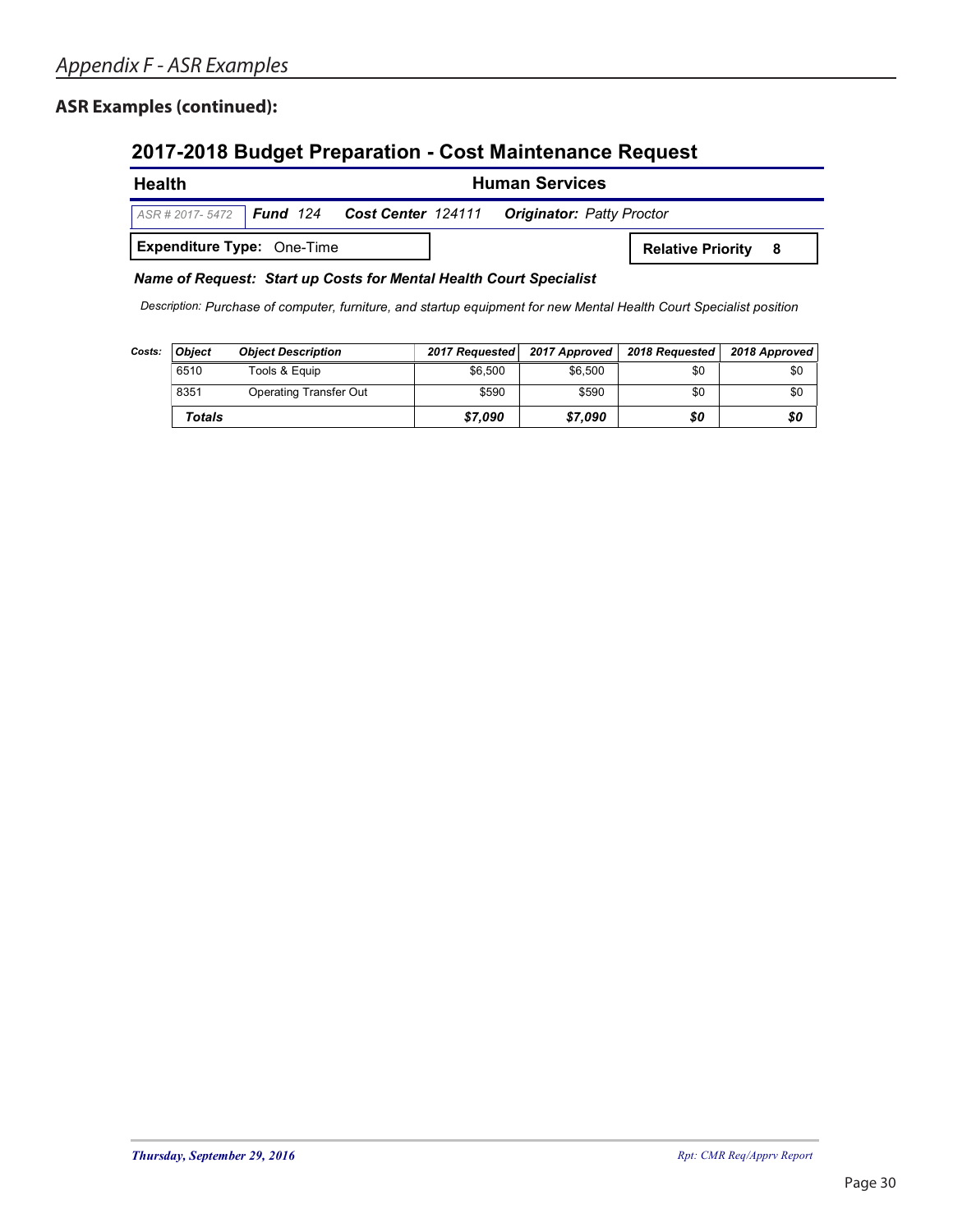#### <span id="page-33-0"></span>**Guide to Writing Good Objectives:**

#### **Definition of "Objective":**

*Something to be accomplished in specific, well defined, and measurable terms that are achievable in a specific timeframe.* Note: Achievement of an objective must be within the control of the department.

#### **Here are some examples of good objectives from our 2007-2008 budget:**

- 1. Implement Service Desk Ticket System and produce monthly reports for customers.
- 2. Publish four issues of the WCIA Today quarterly Internal Audit newsletter each year.
- 3. Train all staff members in procedures for posting council-related information to the web.
- 4. Provide at least 4 hours of volunteer support to victims of domestic violence per week.
- 5. Exercise the Health Department's pandemic influenza plan including a communication component.
- 6. Decrease the data entry error rate in the computerized booking system by 25% by implementation of an additional quality assurance process step.
- 7. Mark boundaries of all surveyed park properties.
- 8. Achieve 24-hour response to inspection requests.
- 9. Complete research and recovery of monuments in three additional townships.
- 10. Update hydraulic model using new cross-section survey and LiDAR data in 2007.
- 11. Implement an Earth Day countywide garage sale event, registering 800 participants in 2007 and 2008.
- 12. Provide cash handling training opportunities every six months to county cash handlers.

#### **Objective Do's and Don'ts:**

- 1. Do not use objectives as wish lists (e.g., "increase staffing…")
- 2. Do not include objectives that are contingent on an ASR in your department's objectives section: (If the ASR is approved, we will move its objectives into the list of department objectives.)
- 3. Avoid using the following words and phrases. They are weak:
	- Ensure-Insure-Assure These three words have three separate meanings, but are often used interchangeably. Budget Challenge: Try to eliminate the words "Ensure" (to make certain), "Insure" (unless you really mean to protect against loss), and "Assure" (to give confidence to someone) from your objectives.
	- Work towards
- Facilitate

• Provide for

Support

- $\bullet$  Enhance
	- Improve
	- Pursue

• Continue to

 $\bullet$  Initiate

- Assist in
- $\bullet$  Begin
- 4. Alternatives Here are some examples of words that work well in objectives:
	- Complete

• Implement

 $\bullet$  Achieve

- Create • Train
- 5. Where possible, use milestones instead of percentages. On their own, percentages are often vague and do not provide meaning.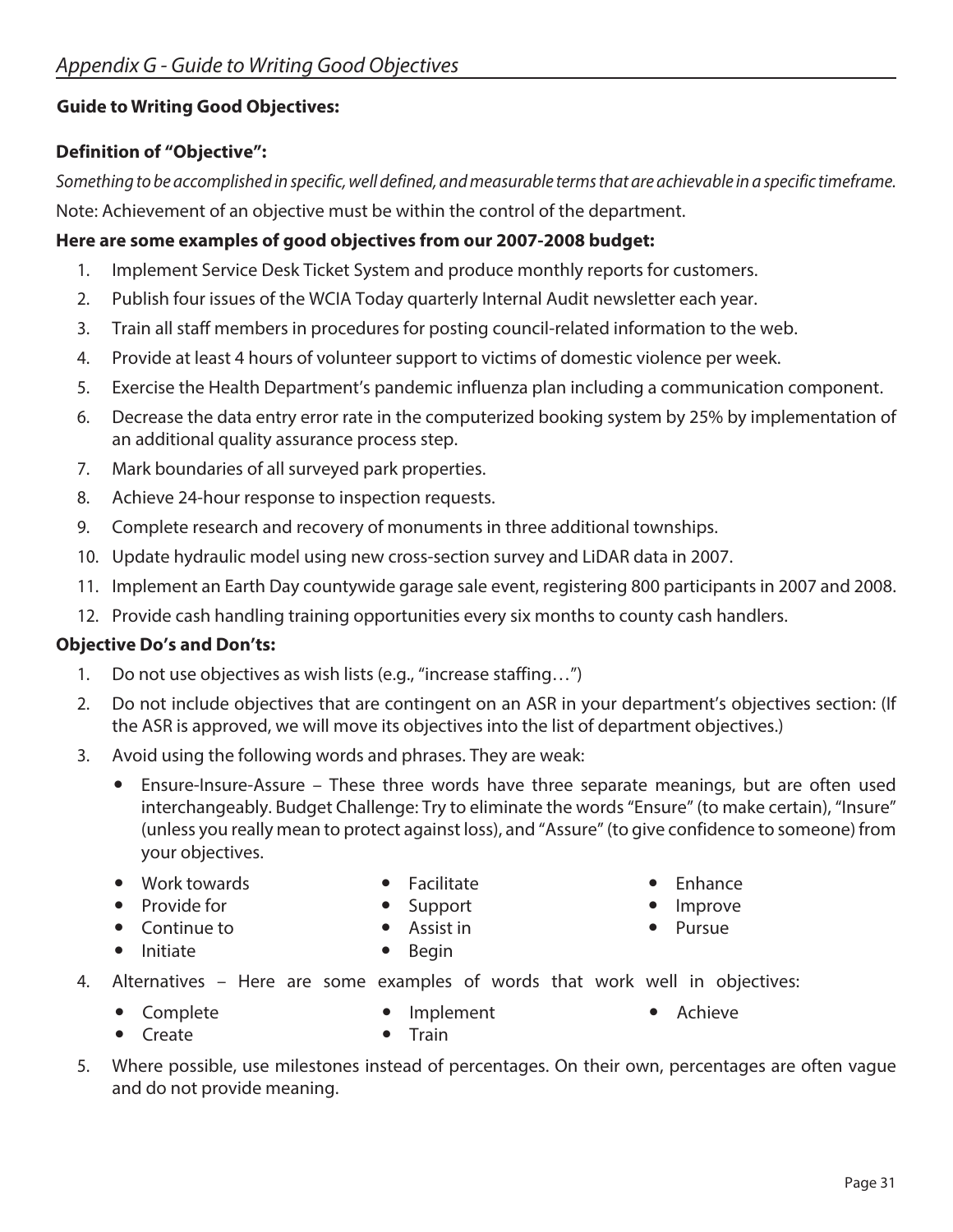### <span id="page-34-0"></span>**Narrative Examples:**

Example 1 – This is an example of a thorough revenue narrative; it continues onto the second page:

|                                                                                                      | 11B Explanations of Final Budget (0016)                                                                                                                                                                                                                                                                                                                                                                                                                                                                                                                                                                                                                                                                             |                                                                                         | $\boxed{=}$<br>$\Box$                            | $\Sigma$ |
|------------------------------------------------------------------------------------------------------|---------------------------------------------------------------------------------------------------------------------------------------------------------------------------------------------------------------------------------------------------------------------------------------------------------------------------------------------------------------------------------------------------------------------------------------------------------------------------------------------------------------------------------------------------------------------------------------------------------------------------------------------------------------------------------------------------------------------|-----------------------------------------------------------------------------------------|--------------------------------------------------|----------|
| Cost Centers<br><b>Acct Balance</b><br><b>Budget / Actual</b><br><b>Bdgt Narratives</b><br>Open PO's | Final Budget - Narrative                                                                                                                                                                                                                                                                                                                                                                                                                                                                                                                                                                                                                                                                                            | Cost Center<br>Object Rocount<br>Year                                                   | 2600<br>4333<br>2018<br>Press Next Page for More |          |
| <b>Fixed Assets</b><br>Position Control<br><b>Budget Cycle</b><br>Requested<br>Approved<br>Final     | Delete Line   Save Changes<br>Insert Line<br>The source of funding is a revenue reimbursement grant from DSHS, Department of<br>Children's Services (DCS). The formula for computing reimbursement is primarily<br>based on the annual gross salaries of the eight full-time employees assigned to<br>our department's Children's Services Division (Support Enforcement). The<br>revenue reimbursement formula is as follows:<br>Gross Salaries<br>Direct Costs<br>Indirect Costs<br>Total Federal Share<br>Total State Share<br>REIMBURSEMENT<br>This revenue appropriation represents the Federal share, \$675,130, of the annual<br>reimbursement. Accounting principals require tracking the federal and state | User Info<br>\$551,813<br>\$253,477<br>\$217,635<br>\$675,130<br>\$273,798<br>\$948,928 | Next Page<br>Prev Page                           |          |
| Print Scrn<br>Error Text<br>Main Menu<br>$\vee$ X                                                    | shares in separate budget lines.<br>NOTE This appropriation remains unchanged from 2017 due to the fact that DCS has<br>an annual budget process. It is important to remember that revenue reimbursement<br><b>WEXECB</b>                                                                                                                                                                                                                                                                                                                                                                                                                                                                                           |                                                                                         | Press Next Page for More                         |          |

|                                                                                                             | 11B Explanations of Final Budget (0016)                                                                                                                                                                                                                                                                                                                                                                                                                                                                                                                                                                    |                                       | $\Box$<br>$\Box$                                     | $\Sigma$             |
|-------------------------------------------------------------------------------------------------------------|------------------------------------------------------------------------------------------------------------------------------------------------------------------------------------------------------------------------------------------------------------------------------------------------------------------------------------------------------------------------------------------------------------------------------------------------------------------------------------------------------------------------------------------------------------------------------------------------------------|---------------------------------------|------------------------------------------------------|----------------------|
| <b>Cost Centers</b><br><b>Acct Balance</b><br><b>Budget / Actual</b><br><b>Bdgt Narratives</b><br>Open PO's | Final Budget - Narrative                                                                                                                                                                                                                                                                                                                                                                                                                                                                                                                                                                                   | Cost Center<br>Object Rocount<br>Year | 2600<br>4333<br>2018<br>Continued from previous page |                      |
| <b>Fixed Assets</b><br><b>Position Control</b>                                                              | Insert Line<br>Delete Line<br>Save Changes                                                                                                                                                                                                                                                                                                                                                                                                                                                                                                                                                                 | User Info                             | Prev Page<br>Next Page                               |                      |
| <b>Budget Cycle</b><br>Requested<br>Approved<br>Final                                                       | important to remember that revenue reimubursement from DCS is based on a formula<br>which utilizes actual expenditures related to this Division. Revenue may be<br>less than the budgeted revenue if actual expenditures billed during the<br>calendar year do not equal the appropriated estimate. The formula attempts to<br>ensure that Counties recover all administrative, overhead and actual costs<br>related to the operations of our Division of Children's Services (Support<br>Enforcement). DCS is generally billed monthly and revenue is received<br>approximatelu 30-45 daus after billing. |                                       |                                                      | FINANCIAL<br>ာ<br>၁၀ |
| Print Scrn<br>Error Text<br>Main Menu                                                                       |                                                                                                                                                                                                                                                                                                                                                                                                                                                                                                                                                                                                            |                                       | Continued from previous page                         | <b>MHATCOM</b>       |
| $\vee$ x                                                                                                    | WEXECB                                                                                                                                                                                                                                                                                                                                                                                                                                                                                                                                                                                                     |                                       |                                                      |                      |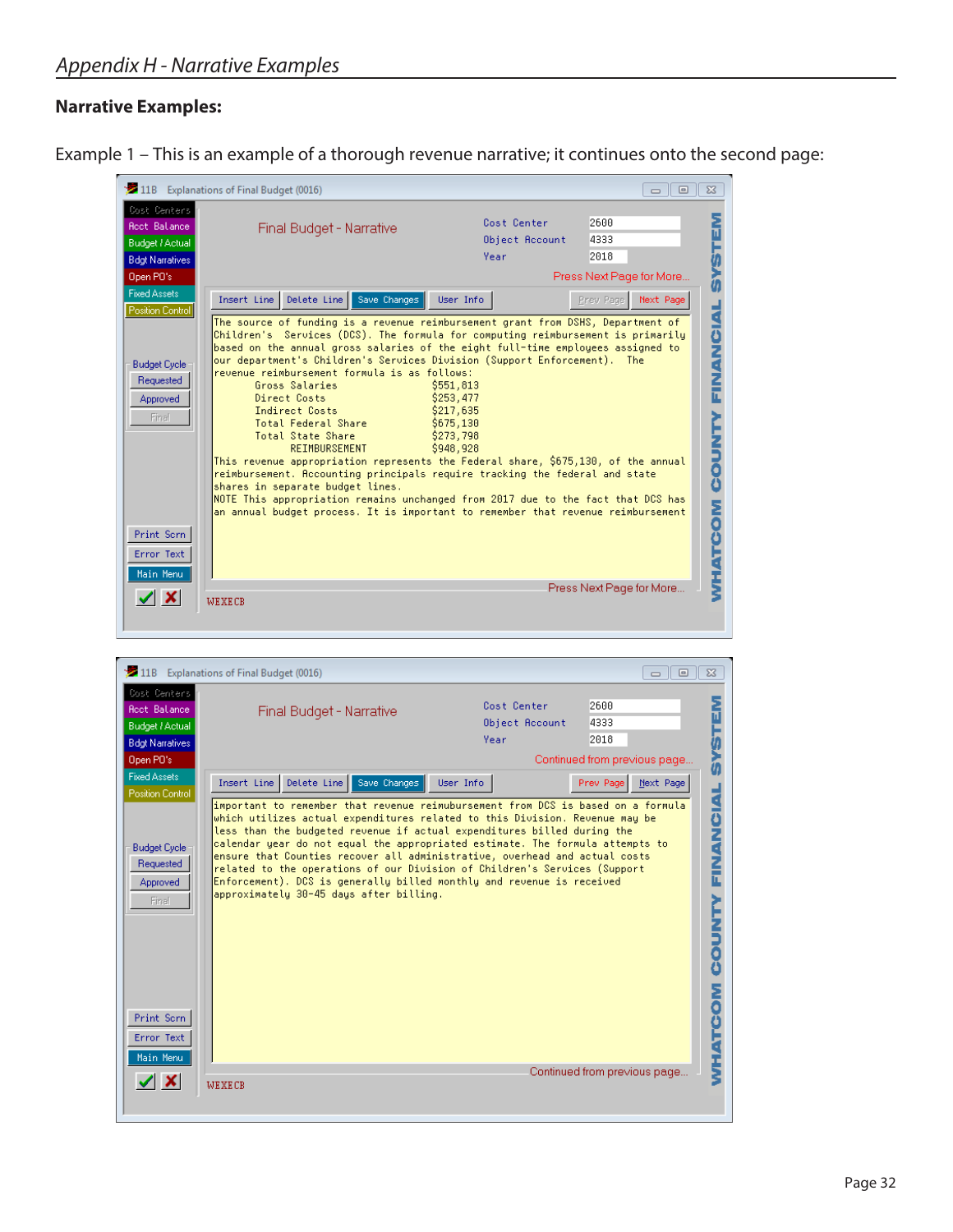### **Narrative Examples (continued):**

### Example 2:

| 11B Explanations of Final Budget (0016)<br>$\Sigma$<br>$\Box$<br>$\Box$                              |                                                                                                                                                                                                                                                                                                                                               |                                       |                                              |  |  |  |
|------------------------------------------------------------------------------------------------------|-----------------------------------------------------------------------------------------------------------------------------------------------------------------------------------------------------------------------------------------------------------------------------------------------------------------------------------------------|---------------------------------------|----------------------------------------------|--|--|--|
| Cost Centers<br><b>Acct Balance</b><br><b>Budget / Actual</b><br><b>Bdgt Narratives</b><br>Open PO's | Final Budget - Narrative                                                                                                                                                                                                                                                                                                                      | Cost Center<br>Object Rocount<br>Year | 118168<br>6635<br>2018                       |  |  |  |
| <b>Fixed Assets</b><br><b>Position Control</b>                                                       | Delete Line<br>Save Changes<br>Insert Line                                                                                                                                                                                                                                                                                                    | User Info                             | Prev Page<br>Next Page                       |  |  |  |
| <b>Budget Cycle</b><br>Requested<br>Approved<br>Final<br>Print Scrn                                  | Includes contracts for health care providers as follows:<br>\$123,456<br>Jail physician<br>Nurse Practitioner<br>\$9.875<br>\$30,000<br>Dentist<br>\$10,800<br>Administrative Physician<br>$$174,131*$<br><b>Base Amount</b><br>$ 2,000$ of the Jail Physician costs is for continuing education reimbursement and<br>included in acct.# 7190 |                                       | FINANCIAL<br><b>NHNDOO</b><br><b>MHATCOM</b> |  |  |  |
| Error Text<br>Main Menu                                                                              |                                                                                                                                                                                                                                                                                                                                               |                                       |                                              |  |  |  |
| $\vee$ X                                                                                             | WEXECB                                                                                                                                                                                                                                                                                                                                        |                                       |                                              |  |  |  |

### Example 3:

|                                                                                                      | 11B Explanations of Final Budget (0016)                                                                                                                                                                                                                                                                                                         |                                       | $\Sigma$<br>回<br>$\Box$        |
|------------------------------------------------------------------------------------------------------|-------------------------------------------------------------------------------------------------------------------------------------------------------------------------------------------------------------------------------------------------------------------------------------------------------------------------------------------------|---------------------------------------|--------------------------------|
| <b>Cost Centers</b><br><b>Acct Balance</b><br>Budget / Actual<br><b>Bdgt Narratives</b><br>Open PO's | Final Budget - Narrative                                                                                                                                                                                                                                                                                                                        | Cost Center<br>Object Rocount<br>Year | 3300<br>6625<br>2018           |
| <b>Fixed Assets</b><br><b>Position Control</b><br><b>Budget Cycle</b><br>Requested                   | Delete Line Save Changes<br>Insert Line<br>\$107,500 - Harris Computer Systems (True Automation) - Software maintenance and<br>support.<br>$ \$1,050$ – Technology Unlimited – Software maintenance and support.<br> \$1,000 - Global Software - Spreadsheet server 2 programs @ \$500.00 each.<br> \$3,200 - Experian QAS - Treasurer portion. | User Info                             | Prev Page<br>Next Page<br>くごとく |
| Approved<br>Final                                                                                    |                                                                                                                                                                                                                                                                                                                                                 |                                       | ر<br>و                         |
| Print Scrn<br>Error Text<br>Main Menu<br>$\vee$ $\times$                                             | WEXECB                                                                                                                                                                                                                                                                                                                                          |                                       | <b>NOSUPH</b>                  |
|                                                                                                      |                                                                                                                                                                                                                                                                                                                                                 |                                       |                                |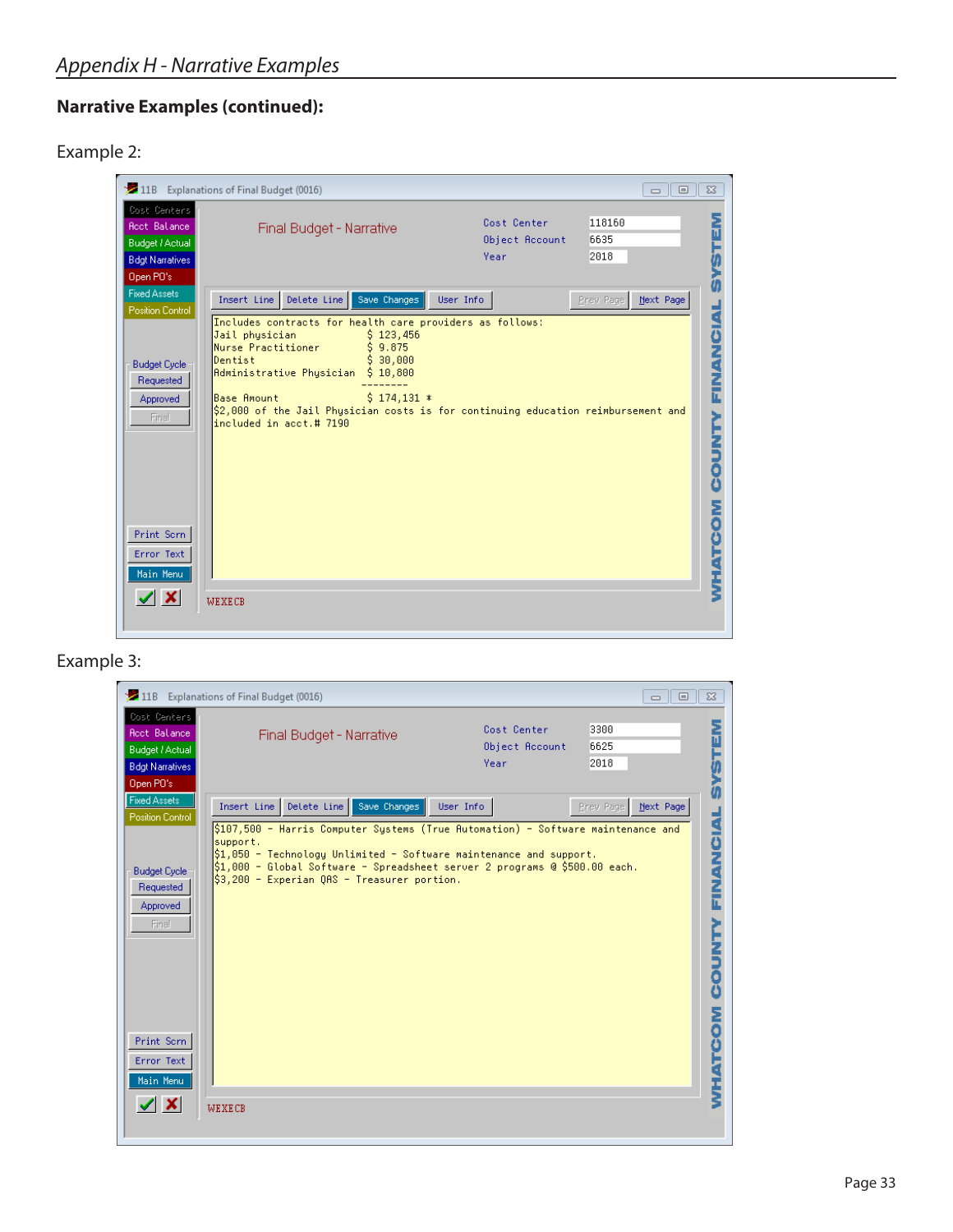#### <span id="page-36-0"></span>**Administering the County Budget – POL AD123001Z**

This policy applies to all department heads.

1. Whatcom County Adopts a Biennial Budget

The biennial budget consists of two-one-year budgets. Except for the General Fund, Whatcom County Council authorizes annual expenditures by fund. The Council authorizes the General Fund budget by department.

2. Director of Administrative Services (County Executive) Manages County Budget

The Director of Administrative Services manages the county budget on a day-to- day basis and proposes budget amendments to the County Executive. The Director of Administrative Services may propose decreases in expenditure budgets for programs where revenues are not meeting budget projections. The Director of Administrative Services may propose increases to expenditure budgets to fund needed county services if sufficient revenues exist.

3. County Executive Requests Budget Amendments

The County Executive or designee requests the County Council increase or decrease the budget by introducing a budget amendment ordinance.

4. County Council Amends County Budget

The County Council approves increases or decreases to the county budget by ordinance. The Council may change the supplemental budget ordinance, however the net expenditure by fund may not be increased.

- 5. Department Heads Monitor Budgets Monthly
- 6. Department Heads Only Authorize Expenditures Within Budget

Department Heads will be held personally liable for any expenditure that exceeds their approved budget (Whatcom County Charter Sec. 6.90).

7. Department Heads Have Spending Flexibility Only Within Object Groupings

Within object groupings in the same fund, the Department Head can use budgeted expenditure authority between line items. Department Heads must not exceed total budget authority within object groupings.

Object groupings:

- Wages (account codes 6110 6199)
- Benefits (account codes 6200 6299)
- Capital Outlay (account codes 7300 7499)
- Other (all other account codes)
- 8. Department Heads Request Approval to Move Funds Between Object Groupings

The Department Head will submit Budget Transfer Requests to move budget between object groupings.

9. Department Heads Use Restricted Appropriation Authority as Specified

The Department Head will use budget authority awarded for grant-funded projects, additional service requests (ASRs), and supplemental budget requests only for those approved purposes (WCC 3.02.110 Section B.4. and Ord. 93-042 Exhibit E).

10. Department Heads Consider Options Before Requesting Additional Budget Authority

The Department Head will submit Supplemental Budget Requests only after other options in the existing budget are exhausted. Other options include reprioritizing services and using projected budget lapses.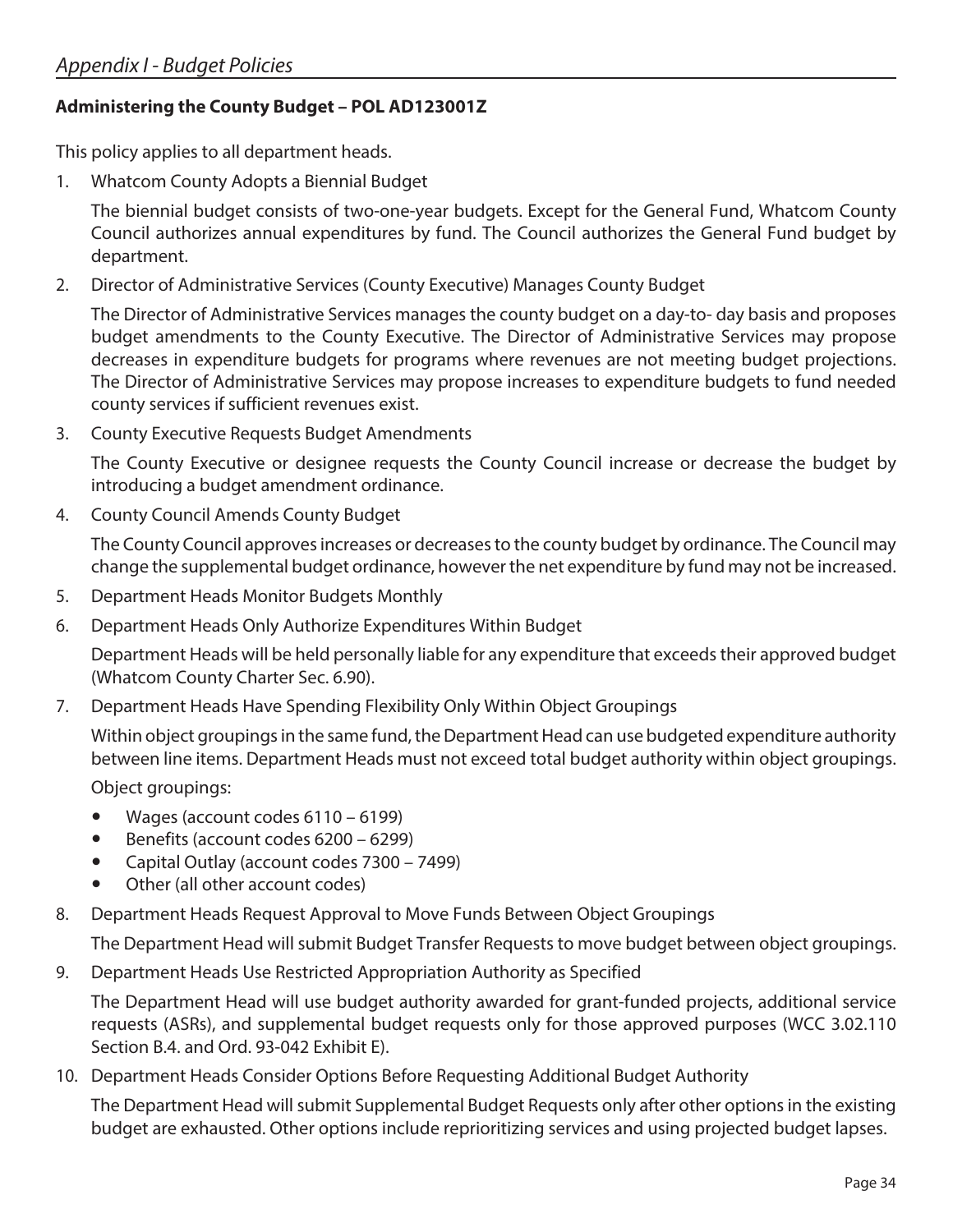#### **Administering the County Budget – POL AD123001Z (continued)**

11. Department Heads Report Revenue Shortfalls Immediately

The Department Head will promptly notify the Director of Administrative Services (County Executive) if budgeted revenues will not be realized.

12. Department Heads Submit Continuing Appropriation Requests

The Department Head will submit requests by the date published in the AS Finance Manager's Year-End Memo. Requests to continue budget authority to the following year must:

- Only include purchases or services with a valid purchase order or contract in place on December 31.
- Stay within unexpended appropriation authority.
- Comply with restrictions on appropriations.
- $\bullet$  Equal or exceed \$500.
- Only include goods or services specifically authorized in the budget (e.g., ASRs, supplementals) or, by contract, planned to be completed within the budget year (WCC 3.02.050).
- 13. County Executive Approves Continuing Appropriation Requests

County Executive or designee may approve requests as necessary to meet county commitments.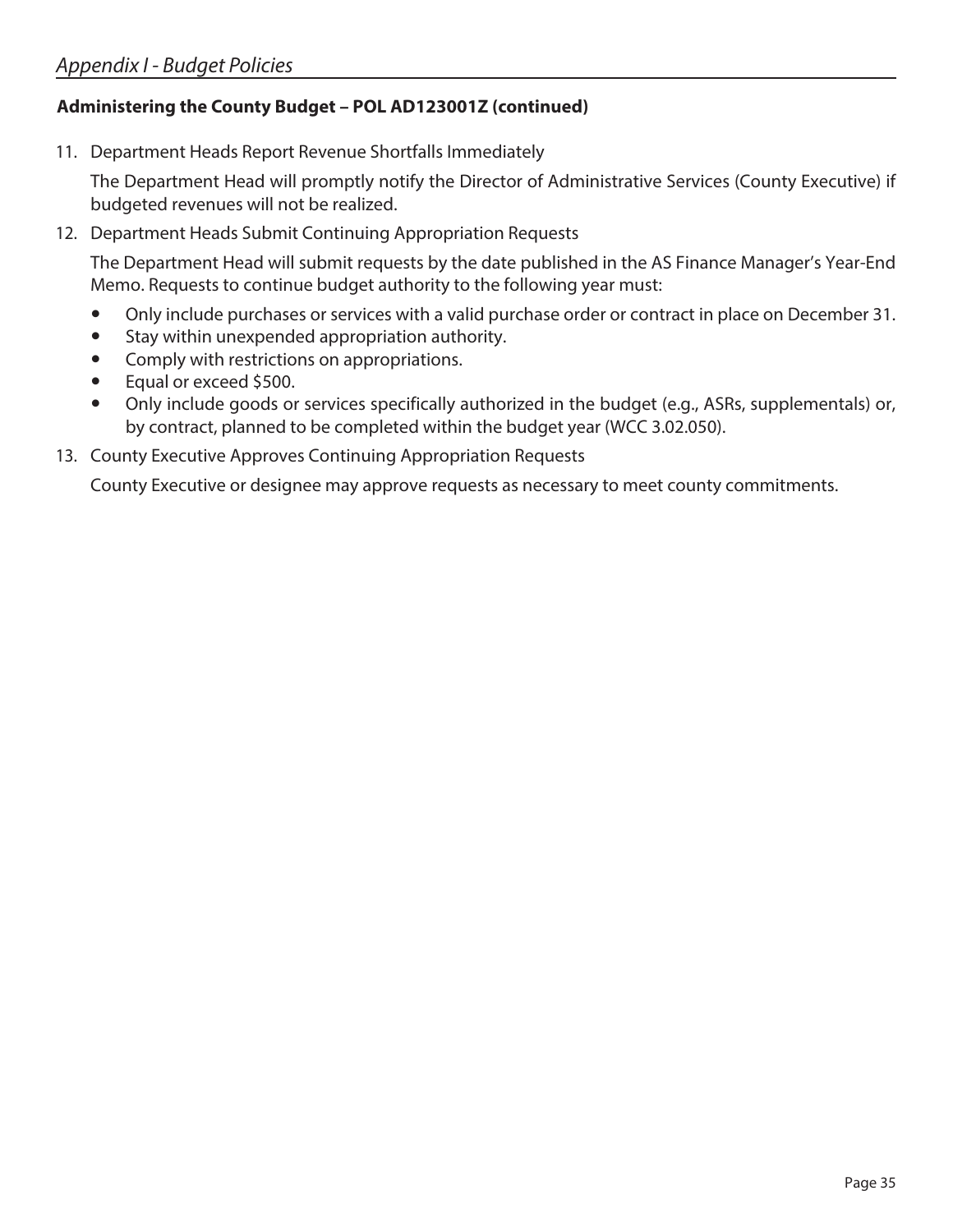#### **Setting Fees for County Services – AD123400Z**

This policy applies to all department heads in the development of the Unified Fee Schedule.

1. Department Heads Document the Full Cost of Providing Services

The Department Head will include direct costs and overhead in establishing fees for services.

2. Department Heads Survey Comparable Fees From Other Entities

For new fees or fee increases over 10%, the Department Head will document fees for comparable services from other entities.

3. Department Heads Propose Fees to Recover Full Cost

The Department Head will propose fees to cover the cost of the service provided.

The Department Head may propose fees below cost when services provide a public benefit. Public benefit includes services that benefit the direct recipient and the public. If services charged are below cost, the Department Head will provide projected percentages of costs recovered.

4. Department Heads Charge Washington State Fees at Maximum Rate

The Department Head will charge fees mandated or allowed by Washington State at the maximum allowable rate, regardless of cost.

5. County Executive Recommends Fees and Cost-Recovery Goals

The County Executive will recommend fees and cost-recovery goals to the County Council.

- 6. County Council Adopts Fees Biennially Biennially, the County Council will adopt fees in the Whatcom County Unified Fee Schedule Ordinance.
- 7. County Executive Adds or Adjusts Fees The County Executive may add or adjust fees by Executive Order during the biennium.